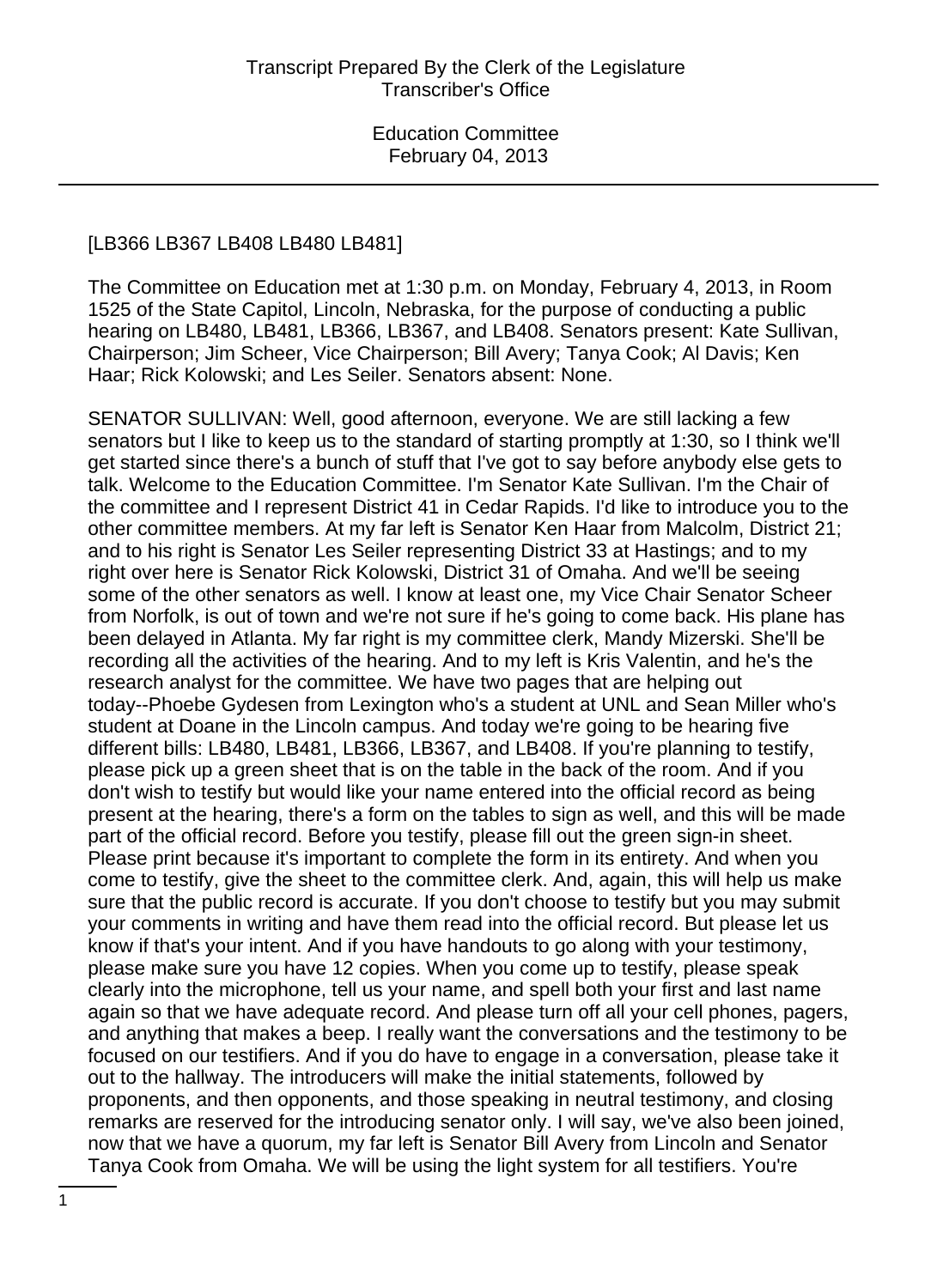going to have five minutes to make your remarks to the committee. When you see the yellow light come on, that means you need to start to wrap up your remarks. And please be cognizant of the red light as an indication that your time has ended. And I don't expect this, but no outward displays of support or emotion or opposition to a bill, vocal or otherwise. And as I said, you know, sometimes we've got several senators moving in and out. We've got one senator that happens to be out of town. Sometimes senators have bills to introduce in other committees, so don't feel like they aren't engaged in your testimony if they happen to get up and leave. Just to my immediate right is Senator Al Davis from Hyannis. So we've got almost a full quorum in the committee. So I think without further ado, we will open up the committee hearing on LB480 and Senator Lathrop. Welcome.

SENATOR LATHROP: Welcome...thank you, Chairman Sullivan and members of the Education Committee. My name is Steve Lathrop, L-a-t-h-r-o-p. I am the state senator from District 12 and I'm here today to introduce LB480. This past fall, the Business and Labor Committee spent a day in Omaha that included a tour of an electrician training center, a manufacturing plant, and then a hearing regarding green jobs. During the day's events, it became obvious to me that we need to do more to attract skilled workers into high-demand, technical positions. As you heard last week from Senator Ashford, businesses are having difficulty finding enough skilled workers to fill a variety of positions. Senator Ashford and others have done a lot of work with career education that targets students in middle school and high school who are interested in working in the various trades. LB480 would like to build upon the efforts of the career education programs by providing an incentive for recent high school graduates and people of all ages to enroll in designated career technical education programs at community colleges and tribal community colleges. Under LB480, the Nebraska Career Technical Education Grant Program would be created and it would be administered by the Coordinating Commission for Postsecondary Education. The program would provide grants up to \$1,000 to students enrolled in designated career technical education programs at community colleges and tribal community colleges in order to prepare the workers for careers in critical industry fields in Nebraska. These careers would be technical fields that currently or are projected to be in high demand of skilled workers. The commission, in conjunction with the Department of Labor and community colleges, would identify those critical industry fields. Under LB480, individuals, businesses, and nonprofit organizations would be able to donate funds for the program and may even earmark the funds for specific programs at a specific community college. This is included in the bill so that the community colleges and the commission could work with the businesses, labor organizations, and others to assist in funding the program. The true emphasis of LB480 is jobs. We need to grow our work force. When we do not attempt to grow our work force, we need to place an emphasis...when we do--pardon me--when we do attempt to grow our work force, we need to place an emphasis on creating quality jobs that can be filled by well-educated and well-trained Nebraskans. LB480 can help us do that. Should this committee decide this is a program that you want to support, I promise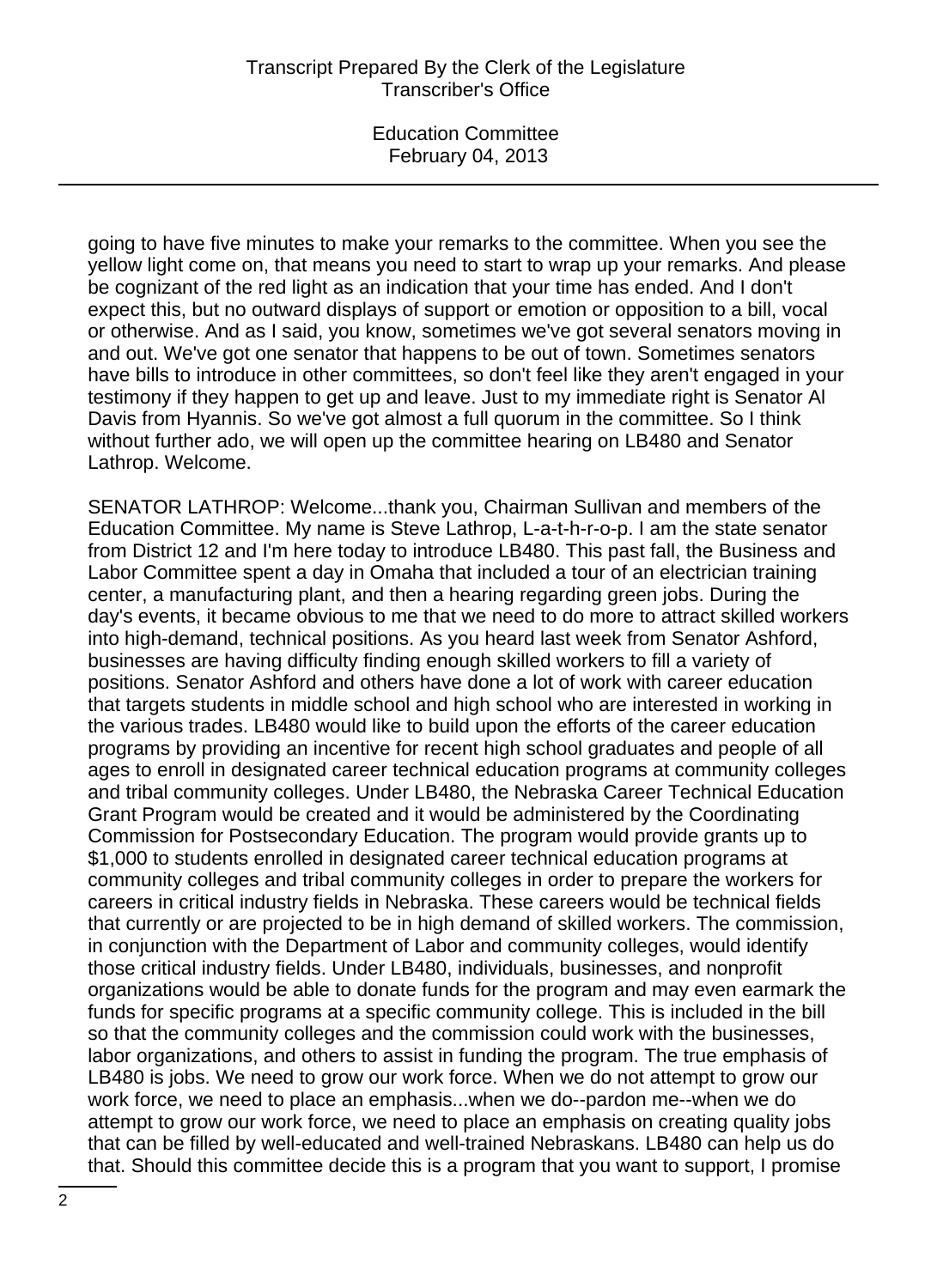# Transcript Prepared By the Clerk of the Legislature Transcriber's Office

Education Committee February 04, 2013

to work with you to address any potential concerns with how the program is structured in the bill and how it would be funded. Those are my prepared remarks. And I've got a couple of thoughts because before I came down here today I looked at the fiscal note, and the fiscal note would normally be the end of a bill like this. I got a couple of suggestions. As I look at the fiscal note, it seems to be identifying the critical areas. And as I looked at the bill, I think the community colleges probably already know that and the Commission on Postsecondary Education probably already knows that; and, more importantly, I think the market will drive it. So if they're...if we need welders, then you're going to see the community colleges go to the Valmonts of the world and say, put some money into this fund. We'll use it exclusively for scholarships for people going into the welding programs. And I think the bill can probably be amended to take care of the fiscal note and recognize that the community colleges and the businesses in need of workers will probably drive the decision about what are the critical fields. They're the ones that are going to be putting the money into the fund, and the fund can then be used to provide incentives for folks that are trying to find a new career course, whether it's right out of high school or, you know, after they've been laid off or they're just looking for a better career. So I'd be happy to answer any questions you have. [LB480]

SENATOR SULLIVAN: Thank you, Senator Lathrop. You've alluded to Senator Ashford's bill that we heard last week with respect to career academies, which engages K through 12 school districts more so than your approach which is just targeted to community colleges. [LB480]

SENATOR LATHROP: True. [LB480]

SENATOR SULLIVAN: So how...do you see the two overlapping at all or working together or is this more focused strategically? [LB480]

SENATOR LATHROP: I think we're working or pulling the rope in the same direction. When we did a tour, it was up at Behlen Manufacturing. And I've heard from a number of manufacturers since we did that, and that was probably two months ago that we had that hearing. And walking on the floor of this manufacturing concern, they can't find the welders they need. And that's just an example. So if Behlen wanted to participate in this program, they could put money into the fund and then the fund would be administered by the Postsecondary Education.... [LB480]

SENATOR SULLIVAN: The Coordinating Commission. [LB480]

SENATOR LATHROP: ...Coordinating Commission--thank you--and they could provide the scholarship. So that I see it being driven primarily by the community colleges who would try to make those partnerships with various businesses that are looking for skilled labor, and they can work together to put money into the fund, and then the community colleges can use it as an incentive to induce students into those particular careers.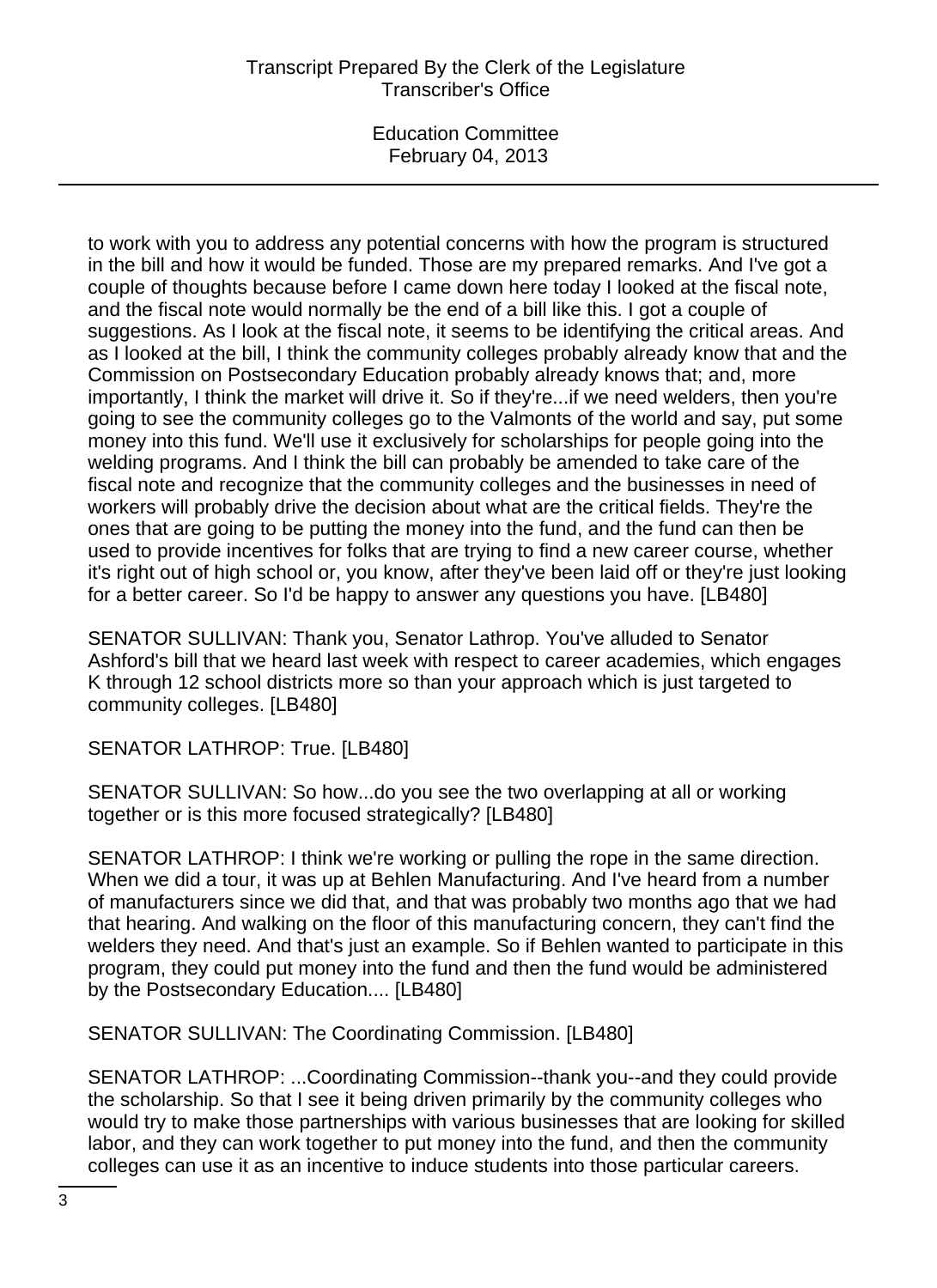[LB480]

SENATOR SULLIVAN: Now tell me again as far as the money that would be put into the fund, is that...I can't remember what the bill said, that it's for tuition, full tuition for one...for a student? [LB480]

SENATOR LATHROP: It's up to \$1,000 a year. And that's the other thing I'd say, Senator Sullivan, is that it doesn't need to be limited. If you want to amend the bill and make it \$2,000, that's perfectly fine with me. We can put something in there that we could also say that it's the full tuition cost but no event more than a thousand or two thousand. But it's intended to provide a scholarship towards the tuition. [LB480]

SENATOR SULLIVAN: And I guess the other dimension I'm trying to figure is how this fits in with the current funding formula for community colleges that we have in place. Does this kind of sit out there by itself? [LB480]

SENATOR LATHROP: Yes, because I think all this is, is a way to get tuition in the hands of a student. It's not aid directly to the community colleges. So the community colleges...here's how...this is an example. If you're Metro Community College and you're at some event or another and Valmont is saying, jeez, I need welders something fierce. I could hire 15 of them right now. Metro Community College would say to the Valmont, you put some money into this fund, we will earmark it for welders, we will go out and find students, and we will train welders not committed to Valmont but we will train welders. And this will be the incentive for young people, for example, to get into welding. We'll help you with your tuition. [LB480]

SENATOR SULLIVAN: Okay, okay. Any other questions? Senator Davis. [LB480]

SENATOR DAVIS: Is there any reasons the Valmonts of the world couldn't already be doing that, Senator Lathrop? [LB480]

SENATOR LATHROP: You know, I don't know that those companies are equipped. I suppose they could find some young person off the street, but this allows for the cooperation with the community colleges. And the advantage in this process over just leaving it to Valmont and the market, if you will, is that the community colleges are the ones that have the students come in and say, boy, I'm looking for a different career. And they are the ones that are going to provide the education in the end, or the training. And so I think putting the money into a fund then engages the community colleges, we'd say to Metro or Southeast Community College, whatever community college it is, there is a fund, it's available for welders. It could be CNAs, it could be nurses, whatever the field is where we seem to be short. And that would provide an incentive for the student. And I think it's the community colleges that solicit the funds that have an idea of what the critical needs are and also have access to the students that are trying to find a new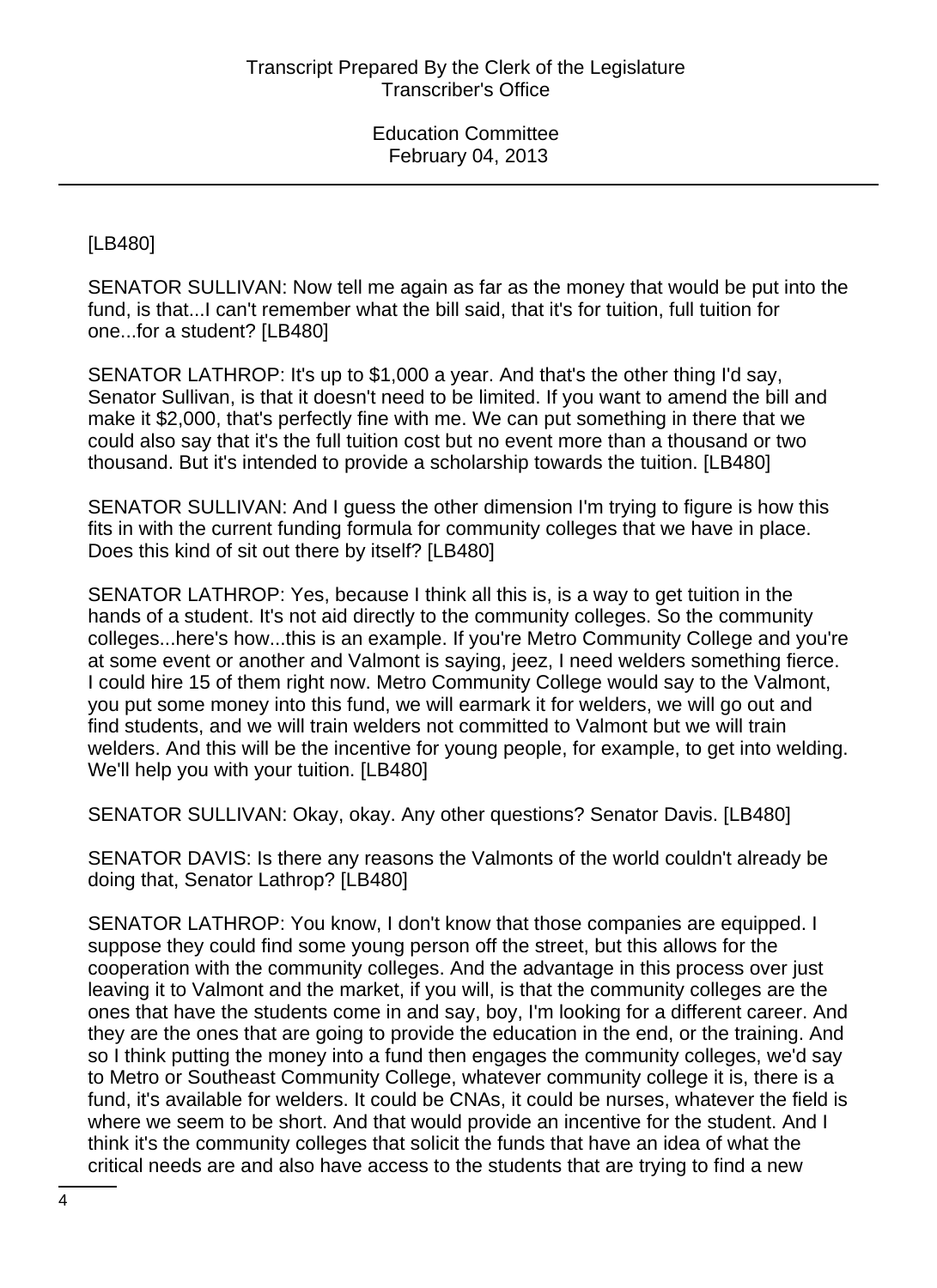career. [LB480]

SENATOR DAVIS: And I understand that. I'm just wondering if that process might already be in place with the community colleges. Are we duplicating what might already be there? [LB480]

SENATOR LATHROP: I know Dennis Baack is here and I think he's going to testify, so he might be able to tell you if I'm plowing old ground or not. [LB480]

SENATOR DAVIS: Okay. Great. [LB480]

SENATOR SULLIVAN: Any other questions? Senator Avery. [LB480]

SENATOR AVERY: Thank you, Madam Chair. Senator Lathrop, I'm looking here at the definition for eligible student. It appears to me that they don't have to be full-time students. [LB480]

SENATOR LATHROP: No. And that's something that's subject to some amendment. I think this was somebody from the community colleges kind of proposed that language as a criteria for eligible students. I recognize that some students at community colleges have to do it while they're doing a full-time job. So whatever is the best fit. [LB480]

SENATOR AVERY: Thank you. [LB480]

SENATOR SULLIVAN: Senator Seiler. [LB480]

SENATOR SEILER: Senator Lathrop, while we're doing this, do we need to look at how the community colleges tool up to be able to handle new trades? For instance, if a welder is not a plain hand-welder anymore, it's all computerized, do we need to look over on that other side as maybe amending some of the funding for the community colleges for tooling up to be able to handle these students? [LB480]

SENATOR LATHROP: I think that's probably a challenge that the community colleges face all the time, which is how do we make sure that the training we're providing is up to date or consistent with modern methods, some of which are done...as I saw at Behlen Manufacturing, a lot of the welding is being done by computers there, machinery. So I think that's a challenge they face every day. It's probably beyond the scope of this bill. [LB480]

SENATOR SEILER: Okay. [LB480]

SENATOR LATHROP: But certainly Dennis Baack can answer that. [LB480]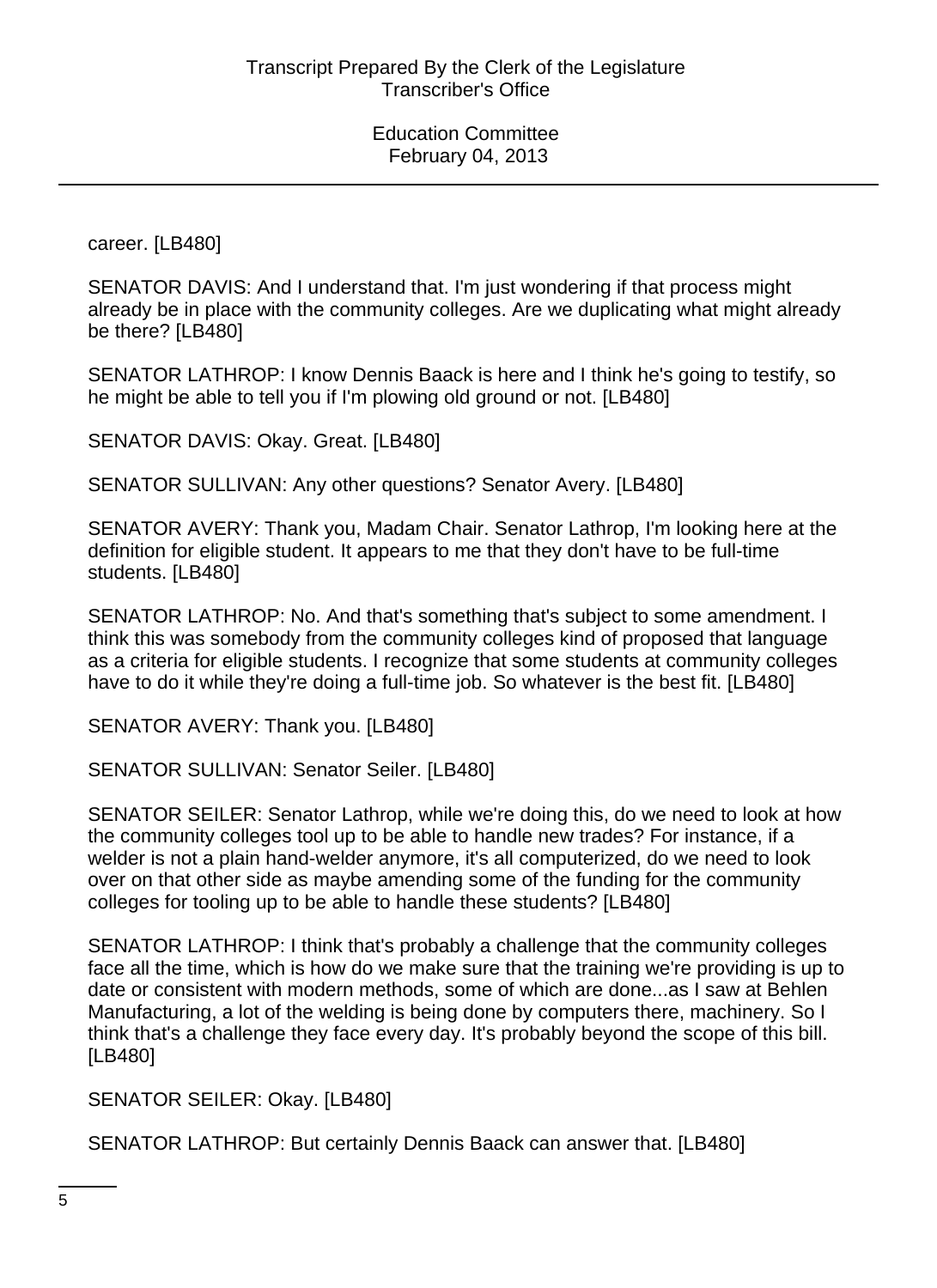SENATOR SEILER: Do you think there's enough law there to take care of that? [LB480]

SENATOR LATHROP: Pardon me? [LB480]

SENATOR SEILER: Do you think there is sufficient law now currently on the books to allow... [LB480]

SENATOR LATHROP: Sure. I think that the community colleges have all the incentive in the world to make sure that their training is relevant. [LB480]

SENATOR SEILER: Okay. [LB480]

SENATOR SULLIVAN: Any other questions? Thank you, Senator. Will you be here for closing? [LB480]

SENATOR LATHROP: Yes, because I have the next bill. [LB480]

SENATOR SULLIVAN: Oh, that's right. (Laughter) [LB480]

SENATOR LATHROP: Okay. Thank you. [LB480]

SENATOR SULLIVAN: Welcome, Senator. [LB480]

DENNIS BAACK: Senator Sullivan and members of the Education Committee, for the record, my name is Dennis Baack, D-e-n-n-i-s B-a-a-c-k. I'm the executive director of the Nebraska Community College Association here to testify in support of LB480. I think a lot of the questions that you were asking are very, very relevant to this piece of legislation. One of the things that the community colleges already do is we already have business advisory groups in almost every one of the technical fields that we have out there. We get people from the community and stuff who are involved in these industries; they get together probably once a year or so, look at our curriculum to make sure we're staying up to date with the new industry standards and those kind of things. We do that kind of work already. And in many cases...I know that Senator Seiler, you asked the question about the equipment. In many cases we work with those business partners to try to get them to contribute some of the equipment and stuff that goes with those programs, which I think is really important. And, Senator Avery, I know you asked the question about full time or part time. It's really important that it include part-time students. The majority of our students in community colleges are part-time students. I mean, they really are, and a lot of them have other responsibilities that they have to do. They can't be a full-time student. So I think it's important to put this piece in there. I think this...you know, we're always looking to try to get more and more students involved in the careers, in certain careers. And when we do have critical careers, and one of them is welding, that is one that's got a high demand all across the state, and we have the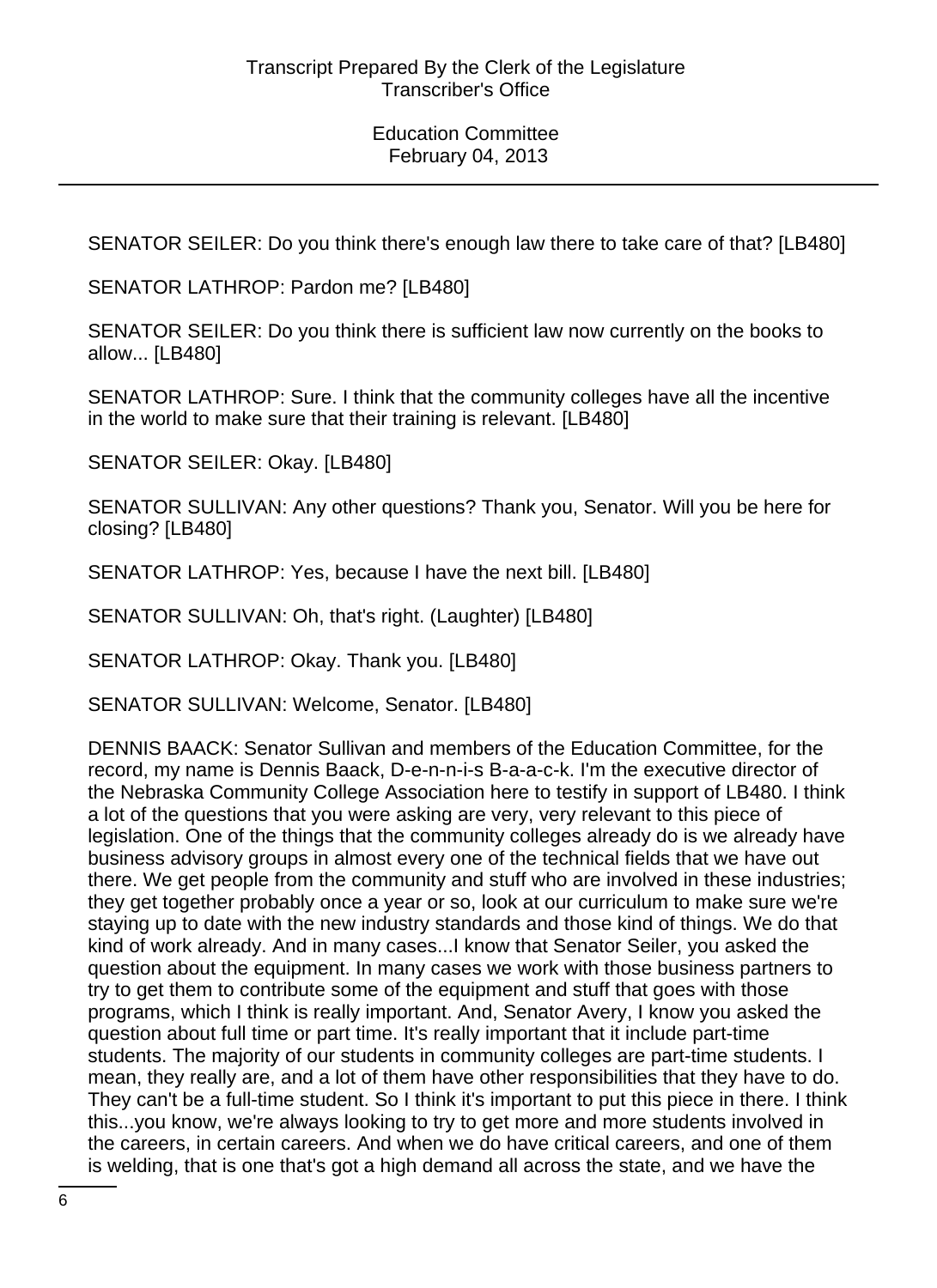equipment and stuff to do it. We just need more students in some of those programs. And if this provides that kind of incentive for those students, that's great. We do work with business and industry. And right now there's nothing to prevent a business or an industry from contributing funds through a scholarship fund for students. And we have our own foundations. And some of these foundations, some of the businesses and folks contribute funds to those with scholarships designated for a specific field and stuff. So we have some of that already, but I think we can, especially in welding and stuff, we can use more students. And if this provides an incentive, then that's certainly a good thing for us and I think for the students. There are really, really good jobs out there with an associate's degree in welding. Very, very good jobs. Very high-paying jobs. With that, I'd be happy to answer questions. [LB480]

SENATOR SULLIVAN: Thank you, Mr. Baack. And as you said, this fits in with the current role and mission of community colleges. You have business advisory groups already set up. You have a scholarship mechanism. So what does this bill allow you to do that you don't already have the opportunity to do? [LB480]

DENNIS BAACK: Well, I think it...to me it just provides an impetus for some of these businesses and stuff to get more involved with us and it provides an impetus for the businesses and stuff to contribute funds. I don't know that they all know that they can do that. I think the ones that we work with closely do, but I don't know how...I don't know if they all know. And I think it...I just think it brings attention to this issue that we have and that we need to try to do to get a better trained work force. [LB480]

SENATOR SULLIVAN: And then on the other end, you indicate what you really need are students to fill some of those slots available. Is the \$1,000 incentive in turn in tuition enough or is there something more that needs to be done in terms either at the secondary level or just in terms of directing students to career choices that we're not doing now? [LB480]

DENNIS BAACK: I think there does need to be more of that. I think there needs to be more of that and it needs to occur I think in some of the schools where they do direct people into some of these careers. I don't think a lot of people understand what these careers are like. I think when a lot of people look at...and especially even parents and people my age, when they look at welding they think of the guy in his little welding shop that's all dirty, all this. That isn't what welding is about today. And it's very, very skilled, highly skilled, especially when you get into all the specialized metals and stuff that you have to weld. It's a highly, highly skilled profession. And I don't think enough people know about those. And we...you know, we work with school counselors and stuff all the time, but I still don't think enough of the word gets out there to those folks. We still have PR people...PR projects to do, there's no doubt about that. [LB480]

SENATOR SULLIVAN: Thank you. Any other questions? Senator Kolowski. [LB480]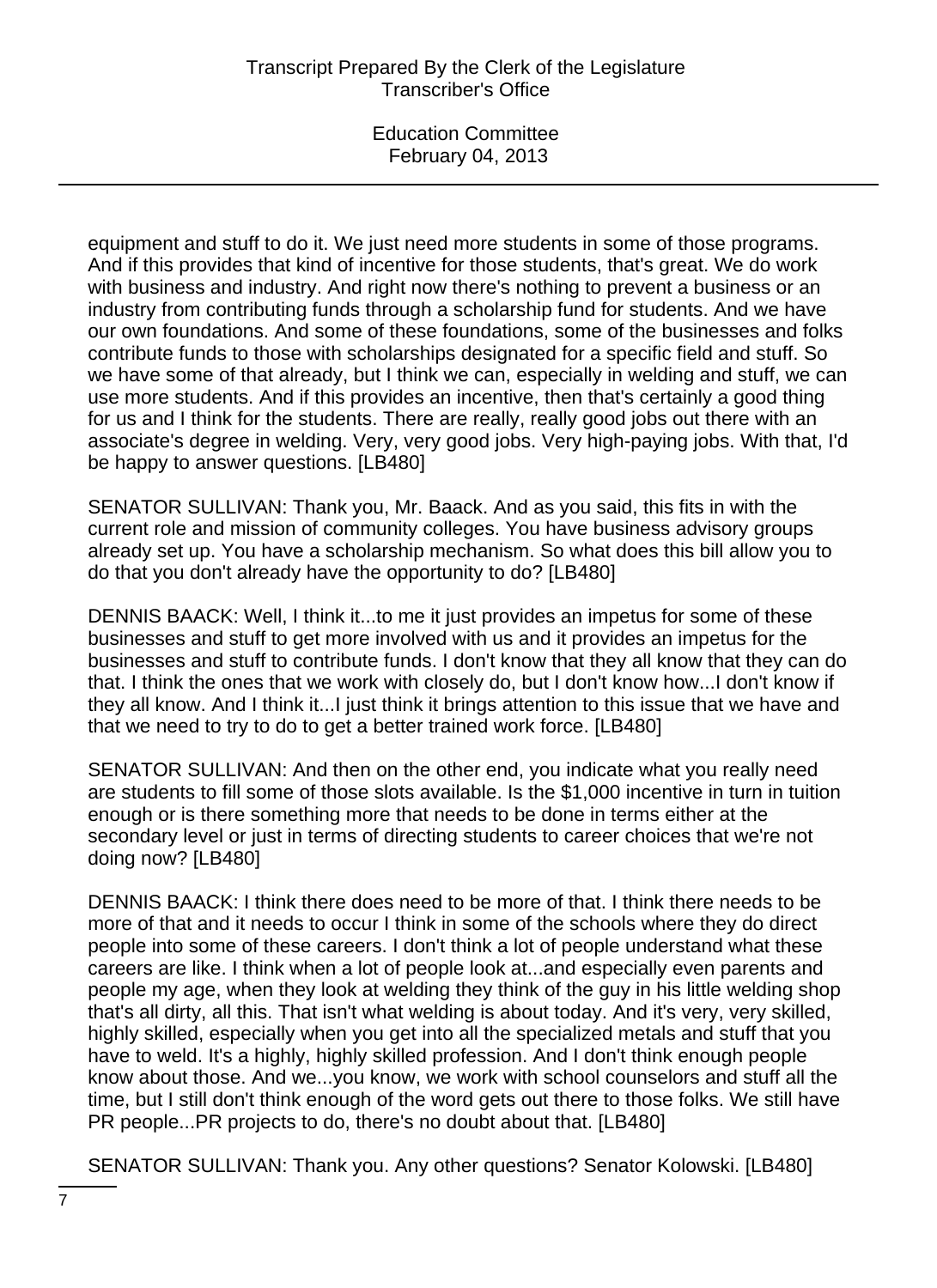SENATOR KOLOWSKI: Thank you, Madam Chairman. Mr. Baack, on the...help us with the question of people coming out of the military with welding experience. Many times going into the trade, you need a certificate or levels of proof that you're competent in those particular areas. And a person three or four or five years in the military usually gets a lot of experience in. But how do they transfer into the work force? Would you describe some of that or the use of the community colleges to seek additional certification, all those kind of give and takes? [LB480]

DENNIS BAACK: Sure. And we do have a couple of the colleges are welding-certified testers. [LB480]

SENATOR KOLOWSKI: Yes. [LB480]

DENNIS BAACK: And those folks can come and they can be tested and stuff for their abilities to do this. And if they can show on these welding-certified tests, they then can become certified and then they would have a certificate to go out there to present to business and industry and say, we have these skills. And those skills are very well known across the... [LB480]

SENATOR KOLOWSKI: Sure. [LB480]

DENNIS BAACK: ...across all of the businesses, manufacturers that use welders. So we are able to help them with that. [LB480]

SENATOR KOLOWSKI: Is there a fee for that testing process when they come to you? [LB480]

DENNIS BAACK: I'm sure there is, but I don't know how much it is. But I'm sure there is a fee for that. And that's, you know, maybe part of the grant money could go to pay fees when they do certified testing because there are some fees for those. [LB480]

SENATOR KOLOWSKI: I'm thinking of our veterans coming back and they're... [LB480]

DENNIS BAACK: Sure. [LB480]

SENATOR KOLOWSKI: ...facing those kind of fees if they have to get certification and they're skilled and that perhaps an amendment could be made to somehow to assist returning veterans into the job force. [LB480]

DENNIS BAACK: To allow some of these funds to be used for that. [LB480]

SENATOR KOLOWSKI: Absolutely. [LB480]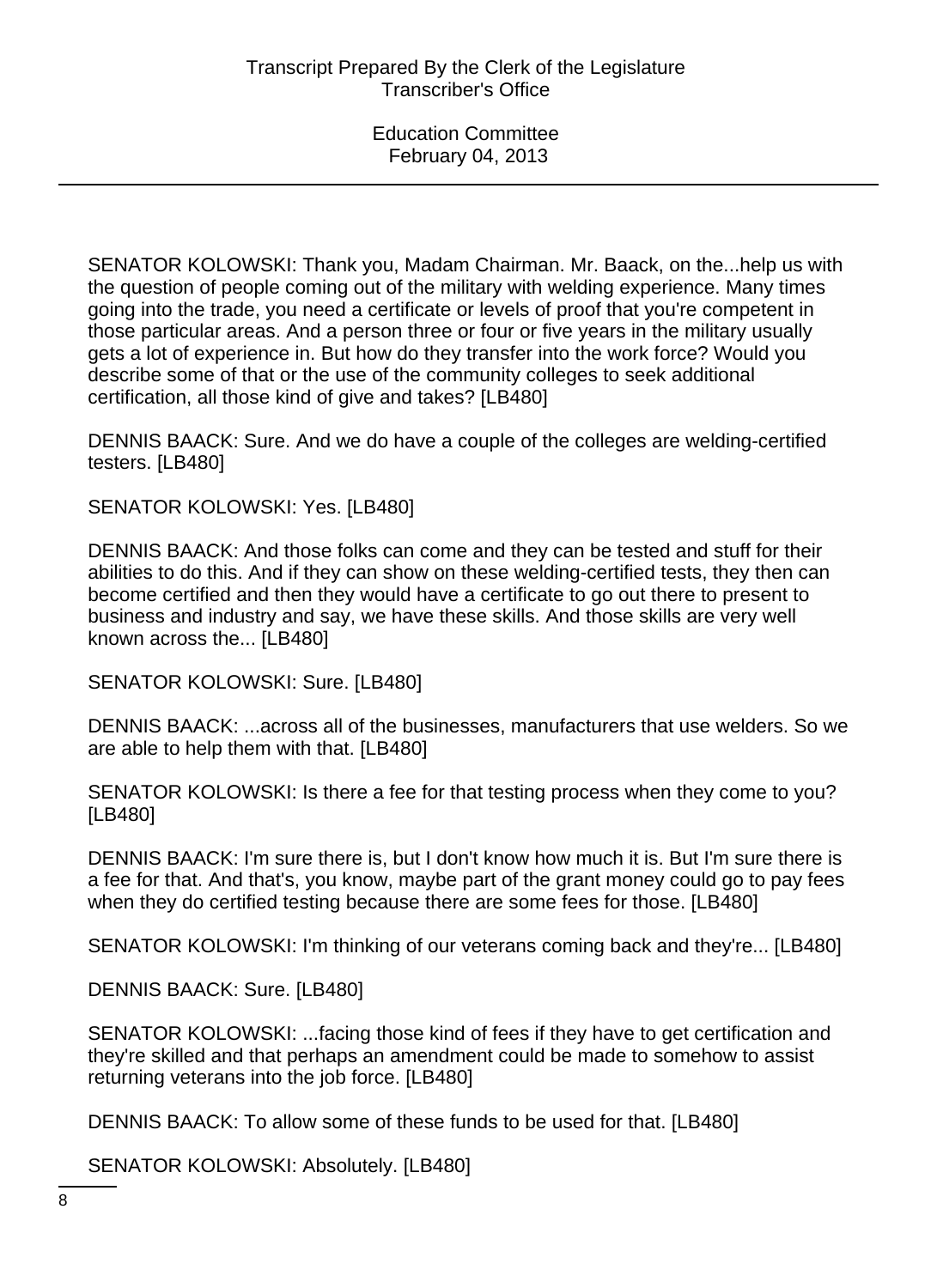DENNIS BAACK: And that would be a very good amendment, I think, because there are a lot of military folks and we work very closely with those folks when they do come back. [LB480]

SENATOR KOLOWSKI: Absolutely. Thank you for your help. [LB480]

SENATOR SULLIVAN: Any other questions? Thank you. [LB480]

DENNIS BAACK: Thank you. [LB480]

SENATOR SULLIVAN: Welcome. [LB480]

RANDY SCHMAILZL: Randy Schmailzl, president of Metro Community College, R-a-n-d-y S-c-h-m-a-i-l-z-l. I'm here today in support of Senator Lathrop's LB480. In fact, this adds to a continuation of making it official that career and technical education is an adequate training area and job, especially for jobs in the state of Nebraska. Anything we can do at the legislative level, at the state level to perpetuate the need and the desire for people to enter the trades is important. The conjunction of business and the community colleges working together is also important because we know at Metro with all of our advisory groups and our students, if we can show the student up front that there's a job waiting for you at the end of your training, it's much easier to stay with that job and it's much easier for students that can start at a simple level and get to the higher level of welding. For example, the career education...the career academies that we talked about a week ago, when you're finishing up with your career academy now at Metro, you have a specialist diploma in MIG welding. And that will allow you to get started at Valmont in a very simple level, but it also takes away from the businesses the need to make sure the student is up to speed in math and science and reading. We've already done the preliminary work, so the business can enjoy a finished product that's able to come right into the workplace and start their work. Many of the discussions so far have been revolving around welding. But, you know, the career and technical aspects are far-reaching now. You can start with the computer industry and the technology involved there, you know, auto collision, auto technology, ENT, EMS programs at the college in terms of health. So this is far-reaching. And I'm sure that a majority of businesses if they could find a way to get involved with something and they need workers, that they're going to be willing to rely on the community college that they already know in their area because this may not be just for high school students. This may be for older adults, adults changing career paths. So for us also in the culinary program, this is attractive to our culinary institute where many, many people are in our culinary institute already that are wishing to change jobs and change career tracks. So I see this as an attractive way also to change careers for incumbent workers. So with that, I'll certainly answer any questions and appreciate the time. [LB480]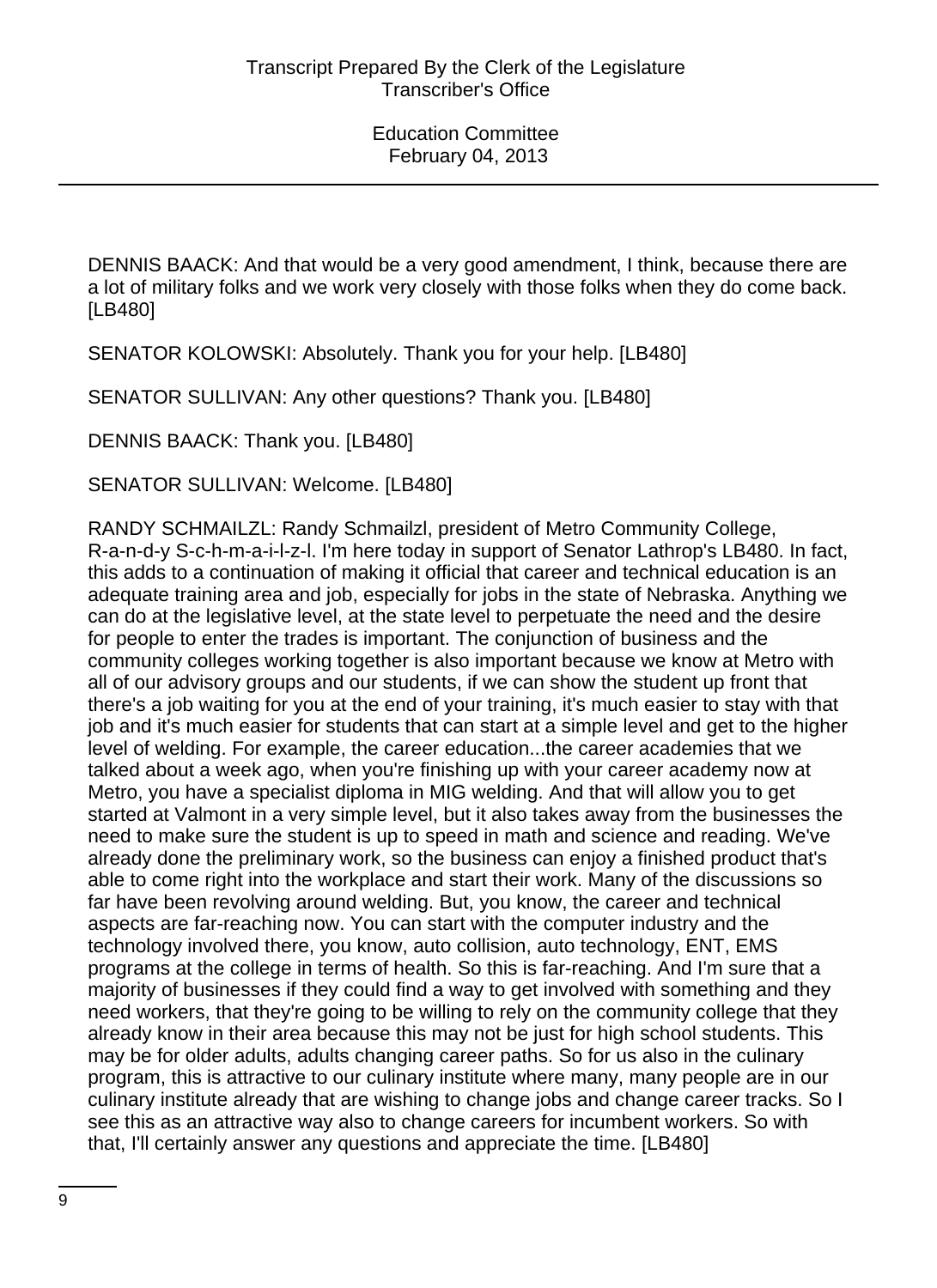SENATOR SULLIVAN: Thank you. I believe in the legislation it talks about identifying the critical fields to have these partnerships. How are those fields identified and who does that? [LB480]

RANDY SCHMAILZL: In the past and currently in the future for Metro, it's working with the Nebraska Department of Economic Development. For example, we came up with a trucking driving program at the college basically based on solely the interests of Nebraska Department of Economic Development and the need for truck drivers in the state. Since that time, our truck driving program is one of the best ones in the nation. And so working with not only the state agencies but local businesses. You know, for our businesses, the utility line program, OPPD, Omaha Public Power District, hires a majority of our utility line students. So it's industry related directly for Omaha. And the same way with our data centers. [LB480]

SENATOR SULLIVAN: Apparently then you already have quite a few business relationships that target certain fields. So how do you see that changing with this legislation? [LB480]

RANDY SCHMAILZL: The biggest drawback in our business relationships is the money it takes to get the student to come to Metro, the tuition, whatever extra support, because some of the...some states when the businesses go to that state or relocate, there's a money angle on training to community colleges in there. And we don't always have that, and so this helps the business support themself. So I see this as a real key, you know, indicator for the business to show interest. [LB480]

SENATOR SULLIVAN: Even though there is no indication that just because a business puts money into the pool for these students, no guarantee that they'll get that student into their business. [LB480]

RANDY SCHMAILZL: There's no guarantee but I'm going to say it's probably going to be a good chance since they're going to be one of the sole providers that the student is going to know about that business... [LB480]

SENATOR SULLIVAN: Oh, okay. [LB480]

RANDY SCHMAILZL: ...as they go through the program. [LB480]

SENATOR SULLIVAN: Does that involve internships or anything or... [LB480]

RANDY SCHMAILZL: Internships is an excellent way to do this. In fact, that's how our utility line program students are hired all the time. Their last two quarters are internships, and they usually go to work for the person that they've done the internship with. So same way with our auto body internships, our auto collision internships, and the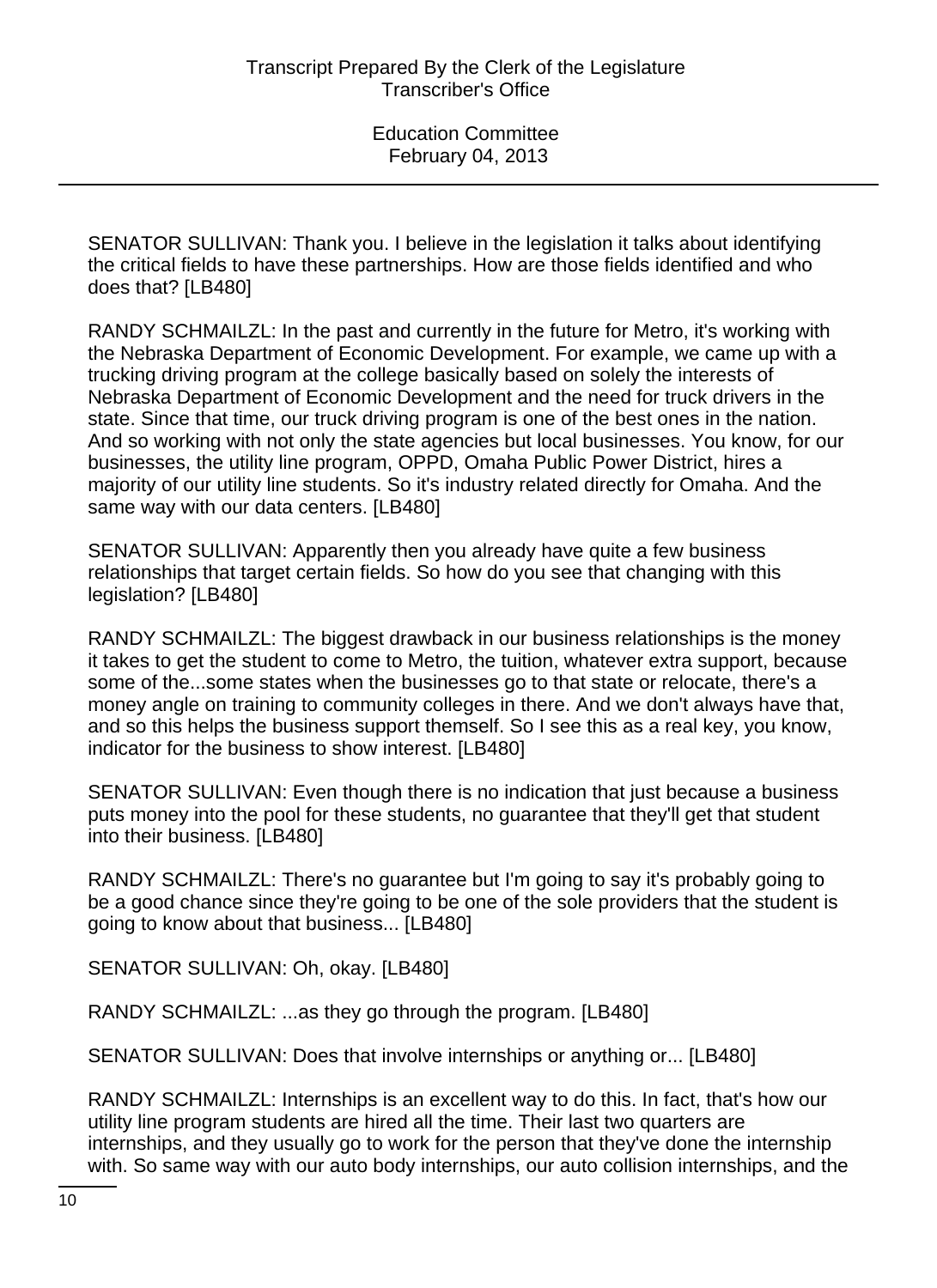computer technology area. Those internships with, you know, the businesses locally, Union Pacific, Mutual of Omaha, and the Med Center are critical in getting the student hired. So it's all about knowing that future employee. [LB480]

SENATOR SULLIVAN: Thank you. Senator Haar. [LB480]

SENATOR HAAR: Thank you. Well this is obviously a good program of training like this. But what is there in this bill that's new, that you can't do already? [LB480]

RANDY SCHMAILZL: We can do...when you say do, we can do what the bill is asking for. But this is a bill that sets it in place for more to be done with additional resources that the community colleges not only can bring forward. The business that wants this job, the business that comes forward and says, you know, I'm willing to put money up to support this, that doesn't always happen. This is a professional, an authentic way that a business can be involved in setting in place a program through their investment, and then that student can follow through the program and end up with a job. So I think it's the official nature of this and it raises the tide for us, so to say. [LB480]

SENATOR SULLIVAN: Senator Kolowski. [LB480]

SENATOR KOLOWSKI: Thank you, Madam Chair. President Schmailzl, the comments on \$1,000 to \$2,000 if the bill was adjusted somehow, could you address that as far as the overall costs as you see your program? Tuition, supplies, materials, all those kind of things, plus other financial support that a student might need, as they are not always the traditional students coming through. [LB480]

RANDY SCHMAILZL: For our students to complete a two-year degree, it's around \$5,000 in tuition. You would add probably, you know, at least 10 percent to 20 percent in supplies and books and fees on top of that. This certainly won't pay for everything, but it allows just another step to gather the students' resources. And for the most part, this is what stops students from continuing their education. Twenty dollars here and a hundred dollars there makes a big difference for the student. So we don't see this to pay for everything for the student but as a supplement to keep the student in college. [LB480]

SENATOR KOLOWSKI: When you have a student in a program such as welding, what other resources do you have at the college that you'd step up with if there was a starting point of \$1,000 or \$2,000 for a student like this and you really saw your counselors would see the potential the student had? [LB480]

RANDY SCHMAILZL: The Pell Grant, the federal Pell Grant program if the student is able to receive that, that will pay for a bulk of their tuition during the quarter. But it also, if it's not paying for tuition, can be used for living expenses, for gas, for food, for rental.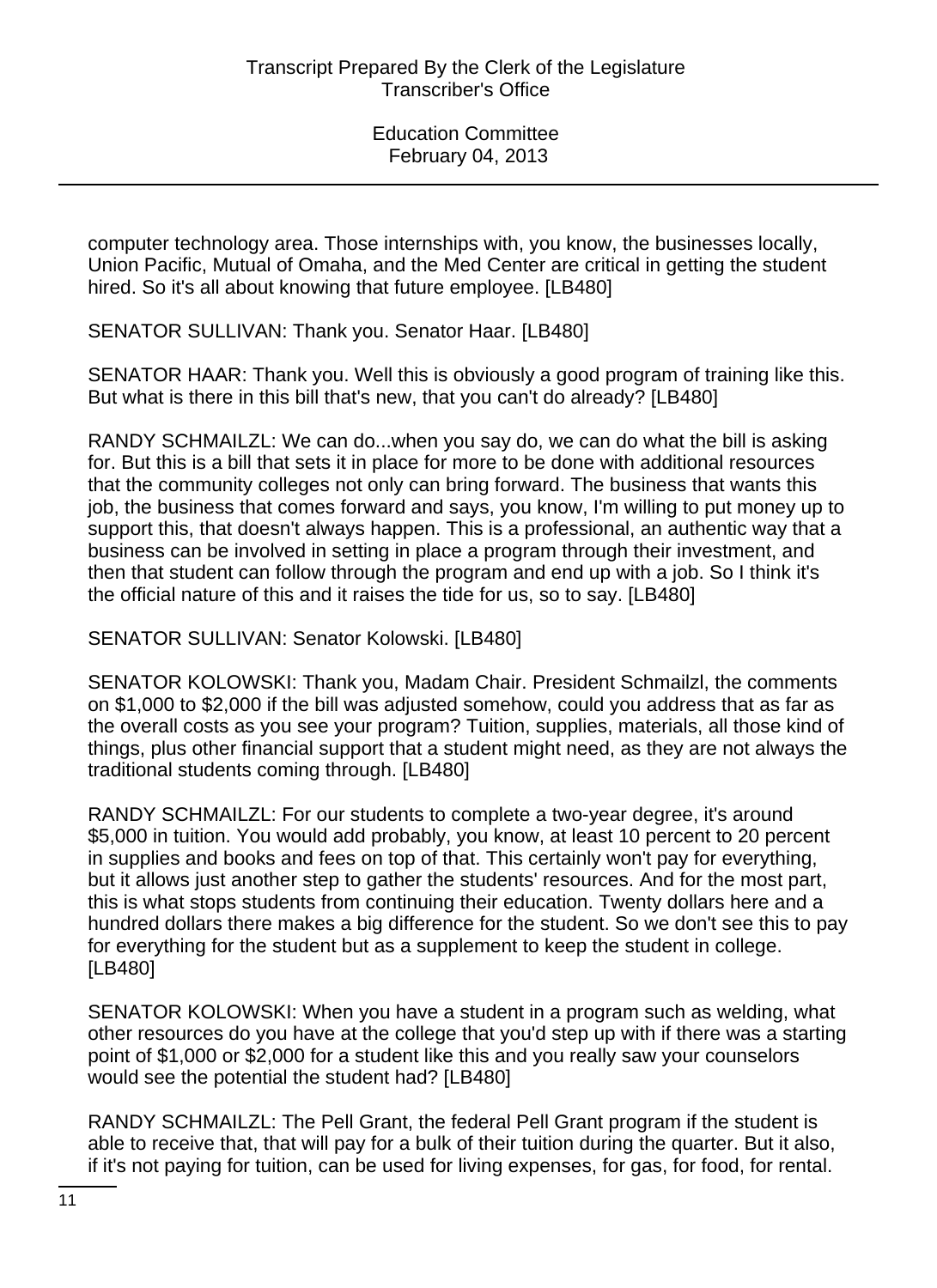For us, when we give scholarships out, some of our scholarships support nontuition items, but a majority of our scholarships support tuition and books. So I see the thousand dollars, you know, hopefully being able to use for tuition, books, and supplies for the student, and keep it educational in necessity. Instead of paying for supplementary things like gas and food and that, let the Pell Grant money and the community college money pay for that. [LB480]

SENATOR KOLOWSKI: Thank you. [LB480]

SENATOR SULLIVAN: Thank you for your testimony. Any other proponent testimony? Any opponent testimony? Anyone liking to speak in a neutral capacity? [LB480]

MARSHALL HILL: (Exhibit 1) Good afternoon, Senator Sullivan and members of the committee. I'm Marshall Hill, M-a-r-s-h-a-l-l H-i-l-l. I'm executive director of the Nebraska Coordinating Commission for Postsecondary Education. We are supportive of the need for additional students trained for career and technical education programs, and we salute Senator Lathrop for developing this bill focused toward helping meet that end, especially to the degree that postsecondary education can be involved. We do have a couple of questions or concerns about it, which is why I'm testifying in a neutral capacity. We do have experience administering financial aid programs. We administer the Nebraska Opportunity Grant right now and the Access College Early Scholarship Program. The details of how this would be administered are not spelled out in great detail in the bill, and so we had a little difficulty determining what the fiscal impact for us would be. We did not submit a fiscal note on this indicating that we had a hard time determining what the impact would be to us. It would be something; it would not be much, in my opinion. On a related note, there are a couple of points that I'd like to bring to your attention. They relate mainly to how this proposed program would fit into the idea of financial aid as currently done in statewide programs in Nebraska. And the first point is that Nebraska has, as far as I am aware, always allocated its financial aid resources, it's state financial aid resources on the basis of need. And I'd call your attention to the point that this bill does not do that. It allocates on the basis of contributions from nonstate sources and the career paths chosen by students. What we have done up to this point is need-based financial aid provided by the state is provided to students regardless of their choice of career. And this goes away from that. We understand this is not a state-funded program, but it would be a state-administered program. I only have one more comment on this issue that you've asked about full time and part time. Yes, certainly the majority of community college students are working, many of them are attending part time. But it's a trade-off. If a student attends one of our institutions in Nebraska part time, he or she cuts his likelihood of graduation by at least 50 percent, and at the community colleges it's more like two-thirds. So you get the opportunity to provide a greater variety of support to more individuals up front, but if those students are indeed part time, the likelihood that they will complete the credential that they're involved in goes down significantly. And I think that's mainly because life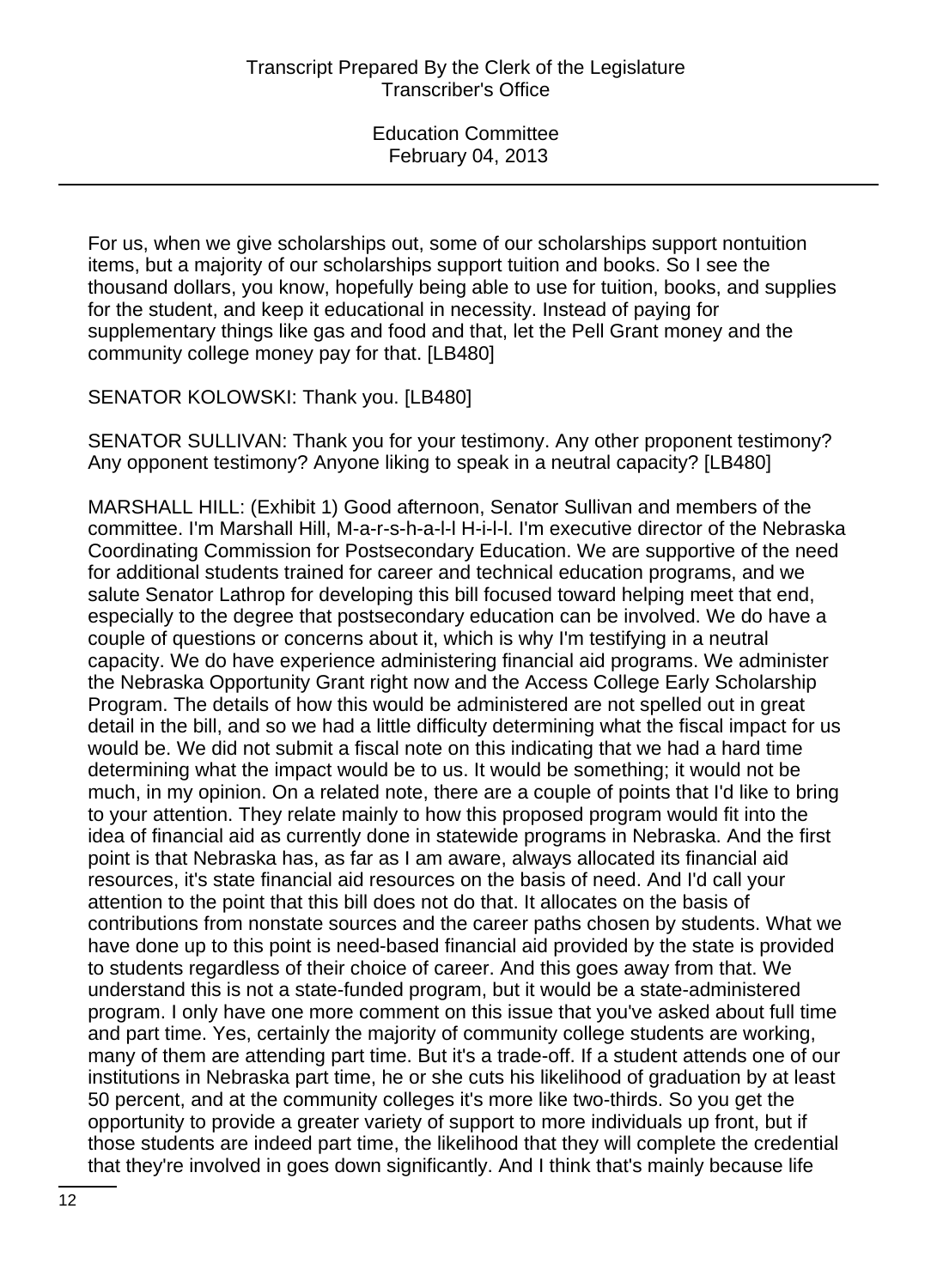happens. Your focus is not upon the one thing of trying to complete the program of study, but is through necessity spread out to many others. That's really all that I wanted to bring to your attention. I'll be pleased to answer any questions you may have. [LB480]

SENATOR SULLIVAN: Thank you, Marshall. So to a certain extent this is sort of new territory for the Coordinating Commission to venture into. [LB480]

MARSHALL HILL: It would be. And I'm not sure the degree to which we would be involved. If we were merely the receiver of funds and the disperser of funds, that would be fairly minimal. We don't have the capacity to be a funding identification agency. We would have to write rules, and rules are an abundantly troublesome process and expensive, but we would go through that. That's a \$1,000 to \$1,500 initiative. If the program were small, which it would likely be at the beginning, we could administer the program without any additional expenses beyond that. If it were to grow to something larger, we would need some additional help in doing that. [LB480]

SENATOR SULLIVAN: Okay. Thank you. Senator Avery. [LB480]

SENATOR AVERY: Thank you, Madam Chair. Mr. Hill, if you know this answer, I'd like to know what is considered full time at community colleges? [LB480]

MARSHALL HILL: Full time is, in American education right now, usually defined as that number of semester credit hours which qualifies a student to participate in federal financial aid programs; it's 12 semester credit hours. [LB480]

SENATOR AVERY: Per semester. [LB480]

MARSHALL HILL: Per semester. [LB480]

SENATOR AVERY: Okay. So this now...the eligible student now is a student with at least 12 or more hours. [LB480]

MARSHALL HILL: Per year I believe. [LB480]

SENATOR AVERY: Per year, that's half time. Do you think that if we change that to full time it might be an incentive for students to be enrolled full time in order to be eligible for this program? [LB480]

MARSHALL HILL: I think what it would mean is you would have a harder time finding a number of students who would qualify for the bill because finding the full-time students will be harder than finding part-time students. But those students that you did find would have a much higher likelihood of completing their credential. It's a trade-off. But they... [LB480]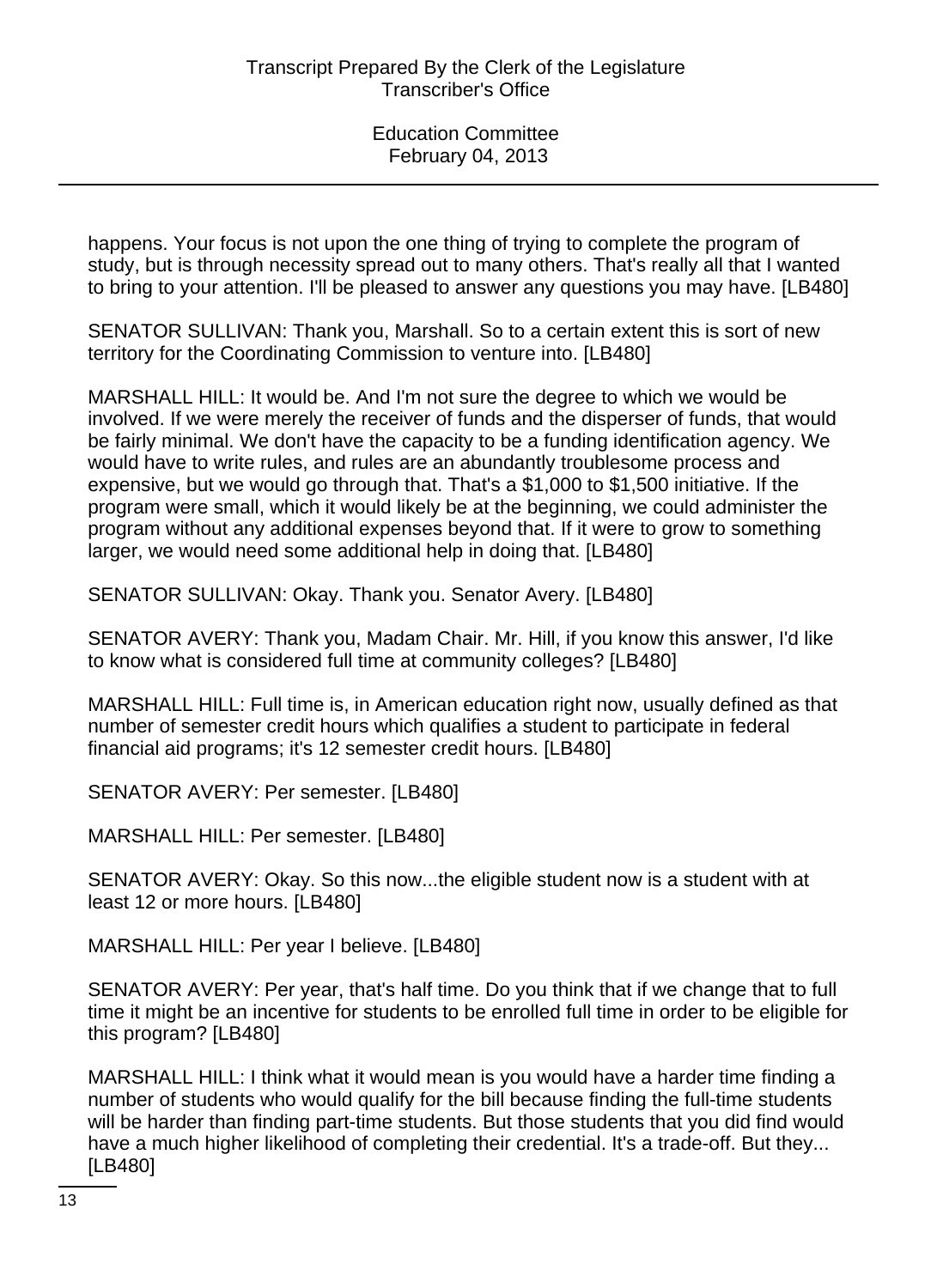SENATOR AVERY: So you could bump that up from 12 to, say, 18. [LB480]

MARSHALL HILL: Yes. Full time would be 24 per year. [LB480]

SENATOR AVERY: Okay. Thank you. [LB480]

SENATOR SULLIVAN: Anyone else? Thank you, Dr. Hill. [LB480]

MARSHALL HILL: Okay. Thank you. [LB480]

SENATOR SULLIVAN: Any other testimony? Senator Lathrop for closing. [LB480]

SENATOR LATHROP: In closing, let me first thank those who were here in support as well as in a neutral capacity. I think you've gotten some good ideas. You also see that we're not wedded to exactly...you get the idea. And I think that the fiscal note that got attached to this was the, how do we figure out what are the critical industries? And in reality this could be a program. And the community colleges know what the critical industries are. They're getting calls: Do you have students? Do you have students? The market will also take care of that. Somebody who's looking for students in the culinary area are going to come to Metro and say, what have I got to do to get more students to come in here so that we have a pool of people to hire from? So that part of it, the identification of the critical areas, I think can probably be taken from the bill, remove the fiscal note, and then we'll have a process in place where the community colleges can work with the businesses. That's already happening. They can identify, which is easy to do just in the course of running the community colleges. Like President Schmailzl said, the truck driving is a perfect example. When those folks are looking for somebody, they're looking for a program, and that's where this would kick in. Whether it's limited to \$1,000 or more, whether it's limited to just tuition or provide some books and tuition-related expenses is also something I'm not wed to. There was one other point I wanted to make. Oh, the full time. I appreciate the statistics on being a full-time student. It's a lot easier for somebody coming out of high school and I've got four daughters and they've all done it or they're doing it. It's a lot easier to be a full-time student, to focus on being a full-time student, and the likelihood of getting your degree or your certification is much higher. And I don't have any quarrel with the statistics. If you're the guy that's working at some job that you regard as low-pay, dead-end, and now you want to become a welder, you may have kids at home, you may have a family you're supporting, and that's sort of the niche that the community colleges fill. So I would caution you against making someone have to be a full-time student, because if you do that, you're probably cutting a lot of the people out who would be the very prospects that the community college would be recruiting under this bill. [LB480]

SENATOR SULLIVAN: Okay. Very good. Did you have something? All right. Oh,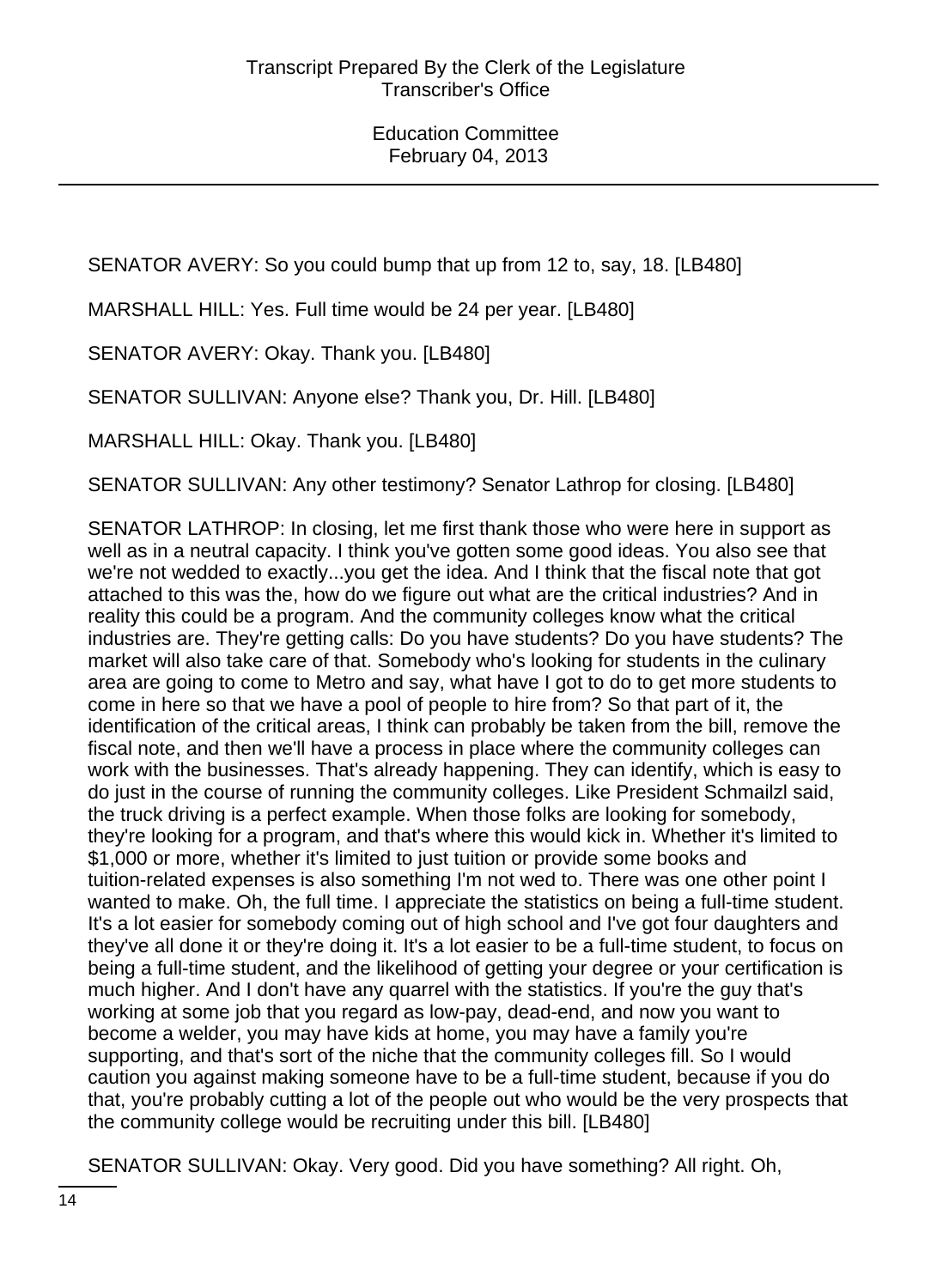Senator Kolowski. [LB480]

SENATOR KOLOWSKI: Thank you, Madam. Senator Lathrop, just a simple "or" will do that: full time "or" part time, if we look at it that way. That way we'd have the latitude of taking on students where they are in their life pattern... [LB480]

SENATOR LATHROP: Right. [LB480]

SENATOR KOLOWSKI: ...and have a choice depending on they may shift from part to full or something could happen in their life where they have to shift from full back to a part. But the goal is to get there and get there and get that done. [LB480]

SENATOR LATHROP: I'm not even sure if you wanted to go into welding, for example, or a CNA, I don't think you have to take 24 hours of school in a year to get there. So that's the other piece of it. As soon as you say you've got to be a full-time student for a year, that may be more education than the particular field even requires, so. [LB480]

SENATOR KOLOWSKI: Appreciate that. [LB480]

SENATOR LATHROP: My thoughts. I'm not getting out of this chair because I'm introducing the next bill. (Laughter) So if you don't have any questions, I'll go on to LB481. [LB480]

SENATOR SULLIVAN: That's fine. Okay. Closing on LB480 and we'll open the hearing on LB481. [LB480]

SENATOR LATHROP: Thank you. And Chairman Sullivan and members of the Education Committee, my name is Steve Lathrop, L-a-t-h-r-o-p. I am the state senator from District 12. I'm here today to introduce LB481. After our Business and Labor hearing that I discussed during my testimony just a few moments ago on LB480, I met with Rich Katt from the Department of Education to learn more about what's going on in career education. I learned that there's a lot of activity and discussion taking place throughout the state and that this activity is taking many forms. During our meeting, we discussed the possibility of creating a group to provide the Legislature with updated information and even direction on what's working across the state and where we should direct our resources. As a result, LB481 is being introduced today to establish the Career Education Task Force. That task force would consist of specific members who have an expertise or an interest in career education. They would be appointed by the Exec Board and would include those people that you'll find in the bill. I won't list them right here because you all have probably read the bill. The task force would examine several issues, including the purpose, role, and mission of career education programs, the prevalence of and the need for such programs, the alignment of secondary career education curriculum to the postsecondary career education programs, curriculum and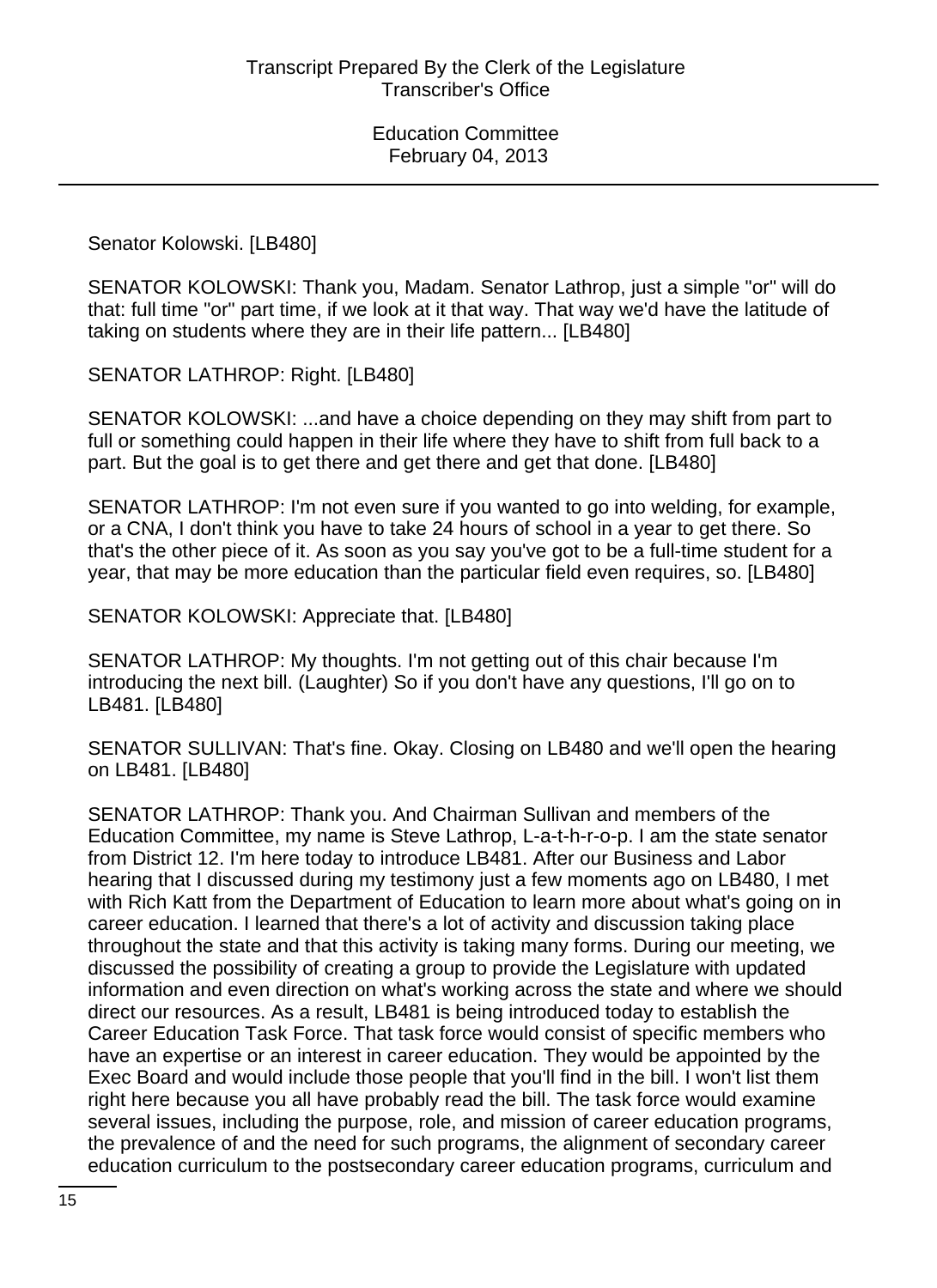# Transcript Prepared By the Clerk of the Legislature Transcriber's Office

Education Committee February 04, 2013

entrance requirements, and the role of business and labor organizations in successful career education programs. It would complete its work by the end of the year and report its findings and recommendations for Nebraska policies and potential legislation to the Legislature at that time. The administrative support to the task force would be provided by the Department of Education, the Education Committee, and the Business and Labor Committee, and other legislative staff. The task force likes...task forces like this have been used in the past, including those that looked at vocational education and teacher salaries in Nebraska. These past task forces have provided guidance to senators when moving forward on various issues. If LB481 is adopted, this task force would provide the Legislature with a road map on how to move forward on career education in Nebraska by providing us with key information and recommendations. I have one more thought and that is, when I was at one of the places that we toured, I had somebody make this remark to me that for a generation high schools have been telling their students that they need to get prepared for and go through college, and that's been the emphasis. And so you have the kids that are equipped to do that and have the interest to do that, and those that don't...really don't have...the message is that now take a look at Metro or find a career path or find an associate's degree in something that will work. It's, to some extent the message in the high school has been you're going to college and if that doesn't work for you, then they go out and frame houses or they go out and work at the pizza joint. And what we're missing is that opportunity to show high school students what there is available, what other career paths are, what they pay, what the work looks like, and to let them see if it's a good fit. And this task force is all about trying to...how do we improve that process so that kids that aren't really college material either because they don't have the interest or they don't have the academic ability can still look at something that will pay well and they can support a family with. [LB481]

SENATOR SULLIVAN: Okay. Thank you, Senator. I believe you already have seen notation about, concern about the overlapping of the different branches of government in forming these task forces. You know, you can take that for what it's worth. But I guess my question is, might there be another way to approach this and still accomplish what I would agree with you is something that we need to tackle? [LB481]

SENATOR LATHROP: No. It's my way. (Laughter) No. I don't know the answer to that. I get the task force problem and the concern. Speaker Flood had that concern and now Speaker Adams has expressed that concern relative to this bill and others like it. We're not asking them to legislate. We're not asking them to come up with any rules, just to offer up approaches. And then the Legislature can do with that as it wills. And I think that makes it a little bit different. [LB481]

SENATOR SULLIVAN: In a way it gets back to what Mr. Baack was saying earlier that these programs are there but there's no students to fill some of the slots. And so is it as much a marketing and public relations or education campaign that's focused on the student to get them to think through this process more carefully? [LB481]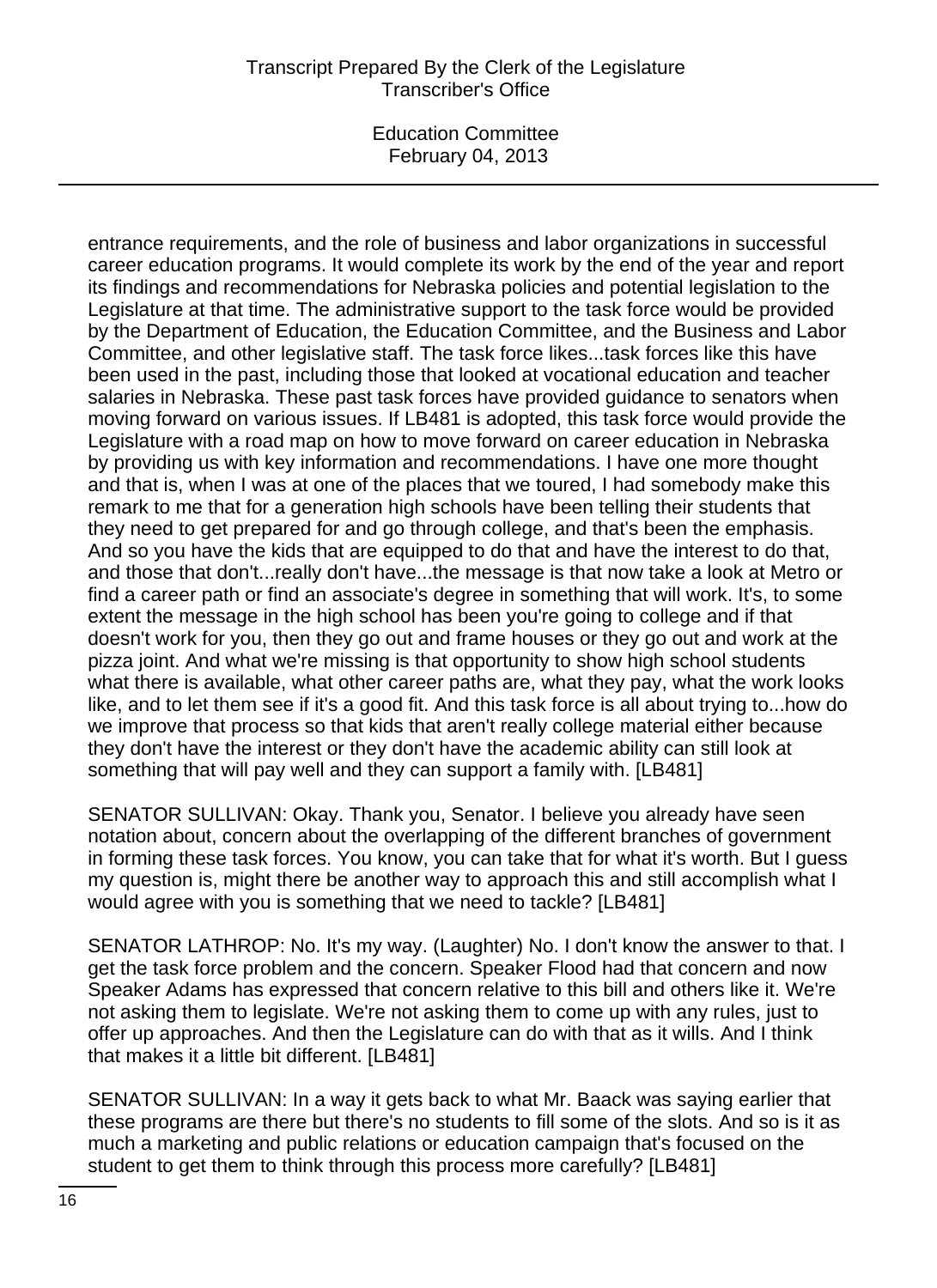SENATOR LATHROP: You know what, there's people that understand the dynamic of the community college student better than I, and you've heard from two of them today. But I'll give you my two cents' worth, and that is so many of the students coming out of high school it's either they're headed to college or I'm not headed to college. And I'm not headed to college doesn't mean I'm going to a trade or I'm going to learn how to, you know, weld or be a nurse or something in a two-year program. It's, okay, I guess I'll go work at the pizza joint or I'll go frame houses or get on a cement finishing crew, something that's more or less unskilled labor. And what's missing is the exposure of those high school students to what Metro Community College in my community has to offer and the fact that those aren't low-paying jobs that might be a little more interesting than working at the pizza joint. They're good jobs. They're good jobs that you can support a family on. And getting through to them, getting them to realize that these are good jobs and there's no shame in this, you don't have to be a college...you don't have to have a college degree to make a good living and there are opportunities there. And I don't think we're exposing the high school student to that. I think that would probably be the frustration of the community colleges and it's certainly the frustration I think with today it's in manufacturing, it might be in nursing, it might be truck drivers, so. [LB481]

SENATOR SULLIVAN: Thank you. Senator Kolowski. [LB481]

SENATOR KOLOWSKI: Thank you, Madam Chairman. Senator Lathrop, I couldn't agree with you more. Your comment on the last decade or more that we have lost our sights in public education, and I'm talking about P-14 or 16. As President Schmailzl was up here, he talked about having those welders have sufficient English, math, science backgrounds. We're not talking about creating theoretical physicists here; we're talking about developing welders, and we've lost in high schools and in many districts around the country and they're in the state as well. We took our eyes off of those areas like industrial technology that we had full programs on but we didn't expand when we had a chance to do some expansion. And we jumped on the No Child Left Behind bandwagon and pushed on all students to work in those capacities, to raise the number of courses in each one of those areas. That isn't bad, but we should also have all options alive for all students. I support what you're asking for because I think we need again to have the visibility that this career, these career areas need to have equal footing for us with our students, because not all students need to go to college. Not all students need a four-year degree. There are plenty of things they can do if they're not directed to that particular area of a four-year program or beyond to graduate school and that can provide a very good life and a very good upbringing for raising a family and being a contributor to our society. So I commend you on the idea for this and I know what the community colleges are doing. We dropped the ball in K-12 education in the last decade because we lost track of the target of all the kids. That also leads back to having counseling services in the schools that develops a personalized learning plan with every student so you have counselors and teachers working with you to look at those paths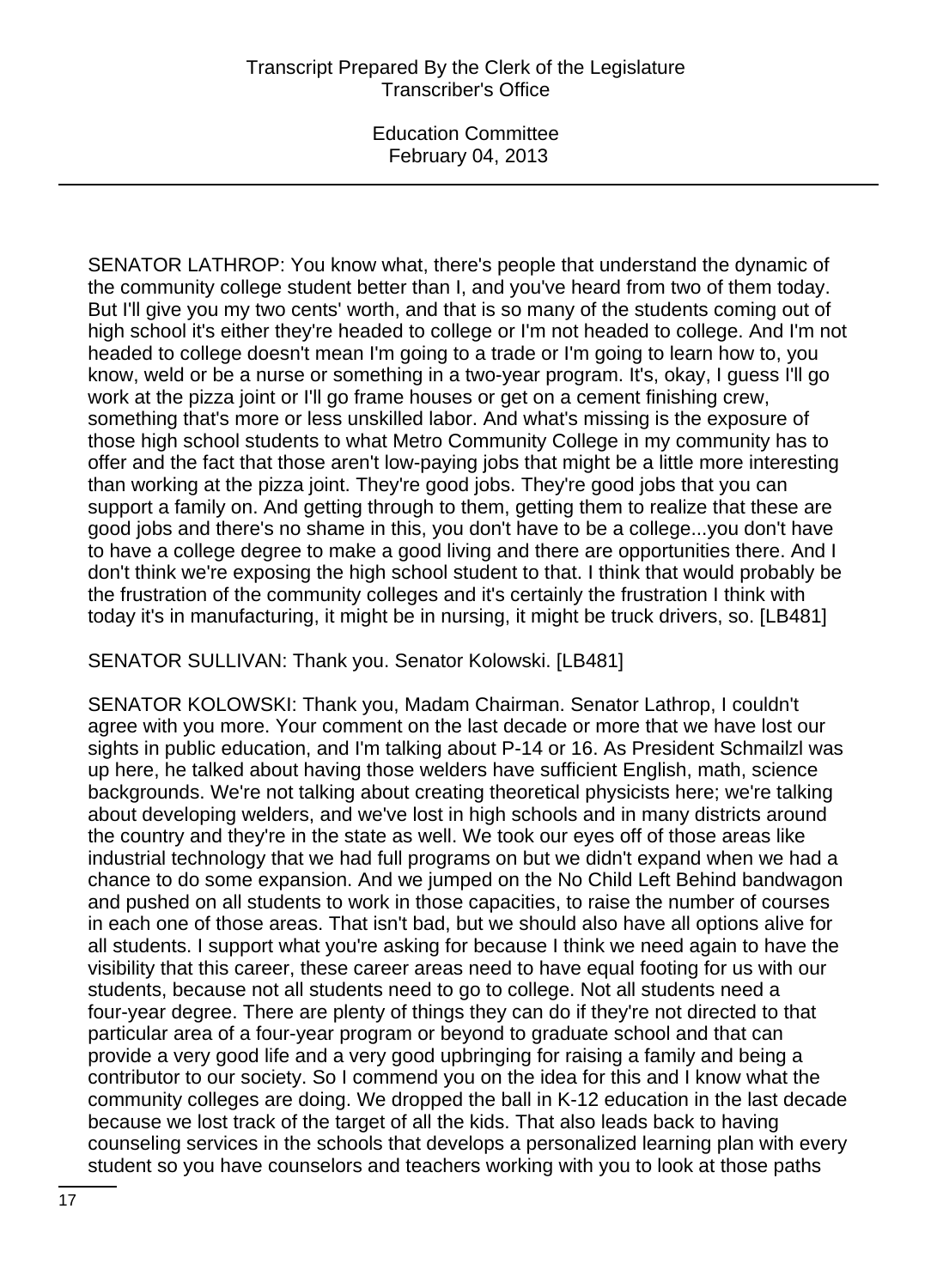that are available that we've dropped the ball on. And I'll be...as a sitting high school principal from my last 15 years, I saw that happen. And I'm telling you this is a correct move and we need to do something to rectify this to help a lot of students do a lot better. Thank you. [LB481]

SENATOR SULLIVAN: Senator Seiler. [LB481]

SENATOR SEILER: Thank you, Mrs. Chairman. Senator Lathrop, in your section (6) you suggest a secondary teacher there be on that task force. I would submit to you that you might want to change that to counselor. They work more with the students on their career than just an ordinary teacher. And I think if you've got anybody you've got to turn around, that's probably the group of people that need to be turned around is the counselors. [LB481]

SENATOR LATHROP: Right. I appreciate that. Okay. I thought of another way to do it, (laughter) which is I'd really like you to move my bill and I think this would be a great approach. But I suppose if we had an interim study that looked at the very same subject where this committee brought in those folks and heard from them about what shifts in policy need to happen, perhaps that's a way to accomplish this without putting together a task force that the Speaker will oppose. (Laughter) But I think I make a valid point. [LB481]

SENATOR SULLIVAN: Okay. I do too. Thank you. [LB481]

SENATOR LATHROP: Okay. Thank you. [LB481]

SENATOR SULLIVAN: Be here for closing? [LB481]

SENATOR LATHROP: Pardon me? [LB481]

SENATOR SULLIVAN: Will you be here for closing? [LB481]

SENATOR LATHROP: You know, I'm going to go up...I've got to chair Business and Labor and we got a few things up there I've got to attend to. [LB481]

SENATOR SULLIVAN: Okay. All right. [LB481]

SENATOR LATHROP: So if it's okay with you I'll skip that. [LB481]

SENATOR SULLIVAN: Thank you, Senator. [LB481]

SENATOR LATHROP: All right. Thank you. [LB481]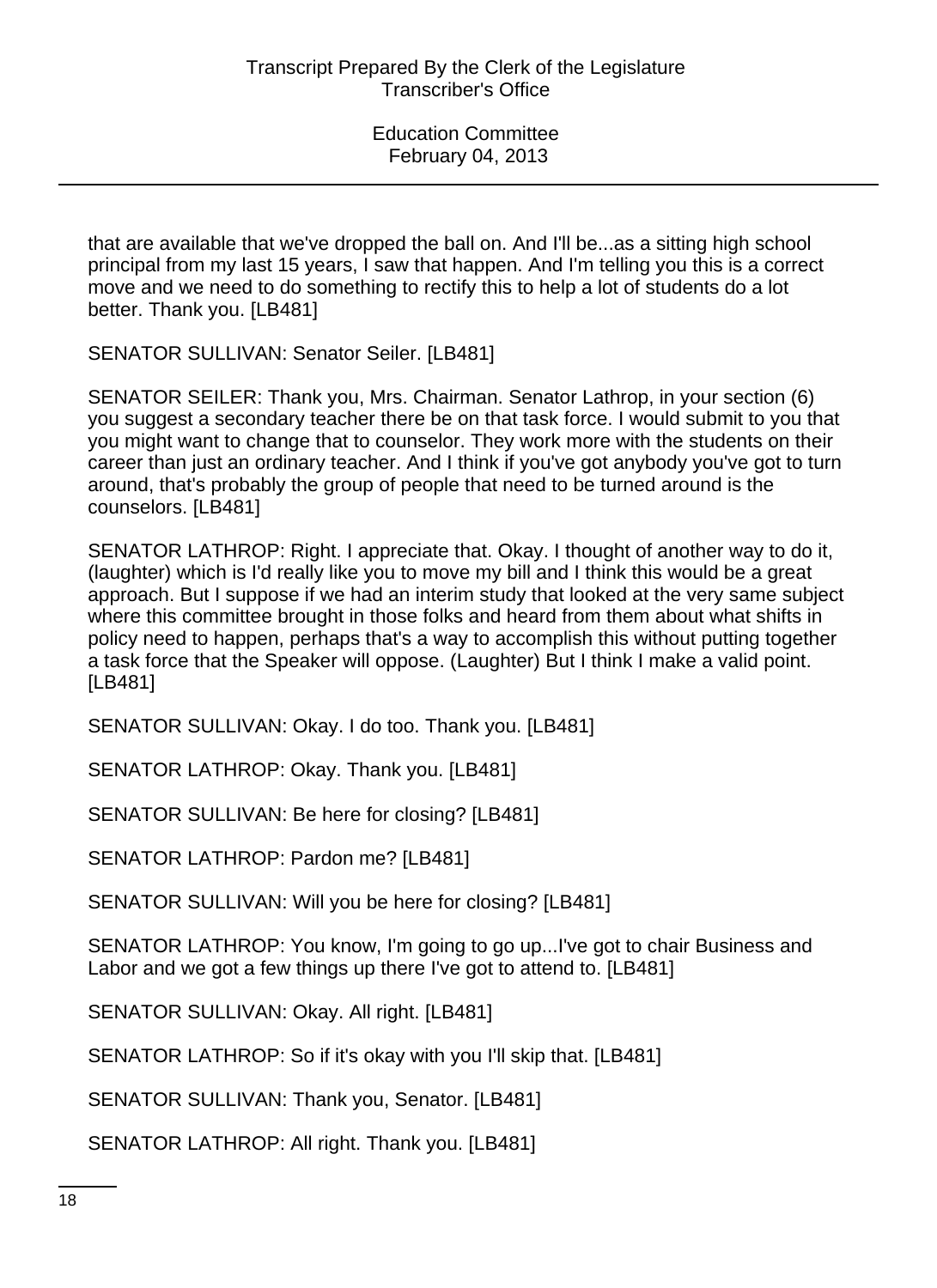# DENNIS BAACK: Ready for proponents? [LB481]

SENATOR SULLIVAN: Yes. [LB481]

DENNIS BAACK: Okay. Senator Sullivan and members of the committee, my name...for the record, my name is Dennis Baack, D-e-n-n-i-s B-a-a-c-k. I'm the executive director of Nebraska Community College Association here to testify in support of LB481. And it's really interesting, Senator Seiler, that you would mention that. That's the one thing I wrote on my sheet of paper that that's one of the people that you need to have involved are counselors. You need to have those folks involved because that is where a lot of students get their advice from as to where they're going to go. And we have found that that's not...they don't necessarily advise them for going into careers that we have at community colleges. And we need to get that word out there that that's important because there are really good jobs out there with the community college degrees. I just want to say that we support the bill. We will certainly work with the committee whether it's through an interim study or a task force, whichever way it is. I think we would be very involved in that and I think it's important. I think it's...you know, one of the pieces it talks about is making sure the curriculum is aligned, and I think that is really important. You know, when I was going through school way back in the Dark Ages when I was in high school, if you couldn't go to college, people talked about maybe being a mechanic or doing something like that. In this day and age, that's a very, very highly skilled job anymore. You have to have a reading level of at least a junior in high school to even get started in the manuals that deal with auto mechanics. So there's some pretty high standards there. And one of the things that, you know, the State Board of Education has put into place standards, even students who are going to community colleges should follow that same college prep curriculum. They really need to have a high level of math, they need to have a high level of reading, writing, all of those kinds of skills are very important even in these technical fields today. So there's...and I think that this would bring again, bring some more attention to career education and I think that's an important piece. I'd be happy to answer questions if there are any. [LB481]

SENATOR SULLIVAN: Thank you, Mr. Baack. Senator Seiler. [LB481]

SENATOR SEILER: When you talk about the ancient...or Dark Ages, I just finished reading a biography of President Eisenhower. And when Sputnik was sent up by the Russians, we switched our entire education program to four-year colleges... [LB481]

DENNIS BAACK: Yes. [LB481]

SENATOR SEILER: ...and did away with the...so it's not No Child Left Behind or that. It goes clear back to when the Sputnik era when we changed our direction; and now we've got to get back in the program. [LB481]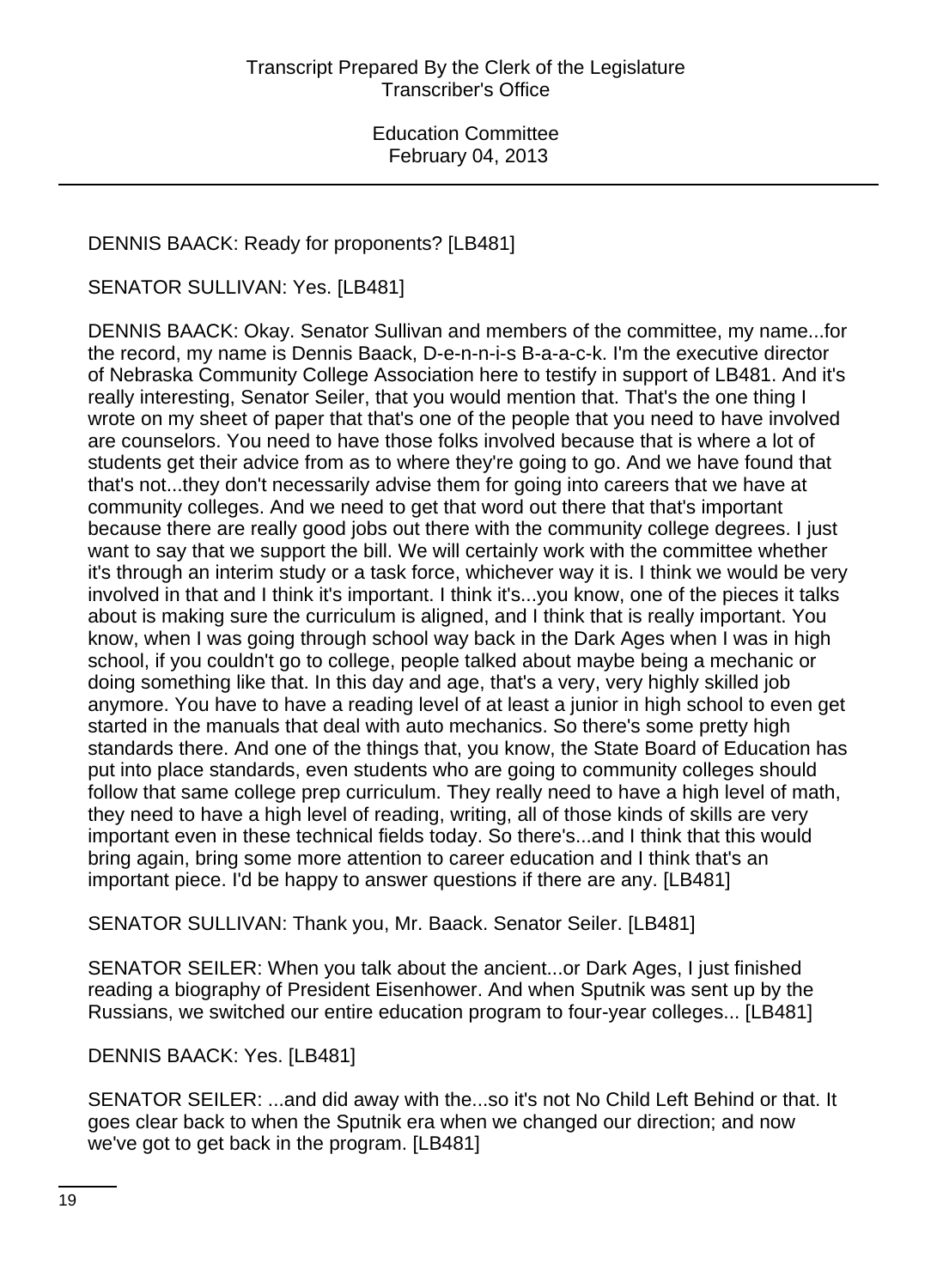DENNIS BAACK: There was a lot more emphasis on industrial arts and stuff when I was in school than there is today. [LB481]

SENATOR SEILER: Right. [LB481]

DENNIS BAACK: And part of that is funding and all the other stuff that goes with it. But I think we need to start getting back to some of that. [LB481]

SENATOR SEILER: Thank you. I have nothing further. [LB481]

SENATOR SULLIVAN: One other group in terms of communicating with are parents. [LB481]

DENNIS BAACK: Yeah. [LB481]

SENATOR SULLIVAN: I wonder if they have a misguided impression of what careers are needed in today's world and maybe push their children away from career and technical education. I don't know. Do you have any experience with that? [LB481]

DENNIS BAACK: Well, I don't know how many parents know how many good jobs are out there with a two-year degree. I think there's a lot of parents that don't know, and I think they have some misconceptions about what a technical career is. Because some of them think like I used to think. You know, mechanical, well, that's something anybody can do. But that's not true anymore. And I think we need to start changing those attitudes in the schools, too, and I think that's why counselors are important. And even teachers are important from the standpoint that they have parent-teacher conferences and all those kind of things that go on, too, and they do have contact with parents in those cases. And so they are still important in this process. [LB481]

SENATOR SULLIVAN: Okay. Thank you. Any other questions? I guess not. Thank you. [LB481]

DENNIS BAACK: Thanks. [LB481]

SENATOR SULLIVAN: Any other proponent testimony? [LB481]

JOHN BONAIUTO: Senator Sullivan, members of the committee, John Bonaiuto, J-o-h-n B-o-n-a-i-u-t-o, registered lobbyist representing the Nebraska Association of School Boards and the Nebraska Council of School Administrators. And as we looked at this bill, my clients felt very strongly that this is something that needs to be discussed. It's a good idea. And as you heard Senator Lathrop mention in the ensuing discussion, for many years high schools focused on sending students to four-year institutions to get a degree. And I think that having a counselor on this task force or involved is essential.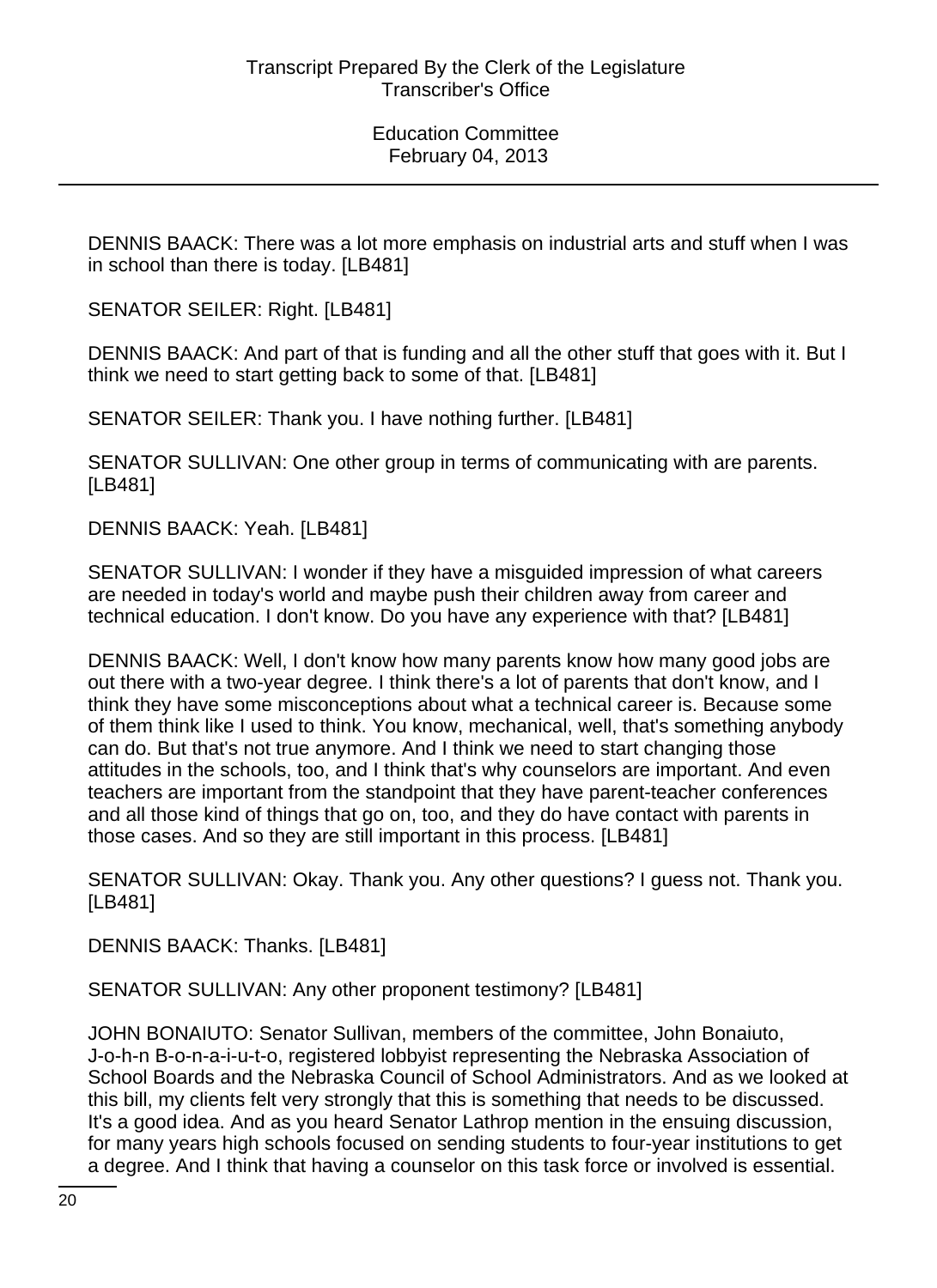# Transcript Prepared By the Clerk of the Legislature Transcriber's Office

Education Committee February 04, 2013

If you look at the trained people in high schools, they're reflecting on their own experience, what we know as going to school and getting a four-year degree. And so that's our background. And so I think that when you have the discussions with the P-16 task force and looking now at making sure students understand their options to go on after high school. It's going on for training. It's going on to something that will help you. And if you get a two-year degree, that doesn't mean that you can't go back to do the four years. So there are options out there. But I'm not sure that as we talk about having high schools get involved with this, that the individuals in the high schools really have the background. So having some help is going to be essential. So, again, it's a good idea. I would venture now to move onto the other challenge, and knowing that when you deal with task force appointments that that is a hot button. And if you're not going to look at this as possibly an interim and you want to have a group that's going to be involved on a longer-term basis, possibly keeping the Legislature, the executive branch, out of the appointment process. But I think you could go to the Commissioner of Education, the head of the Department of Labor, people that are in the agencies that would be involved with career and technical education. And if you had those individuals, invite participation, I think that would have the same impact as coming from the Legislature or the Governor's Office. I mean, it's a matter of trying to help students understand what their options are. And so that's a...that may be a way to get around the difficulty of mixing elected officials and lay individuals on a task force. With that, I'll conclude my testimony. [LB481]

SENATOR SULLIVAN: Okay. Thank you. Any questions for Mr. Bonaiuto? [LB481]

JOHN BONAIUTO: Thank you. [LB481]

SENATOR SULLIVAN: Letting you off easy. [LB481]

JOHN BONAIUTO: I appreciate that. [LB481]

SENATOR SULLIVAN: Any more proponent testimony? Any opponent testimony? Anyone speaking in a neutral capacity? [LB481]

BRIAN HALSTEAD: (Exhibit 1) Good afternoon, Senator Sullivan, members of the Education Committee. My name is Brian, B-r-i-a-n, Halstead, H-a-l-s-t-e-a-d, here on behalf of the Department of Education and the State Board of Education. Although I'm appearing here in a neutral capacity, the State Board fully supports what Senator Lathrop intends with this bill. But the State Board is also one who's read the memos of the Speaker of the Legislature on task force and if in fact you believe that it's warranting a task force, we're going to participate. If this is an interim study, we're going to participate. It's an ongoing discussion that the State Board and the department have been having for about the last six years and it's a conversation that needs to continue on. With that, I'll stop and I'll answer any questions you might have. [LB481]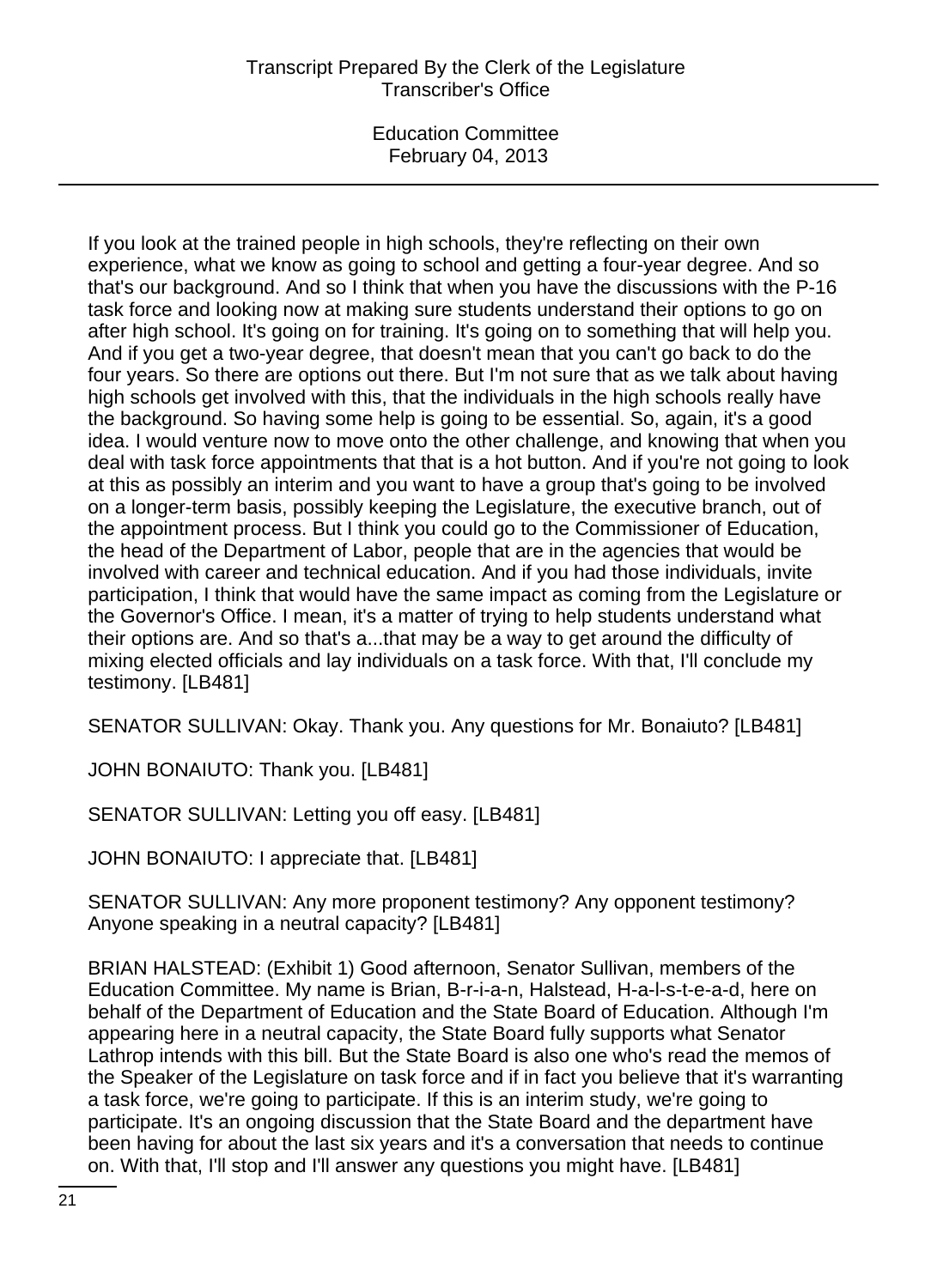SENATOR SULLIVAN: Thank you, Mr. Halstead. Any thoughts on who might be some key players to make sure we involve in just the whole process, whatever the process might be? [LB481]

BRIAN HALSTEAD: Well, you know, I've heard guidance counselors mentioned. And, first of all, you're going to have to find time of the guidance counselor to do this activity because one of the...unfortunately what's gone on is in budgets and tight budgets, guidance counselors at the high school levels are handling 200, 300, 400 students at a time. Well, that's not good counseling, we all know that. But at the same time, we also understand that there's only so much money available. I think the bill identifies most of the participants, but we're certainly open. I'm sure Rich Katt, if he had had time, might be able to give you other suggestions. I know he shared his suggestions with Senator Lathrop when he drafted the bill. But I think what's named in the bill is certainly many of the key players in all of this. [LB481]

SENATOR SULLIVAN: If we focus the outcome being what the student decides is the track they're going to go on, has there been any review of the participation in some of the career and technical leadership, student leadership organizations to know if they follow in some of those career paths or do they go on to a four-year college? [LB481]

BRIAN HALSTEAD: Well, if Mr. Katt could be here, he could show you the data. If you've decided you're going to take a course in career education, whatever that is, and--I've got to remember the correct terminology--if you're going to take more than three of those courses, they call them a concentrator, you're going to graduate from high school in the high 90 percent range, you will go on to college whether that be community college or it be a postsecondary institution for a four-year degree at higher rate and you will graduate from those at higher rate than any other students in our schools. So in the sense of it reinforces the three R's--rigor, relevance, and relationships--and for some students they need to see what's this relationship for me in my future, which is what a large number of these courses do. It also keeps them interested in the course because it gives them some real-world experiences as they're learning it, but there is still the rigor because we expect of them to meet the same standards in reading, math, and science. So in the sense of the old days when Mr. Baack went to school or even as far back as when I went to school in the seventies, career education was kind of considered the...this is where...well, if you can't make it in school, this is where you go. And today, that's clearly not the case. You need to know knowledge and skills not only in reading but also in mathematics and science as you work in these trades, whether it's in the building industry, auto body, electricians, all of that takes far more learning than beyond the high school diploma. [LB481]

SENATOR SULLIVAN: Thank you. Senator Kolowski. [LB481]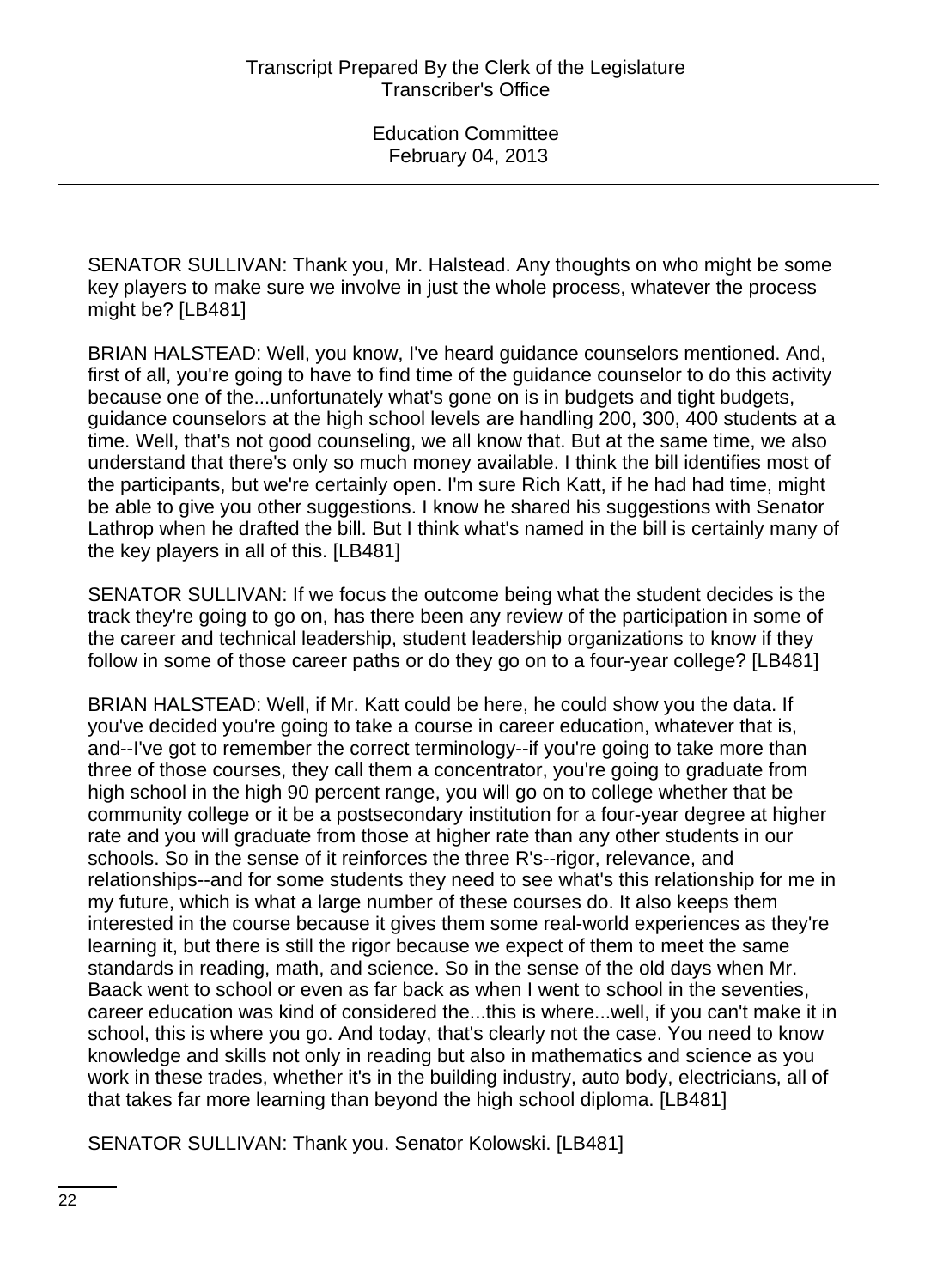SENATOR KOLOWSKI: Thank you, Madam Chair. Brian, I couldn't agree with you more in your three R's. Having been trained in the Breaking Ranks program through the secondary school principals, as one aspect of reform of education that we can look at, an important piece of this that has not been mentioned, and the counselors are extremely important in this, but your numbers are correct: 300 and 400 students per counselor is a very difficult thing when you're trying to personalize counseling services to a student. The teacher as advisor is extremely critical at the middle-school level and the high-school level as students are going up through those grades and those ranks, especially in the high school because it's a forgotten item for the most part. We just think it happens by osmosis or something, and that's so false and so wrong. And the better we put together advisement programs where every teacher also acts as an advisor in a building, I know the difference that makes. [LB481]

BRIAN HALSTEAD: Yeah. [LB481]

SENATOR KOLOWSKI: And it truly delivers counseling and life services to students that have never been there before. Thank you. [LB481]

SENATOR SULLIVAN: Any other questions? Thank you, Mr. Halstead. Anyone else in a neutral capacity? This closes the hearing then on LB481 and we now go to LB366. Senator Cook. Good afternoon. [LB481]

SENATOR COOK: Good afternoon, Madam Chair, and good afternoon, fellow members of the Education Committee. My name is Tanya Cook. That's spelled T-a-n-y-a C-o-o-k. I appear before you as the introducer of LB366, the Remedial Adult Education Innovation Act. The intent of LB366 is to, first, recognize the vital challenge in preparing an adult work force in which all individuals possess adequate basic skill levels in reading, writing, mathematics, and computer skills; second, it establishes and funds a new statewide system for providing general education development, or GED, certification; and third, requires the Nebraska Department of Education to adopt rules and regulations for institutions to apply for aid pursuant to the act. Studies have shown that workers who have a high school diploma or a general education development certificate, or GED certificate, have both greater employment opportunities and greater earning potential than those who do not. In order for the state to continue to attract employers that provide reliable and gainful employment, it is important that we continue to provide easy access to educational opportunities to all Nebraskans. Again, the purpose of LB366 is to review, establish, and fund a new statewide system for providing GED education. Beginning in 2014, there will be two major changes in the federal requirements for the general education development process. First, the national standards for attaining a GED will become more strict, with the expectation that the exam will become more challenging for students to successfully complete. Second, administration of the exam will be entirely via computerized testing and will require that authorized testing centers acquire and maintain the necessary computer hardware and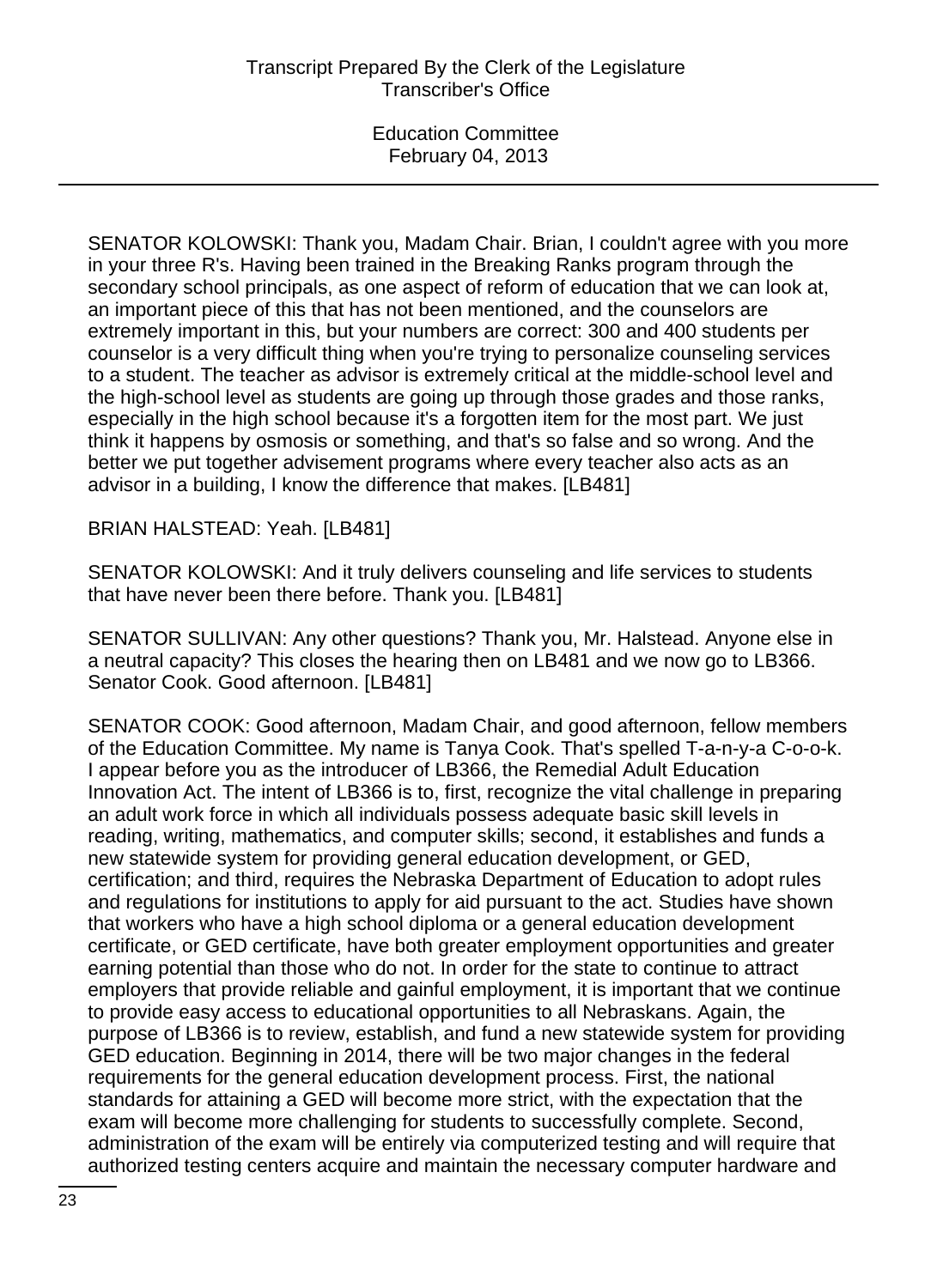# Transcript Prepared By the Clerk of the Legislature Transcriber's Office

Education Committee February 04, 2013

software for administration of the exam. LB366, the Remedial Adult Education Innovation Act, is a bill that requests the Legislature to allocate funds to the Nebraska Department of Education to reimburse providers of GED preparation classes for the costs of providing the program. All providers of state-approved GED programs would be eligible to receive funds. This includes local school districts, community colleges, and other authorized providers. Each provider of GED preparation classes would receive a designated amount per student at the time the student enrolls in the GED preparation class and would receive a designated amount when the student sits for the first part of the GED exam. Each provider would also receive a designated amount for each walk-in student who does not engage in the preparation class at the testing center, who registers for and takes the exam. The bill, as drafted, includes a performance-based structure of reimbursement. Providers would not receive additional funds for a student who fails the exam and continues in the class and/or retakes the exam. Additionally, this bill also provides a one-time payment of state matching funds to GED preparation and testing providers for acquisition and upgrade of computer equipment, establishing computerized testing centers, and software necessary to come into compliance with the new GED standards and regulations set to take effect in 2014. Following my introduction there will be testimony from community colleges to the need for implementation of the act, the stiffer federal regulations on the issuance of GED certification, and the current status of the state's GED support. I appreciate your thoughtful consideration of this proposal and ask for your support for the advancement of LB366. Thank you. [LB366]

SENATOR SULLIVAN: Thank you, Senator Cook. Is this legislation driven in part by some of these changes that are being...coming down the pike from the federal government as to how GED testing will be needing to be taking place? [LB366]

SENATOR COOK: Yes, Madam Chair, the suggestions, the bill proposal is driven in part by that. But it also takes into consideration some of the factors that have been observed within...particularly within Metropolitan Community College about students' need for remedial work once they arrive on campus or once they set their intention to take part in community college courses. So there's more testimony to that effect. [LB366]

SENATOR SULLIVAN: So where are GED exams and tests given now? Where are they available? [LB366]

SENATOR COOK: Right now they are available at community colleges. There are some school districts still around the state of Nebraska that administer them as well, and I cannot enumerate them at this time, but primarily within school districts, no longer in the Omaha Public School District, but also among the community colleges across the state. [LB366]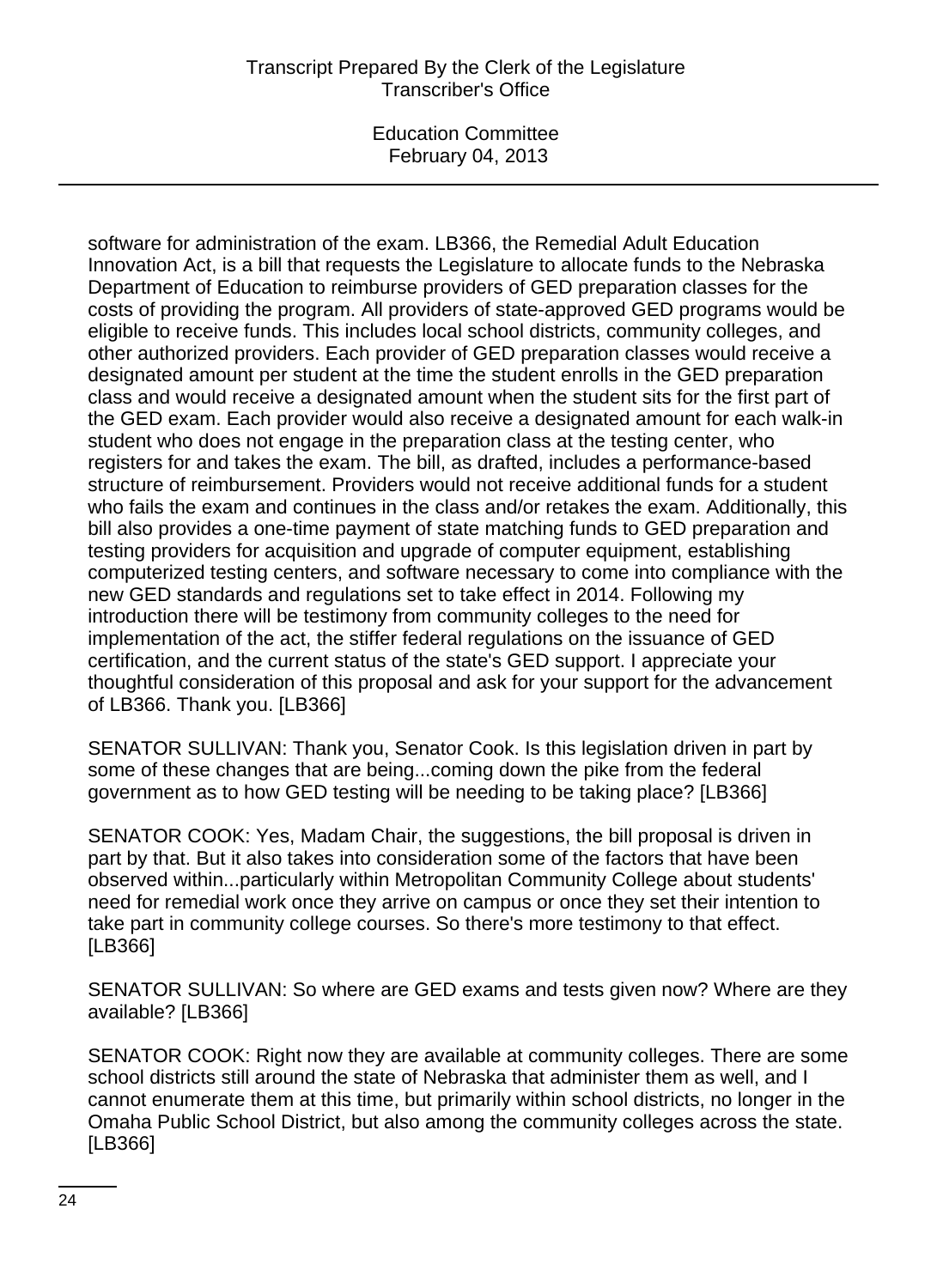SENATOR SULLIVAN: And with this federal legislation then, it would impact anyone or any place giving a GED test. [LB366]

SENATOR COOK: Yes, absolutely. [LB366]

SENATOR SULLIVAN: Okay. All right. Any other questions? Senator Haar. [LB366]

SENATOR HAAR: Thank you. This is learning for me. The GED standards are federal? Is that correct? [LB366]

SENATOR COOK: There are some federal guidelines that are going to become in place in 2014 and they are, yes, federal standards for that. [LB366]

SENATOR HAAR: And there are currently federal standards for GED? [LB366]

SENATOR COOK: Yes, that's my understanding, that they're federal standards. [LB366]

SENATOR HAAR: Okay. Thank you. [LB366]

SENATOR SULLIVAN: Okay. Thank you very much. [LB366]

SENATOR COOK: Thank you. [LB366]

SENATOR SULLIVAN: You'll be...well, you've got the next bill. Okay. Proponent testimony, please. [LB366]

RANDY SCHMAILZL: (Exhibit 1) Randy Schmailzl, Metro Community College president, R-a-n-d-y S-c-h-m-a-i-l-z-l. I'm before you today to discuss and testify in support of LB366. On behalf of the Metropolitan Community College Board of Governors, this is an initiative that our board spent many months talking about and working on, and landed on the fact that, as many students as we have at Metro and the micro of Metro and what it relates to in the rest of the state, there must be similar situations that exist in GED education throughout the rest of the state. And I'll discuss those situations today. So our board is 100 percent behind this as a board, has made this one of their LB initiatives for the year. The handout, the one-page handout, there's verbiage on the back, three testimonies from students that talked about the GED program at Metro. And on the front of the page is a detail I want to discuss with you. In the last six quarters at Metro Community College, we provided GED service to over 6,600 students. Last year the Omaha Public School District dropped their GED program, and working with our partners in Nebraska Department of Education, we were able to acquire the funding that OPS used for GED to be transferred to Metro Community College, and we were very grateful of that. As you can see, the last two quarters, in the fall and the winter, our numbers jumped about 500 students per quarter, and that was due to the Omaha Public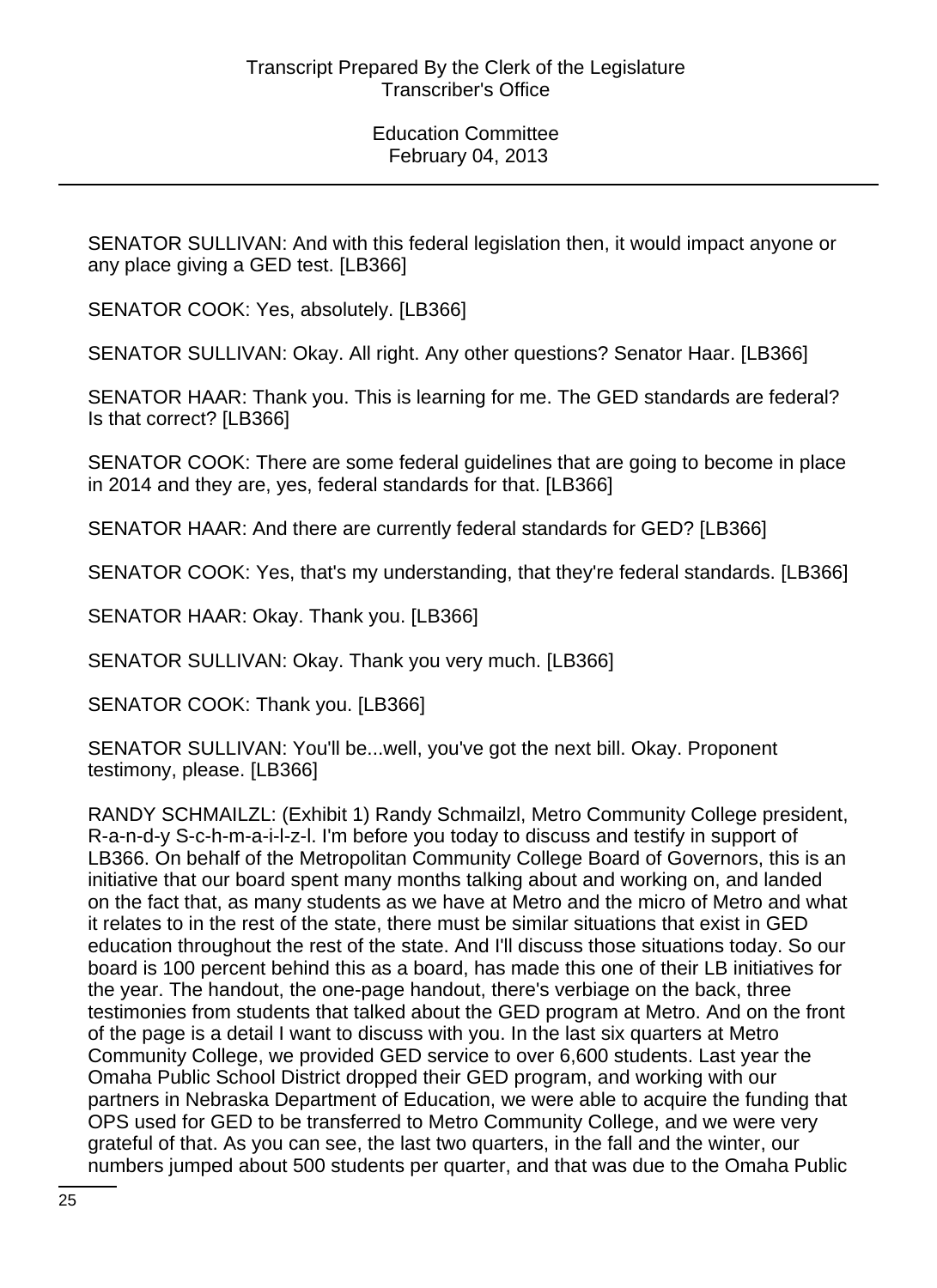Schools shutting down the GED program. The budget below is our current budget and I only included the adult education budget for Metro in terms of staffing. It's not in...there's a little equipment in there, but the college budget is \$1 million in its own operating expense annually for the GED program. Then through the state of Nebraska Department of Education, in '11 and '12 we received \$359,000, and then our amount increased this next year to \$582,000 because of the \$230,000 moved over from the Omaha Public School District. So I can tell you, from 20 years of budgeting at Metro Community College, \$1 million is not enough money to carry the GED program and I worry about the future of GED because I, as a president, and our current board support the concept of the GED but you're not required as a community college to have to levy that type of support towards GED. But in the community of Omaha, we have in our four counties around 42,000 individuals that should have received a high school diploma that did not receive a high school diploma, so there's not many cities in Nebraska that have a larger population than 42,000 and that number exists within our four-county area of service. The Nebraska Department of Education uses a process to distribute the money throughout the state and we're certainly not here to poke holes in the process they use. Our bill supports the reviewing of a process associated with the new way of doing business, and that's going to be computerized testing. Metro will be a site this year to pilot computerized testing at this level. It's going to move the charge from \$55 a student to \$120 a student, which the college does not receive. That's what the student pays to the tester. I'm going to also have two staff members testify today on behalf of the details on how the program works at Metro, because I want to make sure you understand the detail of GED education, at least as it works at Metro. We're the only tester in the Omaha area. Anyone that wants to take a GED test needs to come to Metro Community College. We most recently set up a Metro Express in south Omaha. This was a designated site for GED and developmental education. It's down on 24th and Vinton and it's heavily used by not only the population from that area but throughout Omaha as a place to come to, to discuss what you need for GED education, plus it has a computer set up to handle the testing. I would stop at that because we have a number of other people to testify and my red light went on. And so any questions? [LB366]

SENATOR SULLIVAN: Thank you, Mr. Schmailzl. Just trying to get the...some of the parts fit together. The GED needs, in particular in your area, you're telling me have increased dramatically. [LB366]

RANDY SCHMAILZL: Yes. [LB366]

SENATOR SULLIVAN: And you are shouldering that and trying to meet that need partly with your current role and mission, and you're getting support from the Department of Education... [LB366]

RANDY SCHMAILZL: Yes. [LB366]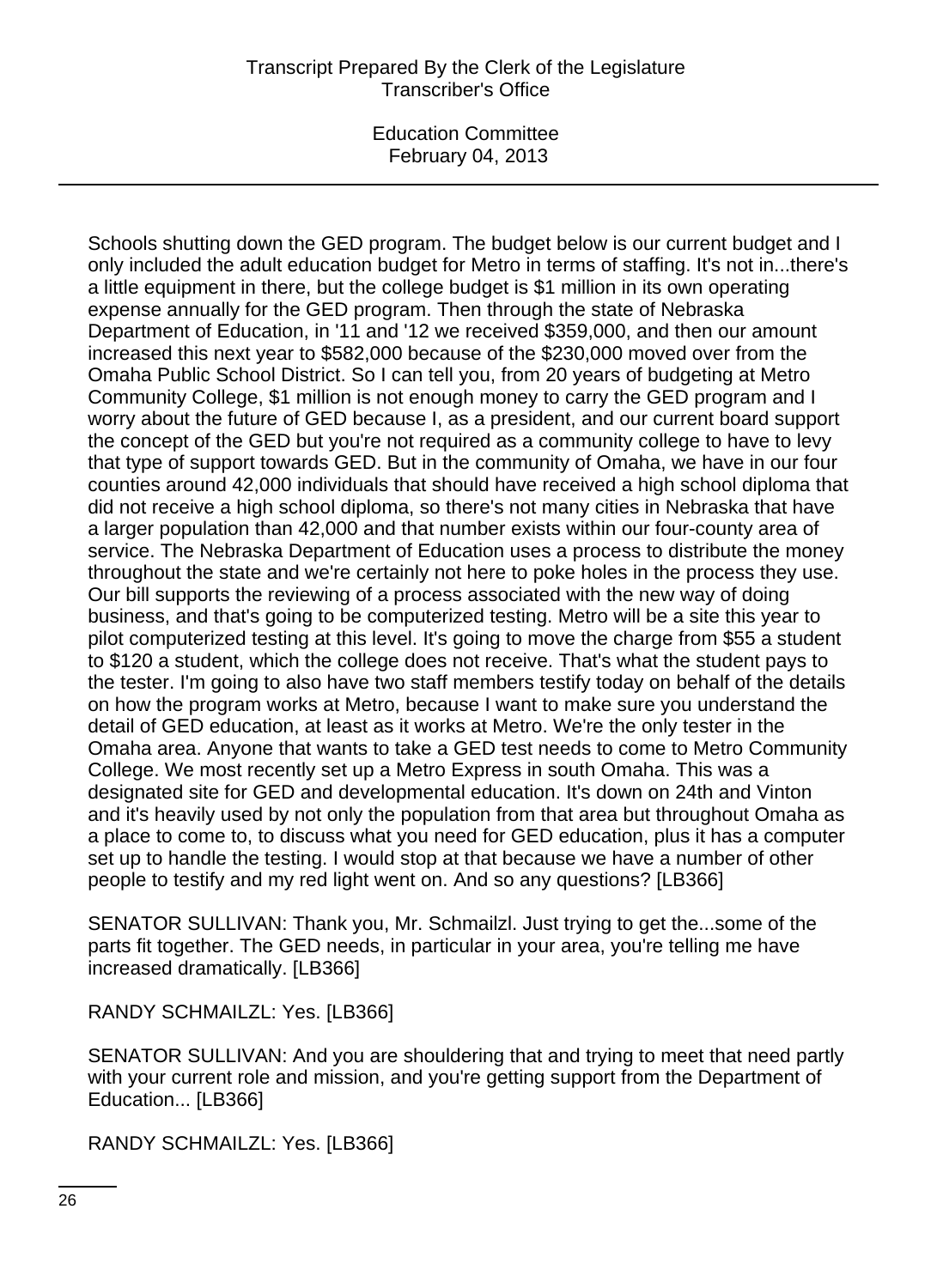SENATOR SULLIVAN: ...to help you, but it's still falling short of that. [LB366]

RANDY SCHMAILZL: It is. And the quandary you land yourself in is, you know, the revenue that you use for GED education from the taxpayers and the students' tuition can also be used at other places at the college. And we don't expect someone to foot the whole bill for this, but not often is the public policy discussion raised to this level, and we thought an LB would help raise the public policy discussion on GED education in Nebraska,... [LB366]

SENATOR SULLIVAN: Uh-huh. [LB366]

RANDY SCHMAILZL: ...because it's really important and it doesn't get enough window time on discussion,... [LB366]

SENATOR SULLIVAN: Uh-huh. [LB366]

RANDY SCHMAILZL: ...because we're discussing all kinds of other educational facets. [LB366]

SENATOR SULLIVAN: Uh-huh. [LB366]

RANDY SCHMAILZL: So that's why we're here today to discuss it. [LB366]

SENATOR SULLIVAN: Okay. And then in addition to that, just the practicalities of the testing, does that create another level of requirements, if you will, because of some of the new computer requirements? [LB366]

RANDY SCHMAILZL: It does. It creates security issues. It creates platform issues as to what type of computers you run. There's not just laptops you can throw in front of people. They need to be hooked up to secured mechanisms for the tests. So we're very confident at Metro that within our Metro buildings proper we can handle the testing and handle it really well. I don't believe across the state, except for some of the community colleges, that this situation is replicated readily, so that becomes a concern, how many places are going to have this type of secure system to test the students on. [LB366]

SENATOR SULLIVAN: When a student sits for a GED test, do they pay for that themselves or how does that work? [LB366]

RANDY SCHMAILZL: That's the only item they pay for. Right now it's \$55 to take the pen-and-paper test, and it will go up to \$120 to take the computerized test. [LB366]

SENATOR SULLIVAN: Thank you. Any other? Senator Haar. [LB366]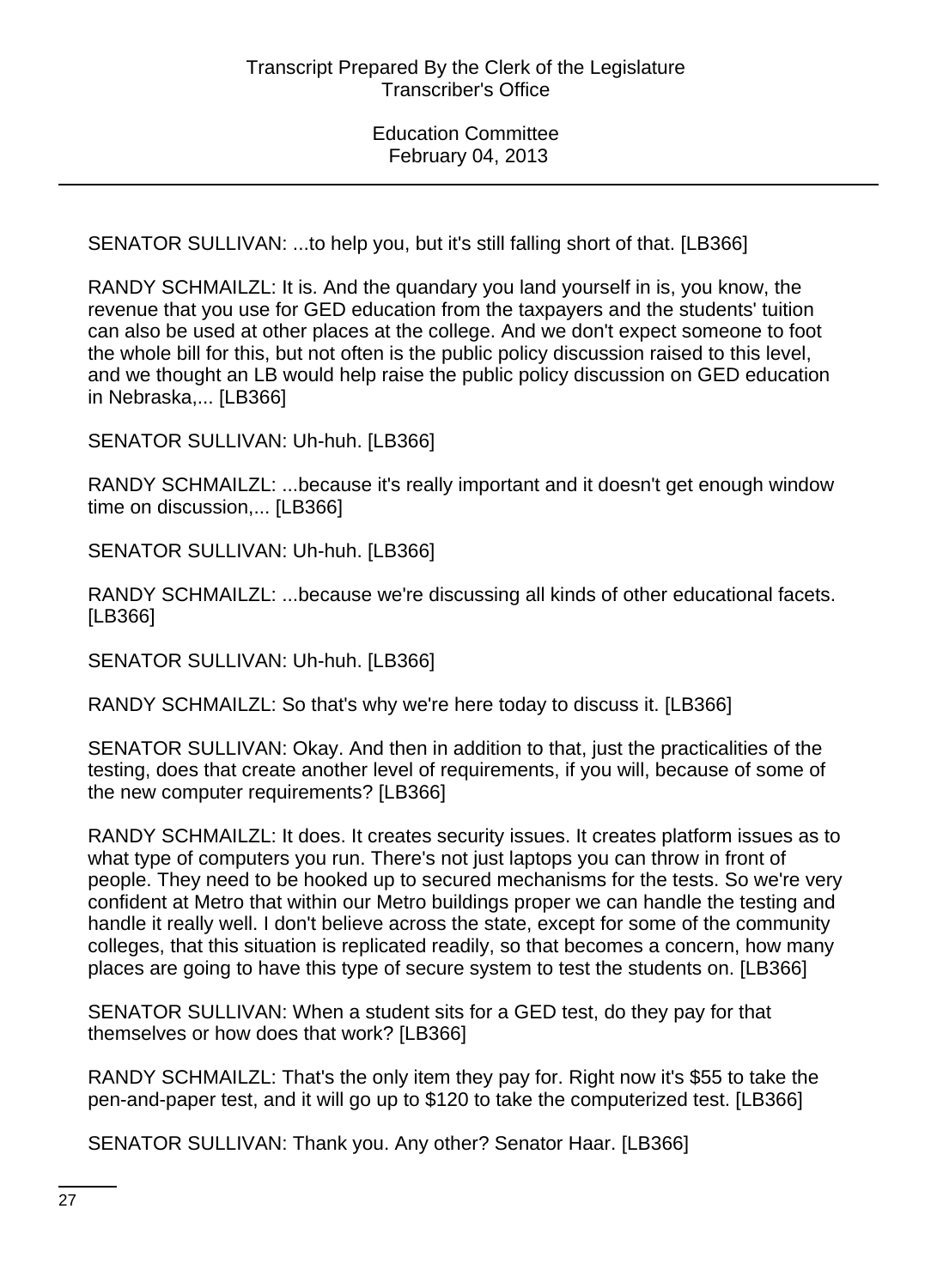SENATOR HAAR: Yes, thank you. Is this also used by some people basically as an English language learning tool? Do you see that happen? [LB366]

RANDY SCHMAILZL: It could be. I mean if you came to the United States and you had a degree already and you needed to at least profile yourself as a competent person educationally, you might take the GED and have that GED to get a job in the United States. We also offered the GED in Spanish for those that wanted to demonstrate, you know, their ability to get a GED and then get a job, if they didn't want to go through the English as a Second Language. So, yeah, it could be a credentialing, it could be seen as a credentialing at a lower level. [LB366]

SENATOR HAAR: Uh-huh. Okay. Thank you. [LB366]

SENATOR SULLIVAN: Senator Kolowski. [LB366]

SENATOR KOLOWSKI: Thank you, Madam. President Schmailzl, what percent of your GED participants would be high school dropouts? Any idea? [LB366]

RANDY SCHMAILZL: I do not have that. Maybe Sue or Mona, as they come up, might have that. Yeah, I don't. [LB366]

SENATOR KOLOWSKI: Is it 40s and 50s or 60 percent? [LB366]

RANDY SCHMAILZL: Well, ultimately, everyone dropped out of high school, but most recent high school, you know, I'm going to say 20-25 percent might be within the last three or four years. [LB366]

SENATOR KOLOWSKI: Recent. [LB366]

RANDY SCHMAILZL: We traditionally always sent the Omaha Public School District student back to Omaha Public Schools for remediation,... [LB366]

SENATOR KOLOWSKI: Okay. [LB366]

RANDY SCHMAILZL: ...because we didn't want to get into business recruiting high school dropouts to bypass their last years in high school, and we do that with Millard yet. They have a small GED program. And so... [LB366]

SENATOR KOLOWSKI: Sure. [LB366]

RANDY SCHMAILZL: ...we attempt to send the students back to Millard for remediation if at all possible. [LB366]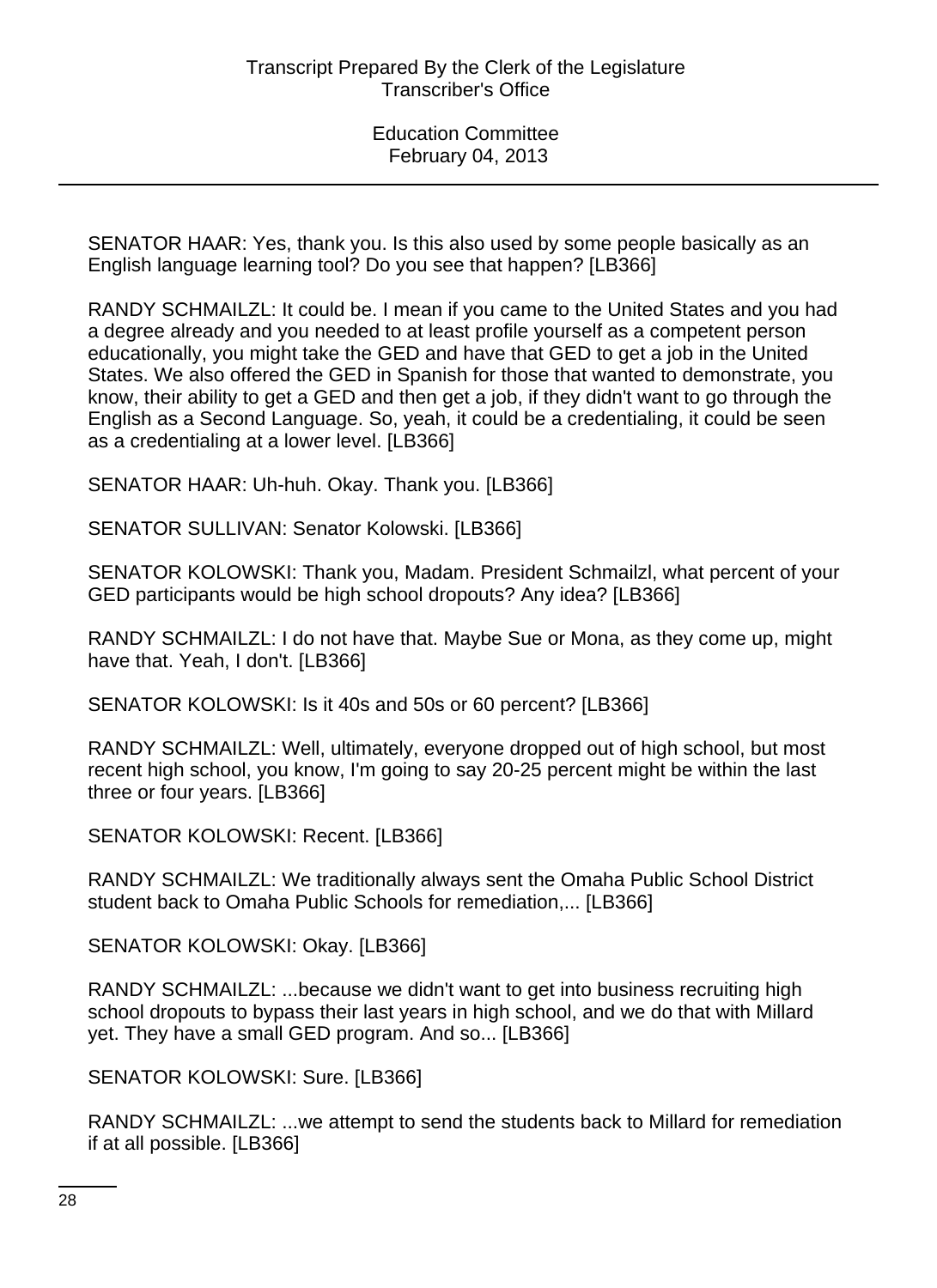SENATOR KOLOWSKI: Just that it begs the issue of the success of students in those high schools, what would it take to keep them there to be successful, and not socially promote them, not just handing a diploma, which means nothing because when they test with you for entrance they still do poorly. [LB366]

RANDY SCHMAILZL: That's right. [LB366]

SENATOR KOLOWSKI: And so it's a matter of competency. It's a matter of skills and a skill level that would be extremely important. Thank you. [LB366]

RANDY SCHMAILZL: And this does relate to the judicial system too. [LB366]

SENATOR KOLOWSKI: Yes. [LB366]

RANDY SCHMAILZL: When students are in high school, they land up in the youth detention center and they're in there for six, eight weeks and they're behind in high school and they have nowhere to go. [LB366]

SENATOR KOLOWSKI: Yeah. [LB366]

RANDY SCHMAILZL: So the only option at that point becomes take the GED. [LB366]

SENATOR KOLOWSKI: Thank you. [LB366]

SENATOR SULLIVAN: Senator Haar. [LB366]

SENATOR HAAR: Thank you. So is there anywhere in state law or State Board policy or anything that speaks to community colleges or the public schools saying you have to do GED, or is this just something that your board has identified as being important? [LB366]

RANDY SCHMAILZL: This is something our...to answer your first question, I'm not sure. I would guess that there's probably nothing that requires you to have to take a GED. I think in Nebraska you're required to go to high school till a certain age but... [LB366]

SENATOR HAAR: No, no, I'm saying to the institution itself. [LB366]

RANDY SCHMAILZL: For Metro, if you want to receive federal financial aid, we require you to have a GED or a high school diploma. If you don't, then you have to show an ability to benefit, by taking a test that shows you're capable of coming into the college and doing the work. Our board's interest is making sure that students are prepared at some level before they start at Metro, because we've had a checkered past over the last 35 years of students starting and not being prepared, and we've cleaned that all up in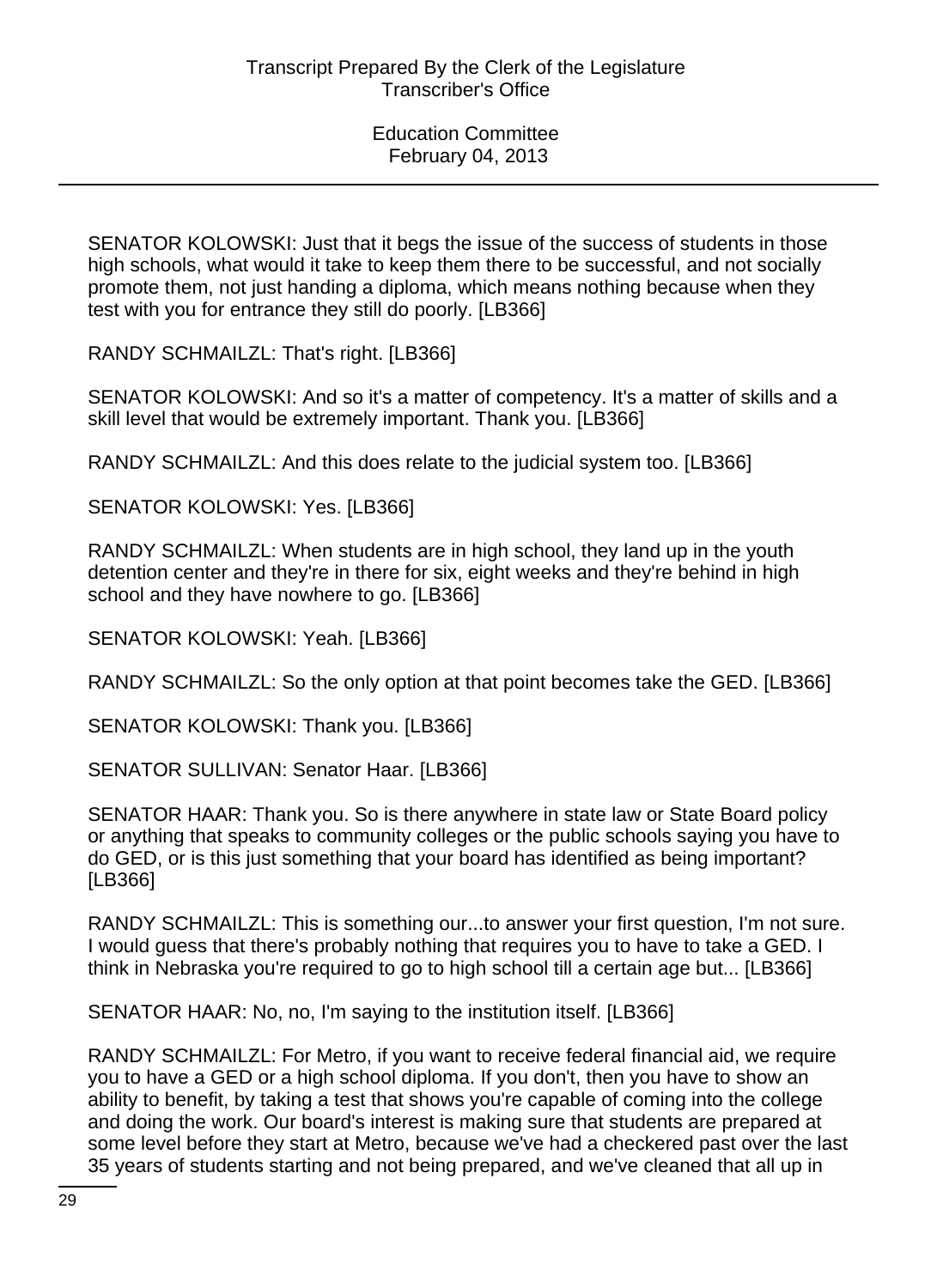the last 10 years. And our board is really all about making sure before they start any classes at Metro, let's make sure that we know where they're at and what they can do. [LB366]

SENATOR HAAR: Uh-huh. [LB366]

RANDY SCHMAILZL: And this helps that. [LB366]

SENATOR HAAR: But...and do we in state law instruct a particular institution to do that GED training and testing? Like do we say that somewhere within the, you know, the K through 12 public school system there has to be this? Or could there be whole school systems where it just isn't available? [LB366]

RANDY SCHMAILZL: There could be whole school systems where this is not available. [LB366]

SENATOR HAAR: Okay. [LB366]

RANDY SCHMAILZL: Yes. [LB366]

SENATOR HAAR: And then is...how would I get a GED then if I...? [LB366]

RANDY SCHMAILZL: Well, you'd have to go to...hopefully, there's a local, somewhere close, a community college or an arm of the community college. Like in Omaha, for example, Papillion has a small program, Bellevue has a small program now, small meaning less than 100 students or 50 students. [LB366]

SENATOR HAAR: Uh-huh. Uh-huh. [LB366]

RANDY SCHMAILZL: Millard has a small program now and they're, I think, getting ready to do away with that program. And then Metro has the lion's share of everything. And we use their locations, though. I mean we go to Papillion. [LB366]

SENATOR HAAR: Uh-huh. [LB366]

RANDY SCHMAILZL: We go to the Omaha Public School locations so that we're providing this service on site. It becomes harder when you have to provide testing and computers on site... [LB366]

SENATOR HAAR: Uh-huh. [LB366]

RANDY SCHMAILZL: ...because they may not be available. And that was why we came up with this Metro Express where you could go in and it's not a college campus. It's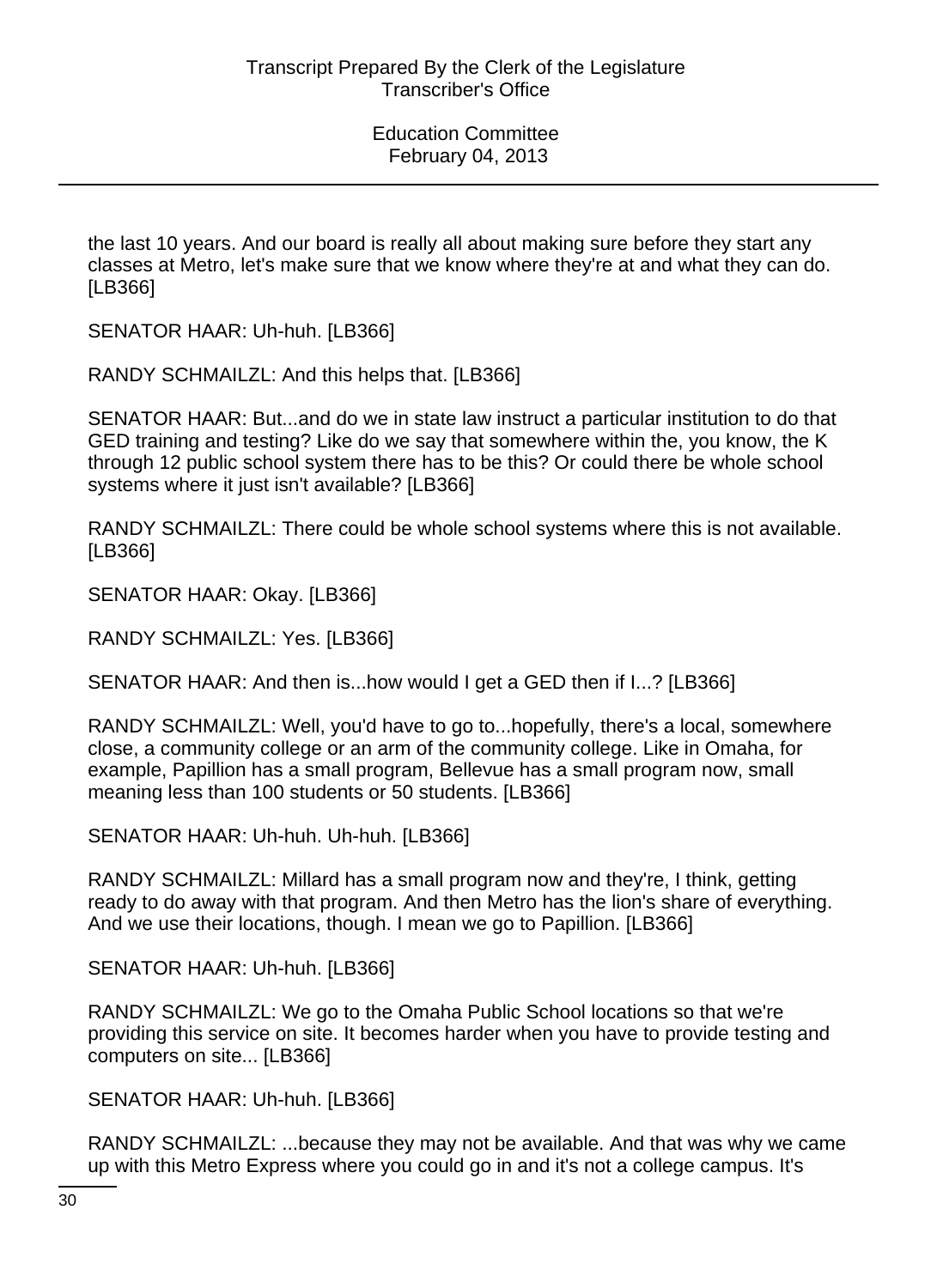designed for GED, developmental ed, help you get started without going onto a college campus. [LB366]

SENATOR HAAR: Sure. [LB366]

RANDY SCHMAILZL: And the results have been phenomenal, and you'll hear that from one of our staff, in terms of the number, the sheer number of people coming to the center. [LB366]

SENATOR HAAR: Uh-huh. Thank you. [LB366]

RANDY SCHMAILZL: Yep. [LB366]

SENATOR SULLIVAN: Any other questions? Thank you. [LB366]

RANDY SCHMAILZL: Thank you. [LB366]

SENATOR SULLIVAN: Welcome. [LB366]

SUSAN RAFTERY: Good afternoon. [LB366]

SENATOR SULLIVAN: Good afternoon. [LB366]

SUSAN RAFTERY: My name is Susan Raftery. I'm the dean of literacy and workplace skills at Metro Community College. It's S-u-s-a-n R-a-f-t-e-r-y. And I wanted to speak a few minutes about the changing role that we've experienced in adult education over the last ten years and that this is not just within our state but certainly across the nation; that we've been aligned much more with training folks for today's workplace than maybe what was done traditionally in adult ed. We're looking at reading, writing, math, and computer skills, but we're also looking at getting people to take some of those next steps into postsecondary. That's been a big push as we see that the GED is an important credential. But in order to get actually a bump in, a significant increase, in wages, it takes a GED or high school diploma and about a year of postsecondary training. We have been looking at some changing demographics in terms of our student population. We see at Metro most of our students at below the 9th grade level in those basic skills, and we're also seeing a number of folks coming to us who don't have technology skills, certainly up to the point where the work force expectations are. There may be some social media kinds of things that everyone is doing, but as far as actually being able to do the things that are now expected of an adult ed student, such as passing that computerized GED exam, there's quite a ways to go in terms of working with individuals so that their skills are at that level. We're looking at some innovations in terms of what we're doing at Metro right now and have looked at some of the promising practices across the country as a way to kind of tailor then what we're doing. We do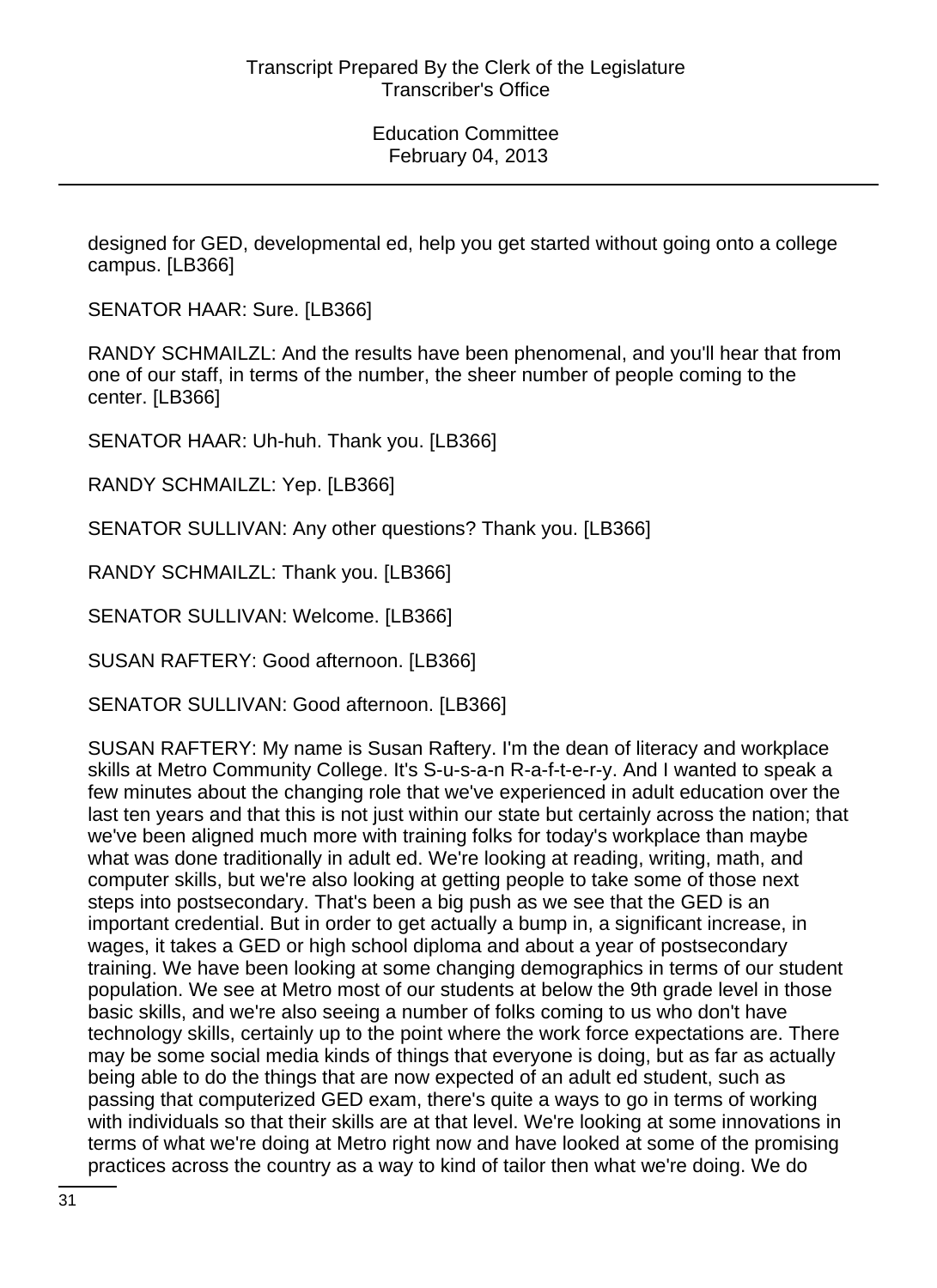# Transcript Prepared By the Clerk of the Legislature Transcriber's Office

Education Committee February 04, 2013

offer, as Randy had mentioned, a very large program. We have about 100 sections of adult ed per quarter, and those span across our four-county service area. We're going to talk a little bit more about the MCC Express, which is one comprehensive facility, but we do offer programs and classes throughout different schools, different agencies, and within all of our Metro system. Some of the things that we have found are that it's much better to have that full continuum of adult education remedial services so that you've got things from the very basic literacy level up through the GED prep level. And the noncredit English as a Second Language will take folks up to a very survival English area, but then we need to get into those basic, adult basic skills. Adult basic ed is actually from about 6th grade on up through the 9th grade. And then GED prep would be from 9th grade on up. It's also important that we have multiple pathways that students can reach that diploma, that diploma equivalency, and having something where they can then transition on to that accessible occupational training that they're interested in. We've done some things to couple the programming so that they're doing basic skills and occupational programming at the same time. We've individualized some of our services, and we've provided some extra support, such as transition specialists, in order to try to meet the individual needs of all the different students that we do serve. Thank you. [LB366]

SENATOR SULLIVAN: Thank you. Thank you for your testimony. When you said that there are 100 sections of adult ed, can you tell me a little bit more about the curriculum in the adult ed? [LB366]

SUSAN RAFTERY: Yes. The GED program either runs where it will teach all five areas, which would be reading, writing, math, science, and social studies, and some of our programming actually is done where students are in a classroom and they'll have those five subjects taught within a week's time. Usually our programs are three hours twice a week, for a total of six hours a week. We've also implemented just recently where something we call subject-specific GED, and that actually targets where a student's needs are. So if they're needing writing and math, those are the two subjects that they take, and they're not taking then, at that time, reading, for example. Or if reading happens to be their lowest that they're scoring on a placement test, is the test of adult basic education, then we encourage them to take that lowest level as well. There's noncredit English as a Second Language, there's several levels of GED, and all of those comprise the roughly 100 sections. [LB366]

SENATOR SULLIVAN: Can you give me an idea of, of those 100 sections, I don't know if demographics is the right term I'm looking for, but what's the student population look like? I mean are they...? [LB366]

SUSAN RAFTERY: Our average student age is 25, and so other than that, we get a full range. We have folks coming to us who are recently dropped out of high school and we do have considerably older individuals who are in their 40s, even 50s coming to us. As I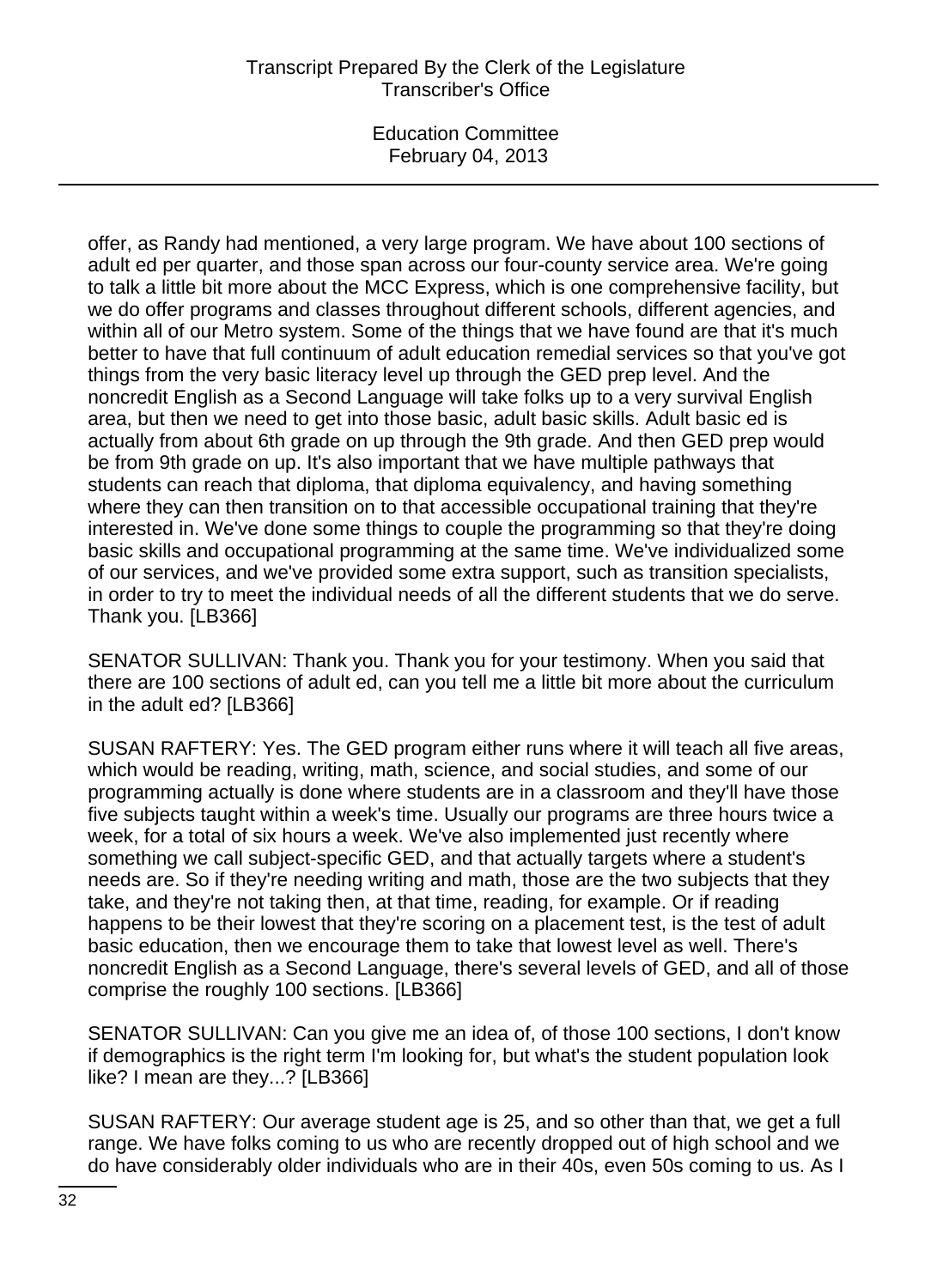mentioned, we're seeing more people at that lower level, so their skills are adult basic ed, not GED prep at the point that they enter with us. Our goal, of course, is to get them through the adult basic ed and into the GED prep and then obviously on to where they pass the GED test. [LB366]

SENATOR SULLIVAN: Uh-huh. Okay. Thank you. Any questions? Thank you for your...oh, Senator Haar. [LB366]

SENATOR HAAR: Yes, just checking back, you said the majority who enter, is this Metro, have a 9th grade in basic skills or...? [LB366]

SUSAN RAFTERY: It's below 9th grade. [LB366]

SENATOR HAAR: So the average student coming to Metro, wow, is below. [LB366]

SUSAN RAFTERY: The...to the adult ed program. [LB366]

SENATOR HAAR: Oh, to the adult. [LB366]

SUSAN RAFTERY: Yes. [LB366]

SENATOR HAAR: That's what I wanted to clarify,... [LB366]

SUSAN RAFTERY: Yes. [LB366]

SENATOR HAAR: ...yeah, not to Metro itself. [LB366]

SUSAN RAFTERY: Yes, I'm sorry. No, I was just speaking of that program. All right? [LB366]

SENATOR HAAR: Okay. Thank you. [LB366]

SUSAN RAFTERY: Welcome. [LB366]

SENATOR SULLIVAN: Thank you. [LB366]

MONA DOWDING: Good afternoon. [LB366]

SENATOR SULLIVAN: Good afternoon. [LB366]

MONA DOWDING: I'm Mona Dowding, M-o-n-a D-o-w-d-i-n-g. I'm the director of adult education for Metropolitan Community College and I'm here today to discuss with you MCC Express, which is a model that we have recently implemented that would further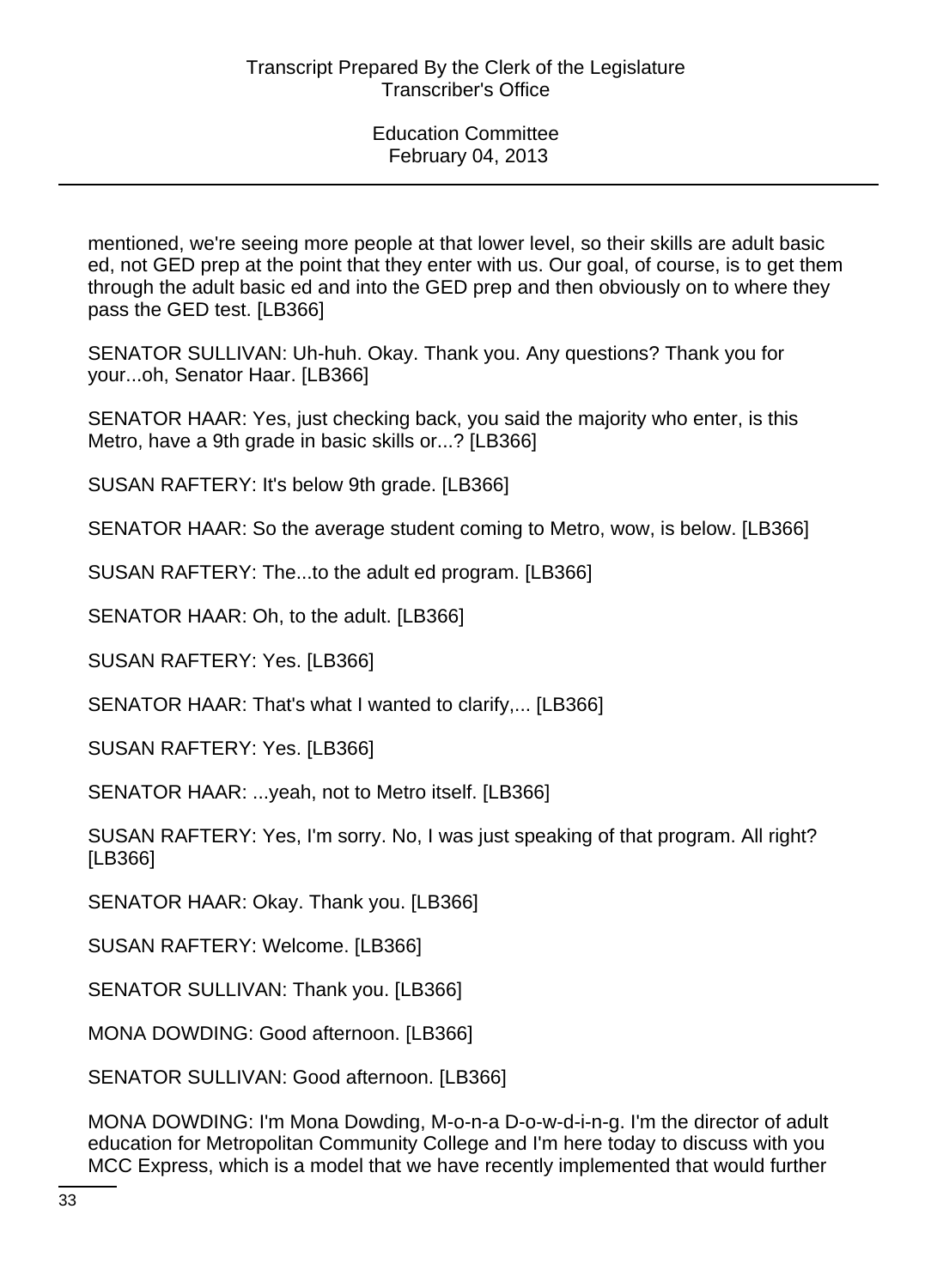### Transcript Prepared By the Clerk of the Legislature Transcriber's Office

Education Committee February 04, 2013

be supported and expanded through LB366. This facility that we have, it's a community-based facility that offers accessible adult education services, and we also support work force and college readiness through our students. We're able at this facility to provide a coordinated, individualized approach to adult education, and we offer a variety of services there. We have a fully staffed computer center, 32 student computers that students can come in and get basic services and skills for math, reading, language, and language acquisition. And we are also working towards offering on-line computer-based assessments at that location as well. That computer center can also accommodate whole class instruction, so our instructors who are working with students in a traditional classroom environment can take part of their classroom time and go into that computer lab and work on keyboarding skills or work on whole class instruction in any of those core content subject areas. Other services that we provide are very individualized for GED students. We have the traditional classroom environment where we offer subject-specific classes where students can come in and get further work on math, reading, writing in a traditional classroom setting. We also offer some self-paced GED study for our students where, for those students that the traditional classroom is not something that's desirable for them, they can come to this facility and receive self-paced services. That means they're going to work on their own time at their own schedule but they can get instruction in math, reading, language in our computer center, working with skills-specific software. But there's not any instructor-led activities for our self-paced students. We also have an independent study option for GED students. And again, those students who are highly motivated but don't have the ability, whether it's family commitments or work commitments, to attend regularly a traditional classroom setting, they can do independent study at that facility as well. We also have an innovative program that we've just recently started. It's called GED fast track and this is for those students who are scoring 10th grade and above on a pretest. They can come in and it's in a three-week accelerated program, and at the end of that three weeks the students will have received instruction in all five content areas and taken their official GED exams at the end of the three weeks. We have a 92 percent success rate with that program right now, and 20 percent of those students are transitioning into credit programming, and that's higher than the national average. So we're thrilled with the success that we've been able to provide those students at the MCC Express facility. We also offer an on-line hybrid option for students for distance learners, so on-line and some instructor-led. At that facility, we also have the ability to provide math tutoring and writing workshops. We offer a full continuum of English as a Second Language courses there. And we have a special emphasis at that facility on reading skills as a foundational skill for working towards their GED requirements. This facility has been in existence for about seven months. About 48 percent of our students attend at this location and we're finding that the retention and success rates of those students has been very high. So this facility represents a model that we're hoping can be used in other adult education programs and would receive support through this legislation. Thank you. Any questions? [LB366]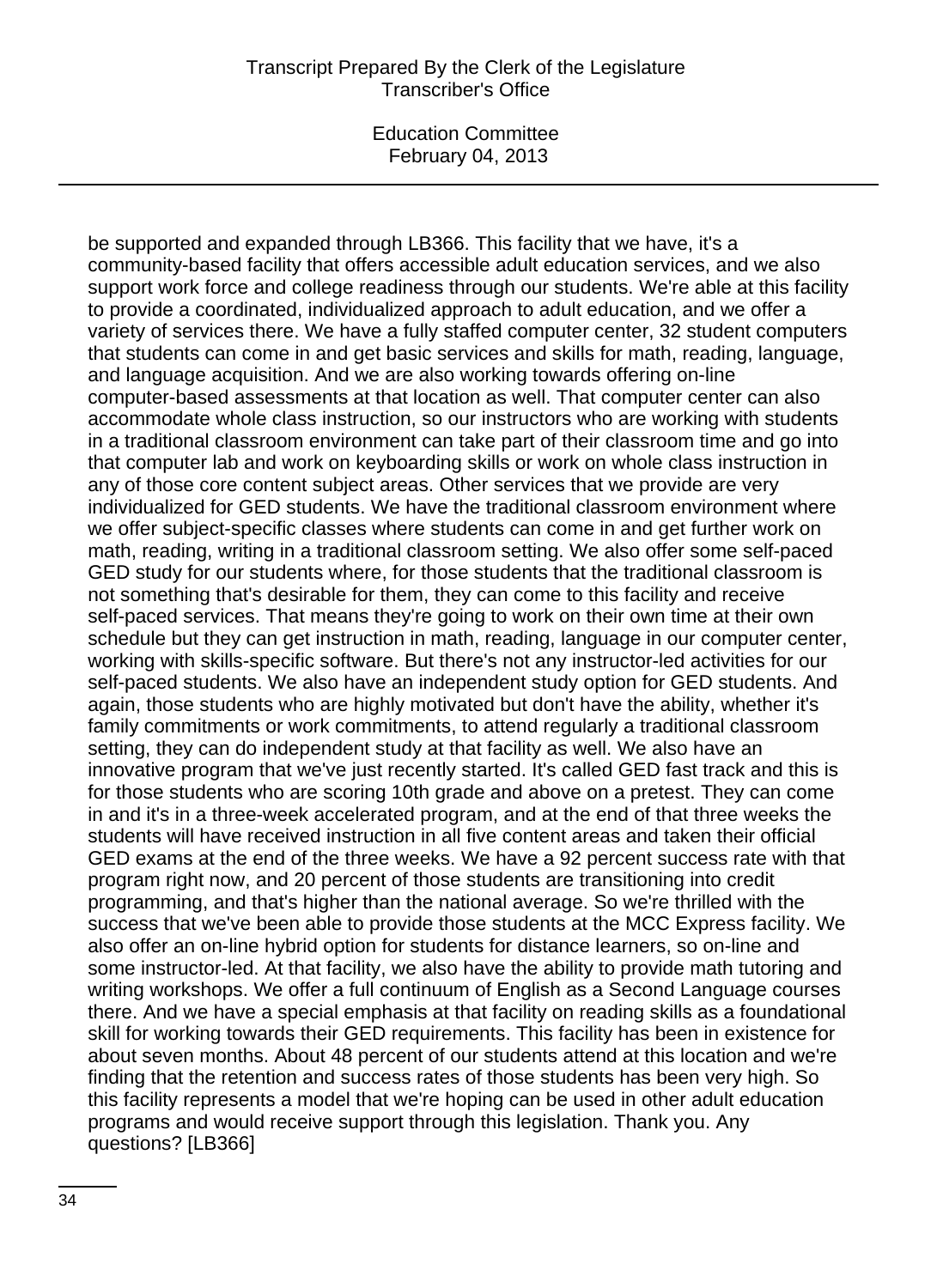SENATOR SULLIVAN: Thank you very much, Ms. Dowding. What was I going to ask you? Oh, it slipped my mind. (Laughter) Anybody have any questions for...? Senator Haar. [LB366]

SENATOR HAAR: Yes. As you work with students, why are there so many students that don't have, you know, a high school education? What do students tell you? They're not kids anymore either, I take it. [LB366]

MONA DOWDING: They're not. I have a lot of students who come in and will talk to me and explain that family commitments may have gotten in the way of them finishing high school; peer pressure. A lot will come in and say, I wasn't very smart back then; I did things I shouldn't have been doing and I wasn't thinking. So a lot of students will come to us knowing full well that they're trying to now fix things that they should have done before. And so they've got their family situations in a place where they can attend classes. They're very intent on trying to finish and get done. And they do come with high motivation. So...but, you know, it's just a lot of different reasons that we get. [LB366]

SENATOR HAAR: Uh-huh. Uh-huh. [LB366]

MONA DOWDING: But students are very passionate about trying to finish and trying to overcome those hurdles, and that's what we're there for. And at MCC Express, we're able to do that because we have so many services available in that one facility. We have people, staff, in the computer center. We have transition services at that location who can help those students navigate. Even if they aren't sure about how do I sign up to take the official exam, we've got staff there who can help them navigate the paperwork, navigate financial aid if they want to move to credit programming. All of those things that can be intimidating to a student, we can help them and support them at that facility. [LB366]

SENATOR HAAR: So is there any potential, or do you do this already, of like if you have a distance learning kind of GED program, that you would share this with Lincoln, Grand Island, etcetera? Is there some cooperation going on between the cities, because you're not really talking about school districts anymore? [LB366]

MONA DOWDING: Right. The distance learning option is a statewide program that's used by a number of adult ed programs throughout the state. It is a stronger program in more rural areas. It's not a very strong program for us; however, we do have several students who are very successful with that distance learning option. But I think it's a stronger program in the rural areas. We do, all of the directors of adult ed programs in the state, we meet quarterly and we do try to share best practices. I'm in constant e-mail, it seems like, with Southeast Community College and we're trying to see what's working for you, what's working, what's not working for you, so that we are trying to share best practices and ideas. [LB366]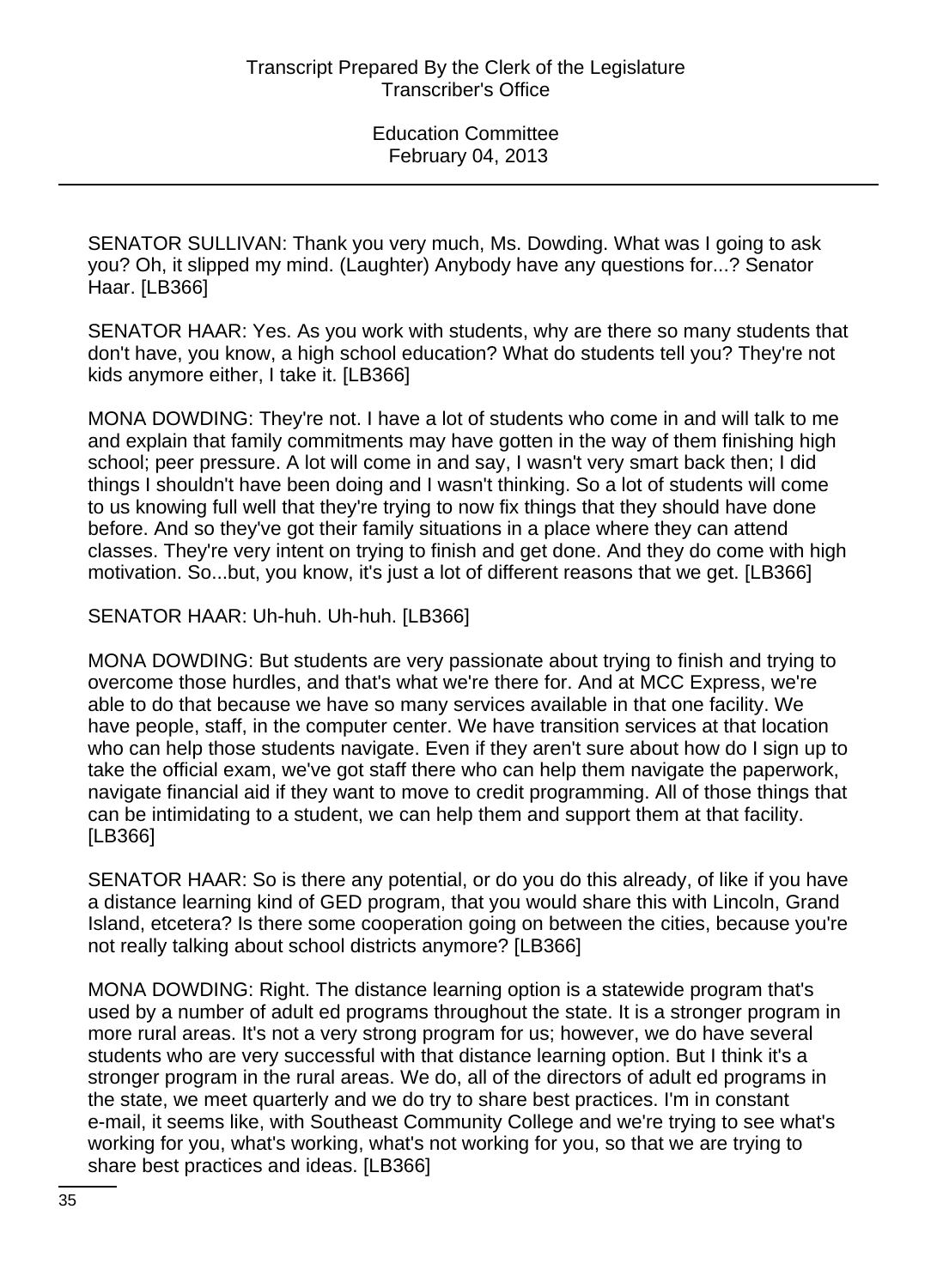SENATOR HAAR: So do you see public schools kind of just shirking off this responsibility? It sounds like the community colleges play a bigger role. [LB366]

MONA DOWDING: There is such a great need in the community for these services, for adult education services, whether it be GED or ESL. There is a huge need. And I don't say I don't think that public schools are shirking their responsibilities. I think it is a daunting task and it requires a lot of resources in order to be able to have an adult education program that is successful, that is looking at the students' needs and trying to overcome those obstacles for those students. [LB366]

SENATOR HAAR: So that's part of the purpose of this bill is to produce resources that are badly needed and just don't exist, right? [LB366]

MONA DOWDING: Yes, absolutely. I think those resources exist in lesser...because of the limited resources that are available, I think that we've been very fortunate to be able to provide this MCC Express facility, but this is a model that is not used anywhere else in the state. [LB366]

SENATOR HAAR: Hmm. [LB366]

MONA DOWDING: And this is working. We know it works. And I think through the support of LB366, more adult ed programs would be able to create these environments for their students. [LB366]

SENATOR HAAR: Would there be a fight then about who administers them? I mean, yeah, who gets the money, community colleges or public schools or...? [LB366]

MONA DOWDING: I think...I don't know that there would be a fight, whoever is interested in having the adult education program. As Metropolitan Community College, we are so ingrained in the community and the community service that this is something we naturally will provide. And I think the motivation, depending on the...whoever is wanting to provide those services, we do have to look at the motivation. [LB366]

SENATOR HAAR: Well, thanks and good work. [LB366]

MONA DOWDING: Thank you. [LB366]

SENATOR SULLIVAN: Senator Avery. [LB366]

SENATOR AVERY: Thank you, Madam Chair. Would you say that your situation is unique in the state or is it fairly typical? [LB366]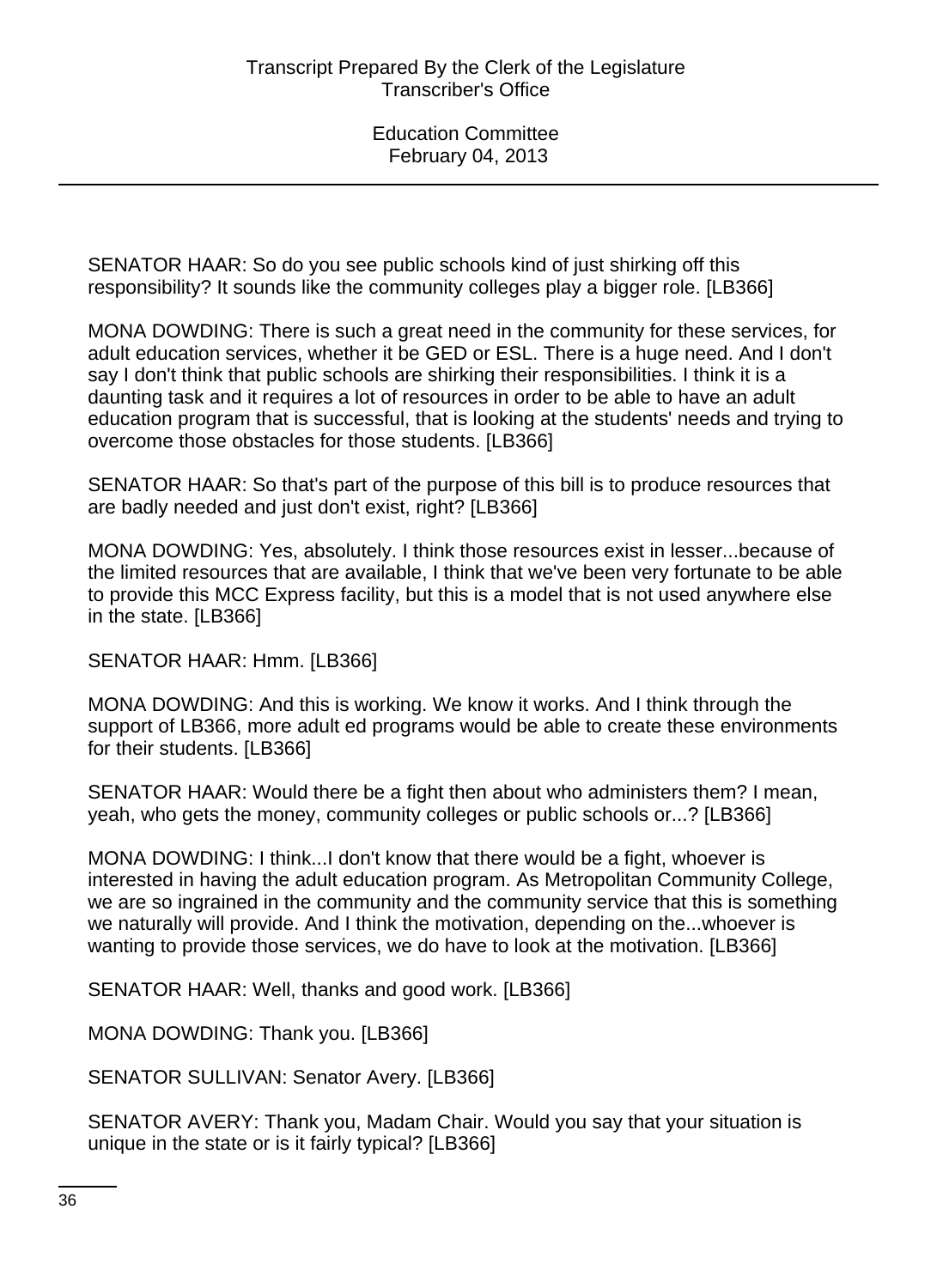MONA DOWDING: Our situation in terms of the students, the program? [LB366]

SENATOR AVERY: The...yeah, the...well, you made a fairly stunning comment when you said that most of your students arrive without even reading at the 9th grade level. [LB366]

MONA DOWDING: Yes. [LB366]

SENATOR AVERY: I mean, I don't mean all of your students but in this program. [LB366]

MONA DOWDING: Yes. [LB366]

SENATOR AVERY: Is that fairly typical? [LB366]

MONA DOWDING: Yes, I think that is fairly typical across the state, yes. [LB366]

SENATOR AVERY: Wow. [LB366]

MONA DOWDING: It's a frightening statistic. [LB366]

SENATOR AVERY: Yes. [LB366]

SENATOR SULLIVAN: I thought of what I wanted to ask you earlier. Do you have waiting lists? [LB366]

MONA DOWDING: We do not. We have made a commitment that if our sections during enrollment are full, I have the ability and I have enough instructors on staff that I can typically open another section. We are, at the MCC Express facility, I will tell you though that we are getting very full. There is not much space left for us to open more classes. [LB366]

SENATOR SULLIVAN: Uh-huh. [LB366]

MONA DOWDING: But I currently do not have waiting lists. [LB366]

SENATOR SULLIVAN: Okay. [LB366]

MONA DOWDING: But I do know that that's not the case across the state for some adult ed programs. [LB366]

SENATOR SULLIVAN: Okay. Thank you. Senator Haar. [LB366]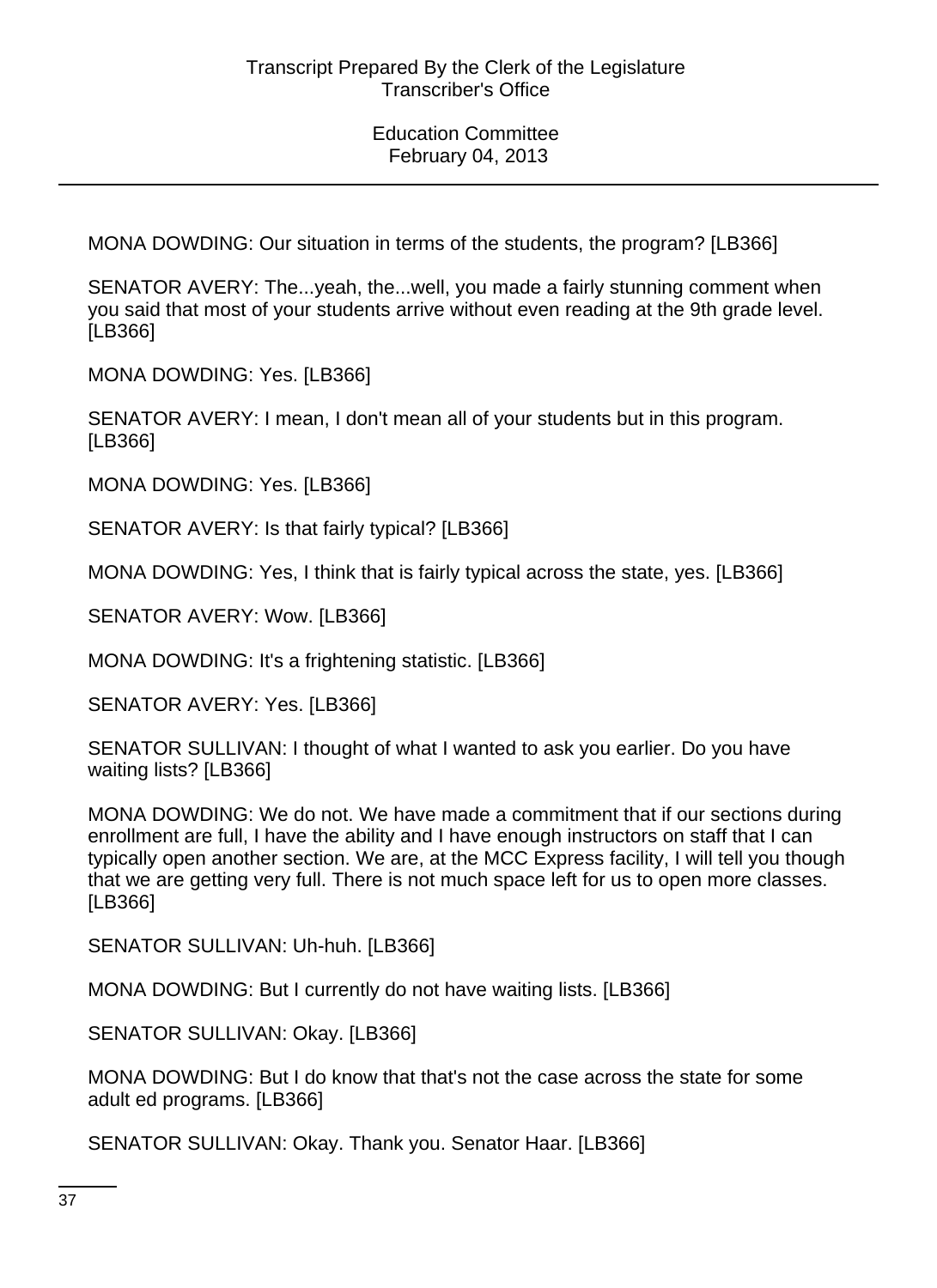SENATOR HAAR: And then, finally...thank you. Do you find some people who really can't learn this stuff or is the majority just a matter of motivation and so on? [LB366]

MONA DOWDING: There are some students who will come to us that may have dropped out of high school because it was difficult for them. They may have had an undiagnosed learning disability. And so we will see those students come to us and we will continue to work with those students to see if we can increase their skills so that they are able to pass the official GED exams. But we do see some of those students come to us. [LB366]

SENATOR HAAR: Okay. Thanks. [LB366]

SENATOR SULLIVAN: Senator Davis. [LB366]

SENATOR DAVIS: A couple questions and the first one is, as a percentage of the total number of GED students in Nebraska, do you have any idea how many of them you educate? [LB366]

MONA DOWDING: I would say we may have approximately a fourth of the students for the state. [LB366]

SENATOR DAVIS: And what kind of fees do the students pay? [LB366]

MONA DOWDING: We assess a \$25 annual student registration fee. It's paid one time, beginning our fall quarter, and it's paid just once a year, \$25. That gets them services for the whole year and that's not...that's instructional services, that's services in our computer center, those are the transition support services that we provide at our MCC Express, that's everything for \$25 a year. [LB366]

SENATOR DAVIS: So that's their entire cost. [LB366]

MONA DOWDING: That's their cost until they are ready to sit for the official exams. [LB366]

SENATOR DAVIS: And then when they take that, there's a fee of...? [LB366]

MONA DOWDING: \$120 will be the fee for them to sit for the official exams. But just for the classes and the support, it's \$25 a year. [LB366]

SENATOR DAVIS: And I'm assuming they have the ability to test out of some of the things they might be stronger in,... [LB366]

MONA DOWDING: Sure, absolutely. [LB366]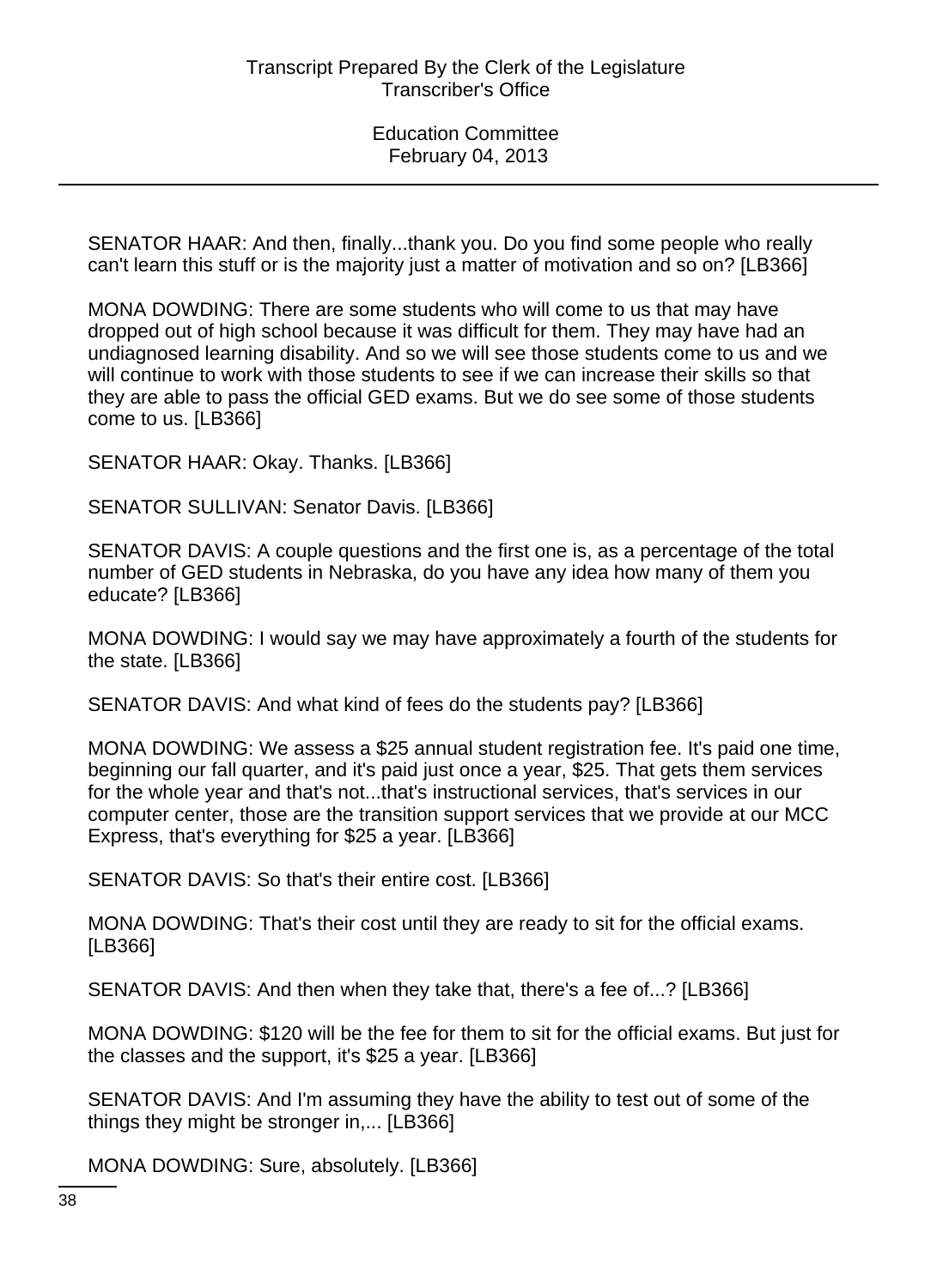SENATOR DAVIS: ...so there's not much redundancy to it. [LB366]

MONA DOWDING: Absolutely. We encourage students to sit for the official exam as soon as they're ready in a given subject, so we don't encourage them to wait until they're ready to test in all five. If their reading skills are strong, we encourage them to go ahead and sit for that reading exam and then continue to work on their other skills, their math skills or their writing skills. As soon as they're ready in any subject content area, we encourage them to go ahead and test and get those tests out of the way, yes. [LB366]

SENATOR DAVIS: Okay. Thank you. [LB366]

MONA DOWDING: Uh-huh. [LB366]

SENATOR SULLIVAN: Senator Haar. [LB366]

SENATOR HAAR: Yes, thanks. Do you use volunteers in your program for the teaching end of things? [LB366]

MONA DOWDING: Our instructors are all paid instructors. [LB366]

SENATOR HAAR: Okay. Do you know in the state, like I would think maybe sparse communities, where they could do this sort of thing and be volunteers or...? [LB366]

MONA DOWDING: I believe in other parts of the state they do have volunteers in their program. Whether they're acting in an instructor capacity, I would not be able to speak to that. But I do know that other programs have volunteers that are working with their students. [LB366]

SENATOR HAAR: Good. [LB366]

SENATOR SULLIVAN: Senator Kolowski. [LB366]

SENATOR KOLOWSKI: Thank you, Madam Chair. Congratulations on your program. [LB366]

MONA DOWDING: Thank you. [LB366]

SENATOR KOLOWSKI: It's really rewarding to hear how you're looking at the whole person, the whole student and sometimes the whole family that surrounds them, in order to have that kind of success. I know the learning community takes the same approach with what we're trying to do in the Omaha area, and that certainly strikes a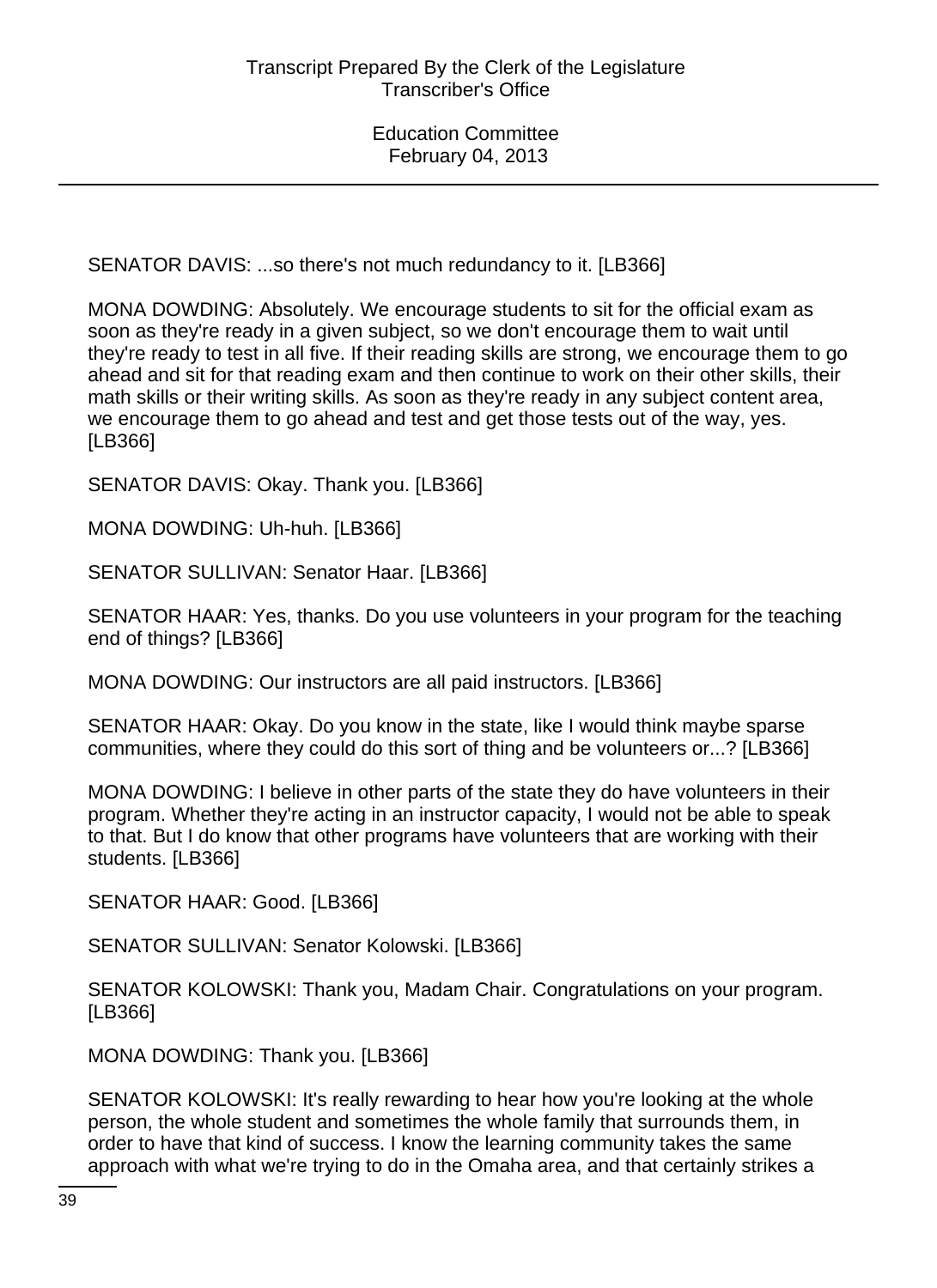chord as far as success. And you really hit on a key point also with the students--their readiness. They know their past got them to where they are and they were held back by some of those decisions in life, that things happened to them. But having various safety nets to try to help them and catch them at different spots where their readiness is ready to take it to a new level is really important. So thank you for your success in that. Thank you. [LB366]

MONA DOWDING: Thank you. [LB366]

SENATOR SULLIVAN: Senator Scheer. [LB366]

SENATOR SCHEER: Thank you, Madam Chair. Just out of curiosity on the testing, the \$125 testing. When they would sit for the reading or math or whatever discipline it is, do they get numerous tries at that? I mean if someone just doesn't test well so they have difficulty with that, do they get more than one shot at that? Or is there a limitation on the number of times before they have to pay the whole fee over again type deal? [LB366]

MONA DOWDING: In the computerized testing environment that is coming, the students will be able to pay per test, so they will pay...next year, the test, there will be four official exams. They will pay \$30 each time they test. If they fail that test and they need to retest, they will pay the full \$30 again in order to retest. There is a 60-day waiting period before they're able to retest, and that is a period of time that is for them to receive further instruction and to gain more expertise in that core content area before they test again. We want to ensure their success. We want everyone to pass the first time they do, but unfortunately, not all will. But they do have a 60-day waiting period; they can retest again. [LB366]

SENATOR SCHEER: And is the 60-day waiting period Metro's ruling or is that a ruling regardless of where they would be testing? [LB366]

MONA DOWDING: That's regardless of where they would be testing. [LB366]

SENATOR SCHEER: Okay. Thank you. Thank you, Madam Chair. [LB366]

SENATOR SULLIVAN: Anything else? Thank you, Ms. Dowding. [LB366]

MONA DOWDING: Thank you. [LB366]

SENATOR SULLIVAN: (Exhibit 2) Any others speaking as a proponent? I'd like to read into the record a letter of support from James Goddard with the Nebraska Appleseed association. Anyone speaking as an opponent? Anyone in a neutral capacity? Welcome. [LB366]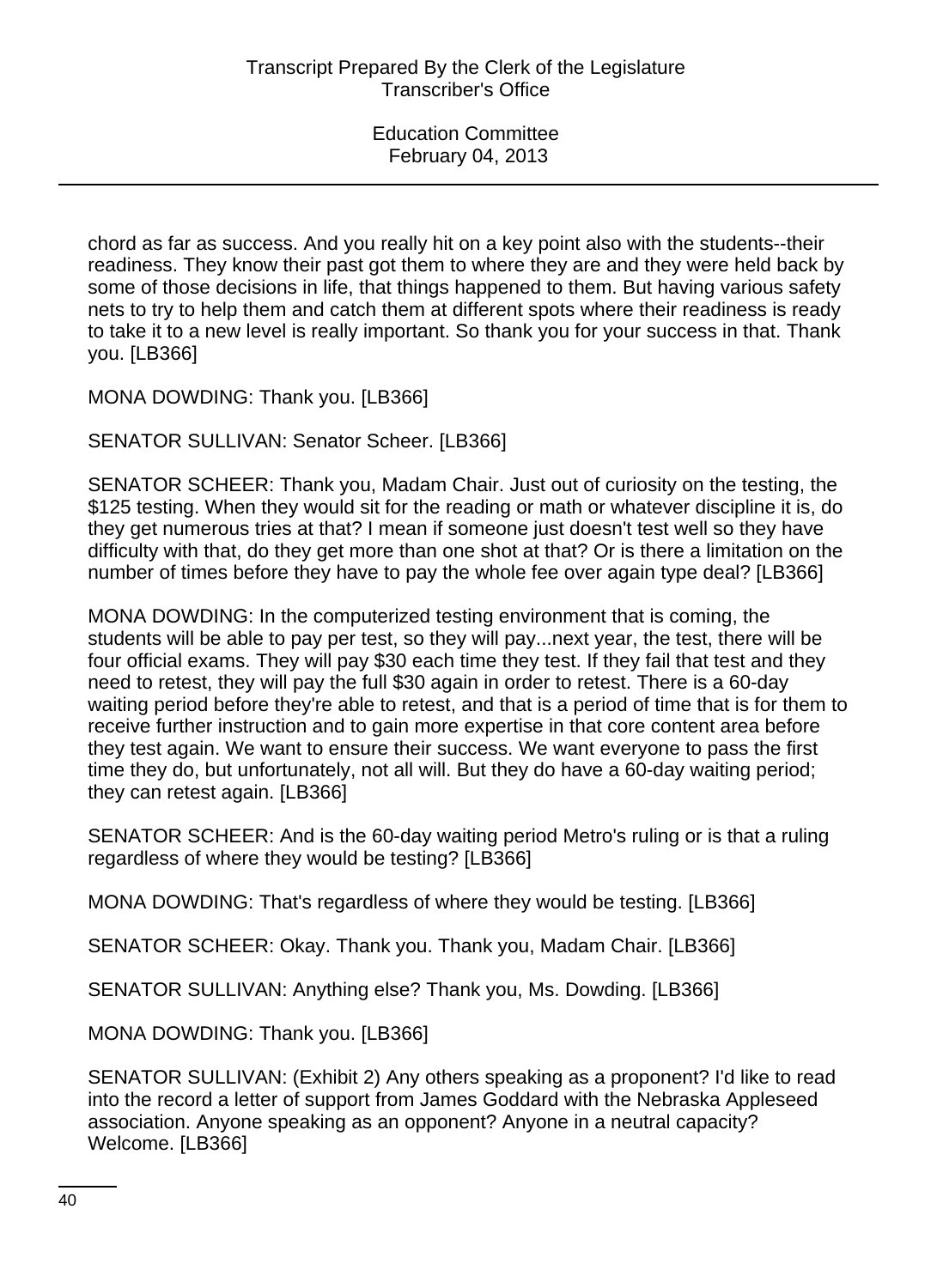JAY SEARS: (Exhibit 3) Good afternoon, Madam Chair, members of the committee. For the record, I am Jay Sears, J-a-y S-e-a-r-s, and I'm here today representing the 28,000 members of the Nebraska State Education Association. NSEA is testifying in a neutral capacity for the following reason, and I would like to interject we're not opposed to what the legislative bill would do. We're testifying in a neutral capacity to kind of bring something to your attention that's probably coming in the next three or four committee meetings that have to do with the Education Innovation lottery funds. As I said, our concern with LB366 is not with the substance or the intent of the bill. We have a concern with designating use of Education Innovation Funds for the next three years for the operation of the program. I would also add that this may be a wise use of those funds. But the issue becomes one of NSEA intends to support LB497, which has an interim study for the use of the Education Innovation Funds. As you know, most of the programs that are being funded currently will sunset at the end of 2015-16, basically runs up to, what, June 2016. And in that time, through an interim study, I'm sure the Chair hopes that we can figure out what's the best public policy for the use of the Education Innovation Funds. And that's one of the things that NSEA will support. But as we know and support very strongly, this Legislature can decide how to use those Education Innovation Funds right now. And if this is a program that you see that fills a gap, that might be a good use of the funds. But again, the caution is there's more bills coming. In fact, one of those bills would direct all of the funds to be directed for technology applications in 2016, and our concern about that bill will also be let's have the study to find out what are the best public policy issues that we need for using the limited funds that we have in the Education Innovation Fund and what parts do the state General Funds need to take a part in funding our K-12 and our higher ed institution. And in filling that gap, as you've heard, not all of the students who are K-12 and graduate get their high school diploma, for many different reasons, and so we've got a gap there. And if we don't have the skills, the basic skills that our populace needs, they can't take on the jobs that are coming to Nebraska, or the jobs won't come to Nebraska. So again, we leave you with, and the reason we're testifying in the neutral position is, well, everyone wants some of the Education Innovation Funds. We're interested in what those priorities...and want to have a decision about that also, being as we kind of got involved in the initial process of getting Education Innovation Funds out of the lottery for K-12 purposes. So thank you very much for the opportunity to testify. [LB366]

SENATOR SULLIVAN: Thank you, Jay. Senator Haar. [LB366]

SENATOR HAAR: Thank you. So if we said to you, why don't public schools...why do we even need this, why don't the public schools get the job done, how would you respond to that? [LB366]

JAY SEARS: I would first say, given the thousands of students who come through the public schools, many of them have different motivations for staying or not staying. Last year the Legislature passed an age limit on which you have to stay in school no matter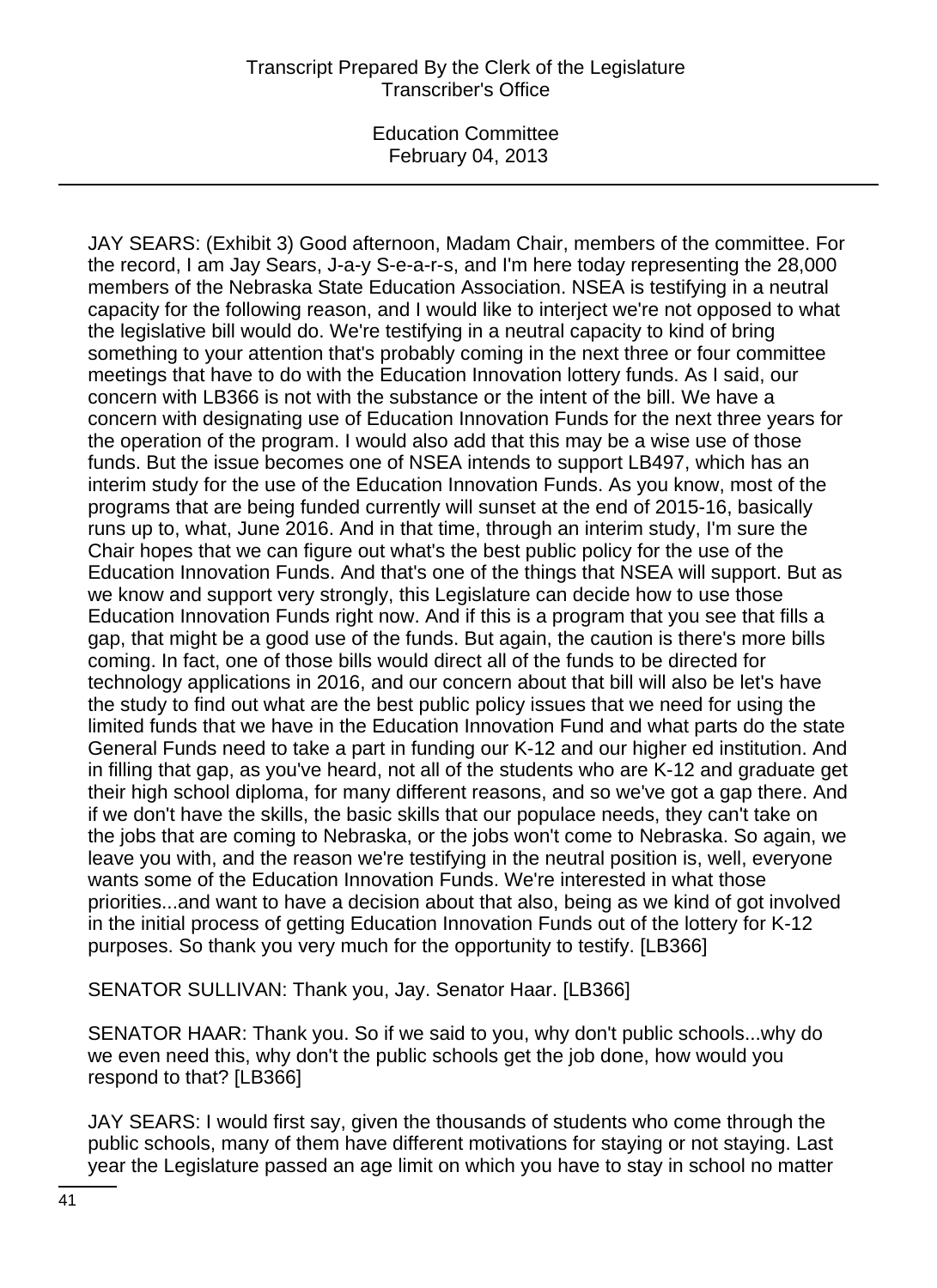what, and I think that may create some issues for some students. They don't fit in high schools. We don't have enough alternative programs. One of the things that you've heard earlier in the past weeks are some career academies that may attract kids to, ah, there are jobs out there and there is a way I can learn math and science and all the content areas that I need in the vocational areas where I can get a real job. And so, you know, to me there's multiple reasons and, you know, schools aren't failing kids. It's we don't have enough pathways and alternatives to get the skills for all of our populace, so. [LB366]

#### SENATOR HAAR: Thank you. [LB366]

#### SENATOR SULLIVAN: Thank you, Mr. Sears. [LB366]

JAY SEARS: Thank you. [LB366]

SENATOR SULLIVAN: Anyone else in a neutral capacity? Senator Cook to close. You waive closing. Okay, that closes the hearing on LB366, and now we go on to LB367. Welcome back. [LB366]

SENATOR COOK: Thank you. Fellow members of the Education Committee, my name is Tanya Cook. That's T-a-n-y-a C-o-o-k. I appear before you as the introducer of LB367, the Twenty-First Century Developmental Education Act. The purpose and intent of LB367 is to: number one, recognize the importance of preparing a Nebraska work force where all individuals possess adequate basic skills in reading, writing, mathematics, science, and computer technology; two, require Nebraska's community colleges, in concert with the Coordinating Commission on Postsecondary Education, develop an initiative to ensure Nebraska's work force develops the skills needed to enroll and succeed in college-level occupational training opportunities; third, require the Nebraska Department of Education to promulgate rules and regulations to implement the act. Nebraska faces many challenges in preparing a work force where all individuals possess adequate skills in reading, writing, mathematics, science, and computer technology. Students in school districts across the state drop out of high school or graduate without being academically prepared to enter the work force or successfully complete college-level academic or career training classes. This limits their ability to get a job or enroll in occupational training programs that allow them to earn a self-sustaining wage. Many of the state's four-year colleges and universities are advising students whose basic skills are below college level to enroll in developmental courses which are only offered at the state's community colleges. The state must develop strategies and practices to increase the number of individuals who attain the necessary basic skills to enable them to enroll in college-level academic or occupational training courses. A developmental education initiative at the community college level will have far-reaching effects that will prepare individuals in the state of Nebraska to train for and be hired for jobs at the forefront of today's economy. LB367, the Twenty-First Century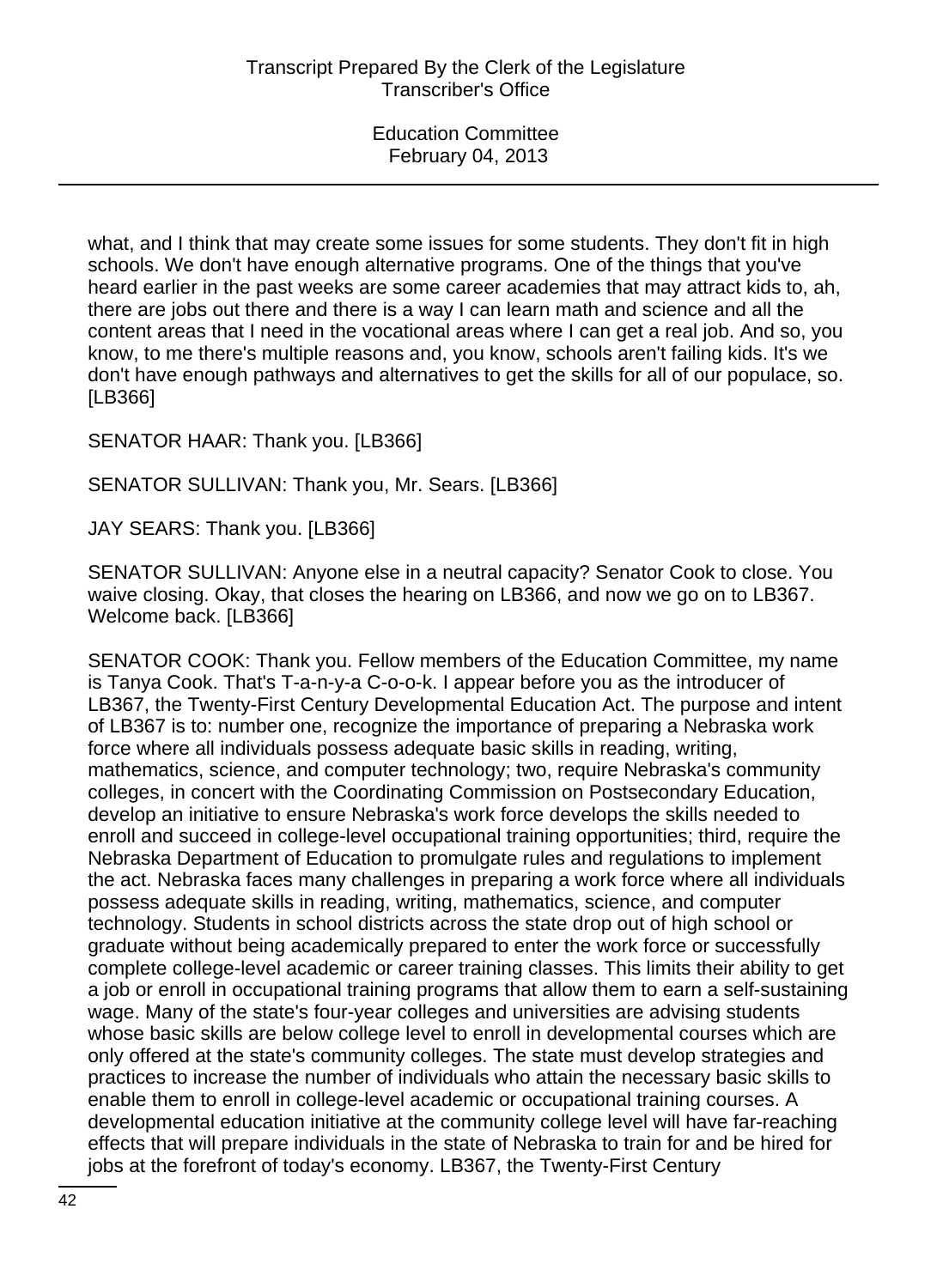# Transcript Prepared By the Clerk of the Legislature Transcriber's Office

Education Committee February 04, 2013

Developmental Education Act, is a bill that asks the Legislature to allocate funds from the state General Fund to the Nebraska Department of Education each fiscal year to pay for: number one, student assessment; two, full tuition for up to 30 semester credit hours or 45 quarter credit hours of developmental education classes. Eligible students must be 16 years of age or older and test below college level on the ACT COMPASS college-placement test. The funds will be appropriated by the Legislature to the Nebraska Department of Education, which would act as fiscal agent and distribute the money on to the community colleges providing the developmental education. The Department of Education would develop rules and regulations enabling community colleges to apply for payment under this act. This committee understands that education is the gateway to productive citizenship. Education and hard work serve as the primary vehicles to fulfilling life when one's vocation and compensation is commensurate with their abilities and commitment to success. Passage of the Twenty-First Century Developmental Education Act will evidence the Legislature's commitment to every Nebraskan willing to make the effort to better themselves and the institutions playing the crucial role of providing this training. Thank you in advance for your thoughtful consideration of supporting LB367. Thank you. [LB367]

SENATOR SULLIVAN: Thank you, Senator Cook. Any questions for her? [LB367]

SENATOR HAAR: Yes. [LB367]

SENATOR SULLIVAN: Senator Haar. [LB367]

SENATOR HAAR: Thank you. Well, we've heard a number of things from Senator Ashford and so on and then just this, your previous bill, and then Jay Sears said that we don't provide enough pathways for students. Do you see this as another pathway or do you see this as a substitute for some of the other things that have been talked about? [LB367]

SENATOR COOK: In answer to your two-part question or each of your parts of the questions, I would not see it so much as another pathway or another option as a recognition of the kinds of students that are showing up for education beyond high school, recognizing that they may show up with the credential but still not be prepared to enter into training programs or enter into the level of rigor, be prepared for the level of rigor, or have the knowledge base to be successful in the postsecondary education coursework. So ideally, just drawing on my own direct experience in working, in a previous part of my career, directly with high school students and younger students to offer them the full range of what careers they might be interested in, with or without a four-year postsecondary commitment, I see this as a recognition that here's your four. For the last, say, generation of education, we have promoted a primary pathway, which would have been essentially on to a four-year postsecondary institution, and not advertised or made fully aware the other options. And along with other societal issues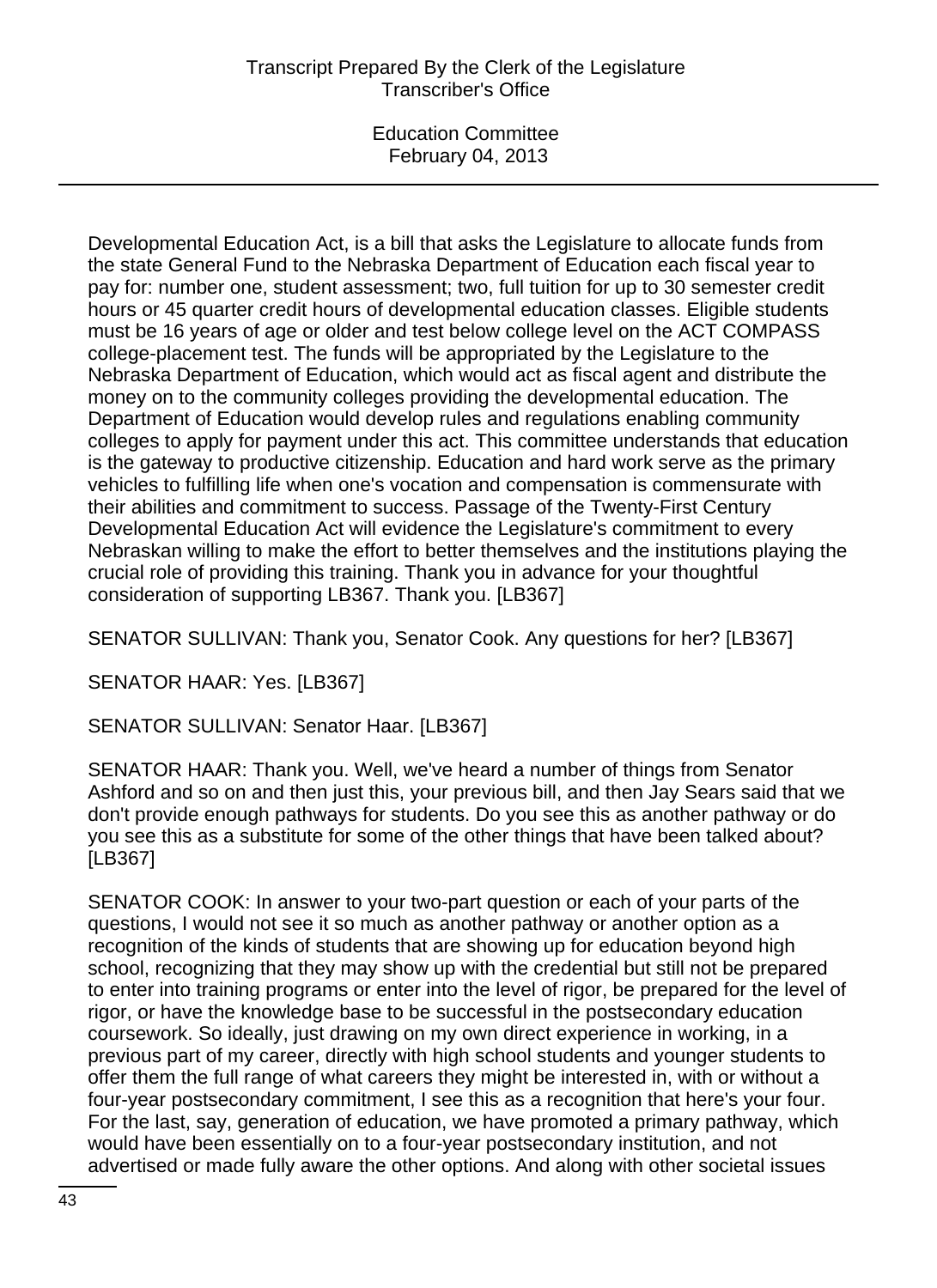that have emerged or have remained prevalent among our population, they arrive unprepared to participate, even if they may have a credential. [LB367]

SENATOR SULLIVAN: Senator Seiler. [LB367]

SENATOR SEILER: Senator Cook, I don't see a fiscal note on this. Has there been one prepared? [LB367]

SENATOR COOK: You don't? [LB367]

SENATOR HAAR: Yeah, it's in here. [LB367]

SENATOR COOK: I saw one. [LB367]

SENATOR SEILER: I don't have one in mine, that's what. If somebody has got one, can I look at it? [LB367]

SENATOR HAAR: For a million bucks. [LB367]

SENATOR SEILER: Thank you. [LB367]

SENATOR COOK: Yes. It's got a narrative. You can enjoy that. [LB367]

SENATOR SULLIVAN: Senator Scheer. [LB367]

SENATOR SCHEER: Thank you, Madam Chairman. Senator Cook, can you explain how the additional classes through the community colleges work, because you're stating at age 16 and up, 16 technically they're still supposed to be enrolled in high school. So how do we mesh that or combine that? Can you just sort of give me a brief example how that would sort of work? [LB367]

SENATOR COOK: I think the best example that I could offer you for why we would want to consider including 16-year-olds is that, let's say, she has dropped out. Perhaps she's a teen parent. She's dropped out. She wants to reengage in her educational experience at the community college, but she is not eligible for federal grant monies because she is 16. That would be the best example of why a proposal like this would be a good idea, because, let's say, the college determines that here, we'll offer you a scholarship to kind of get you on your way. She might use that for tuition and books, but the federal money is not available and to compel her to utilize that scholarship for these developmental classes, we're still not helping her get through a program of study and on to the kind of career that she would need to get into. [LB367]

SENATOR SCHEER: Thank you. I just wanted clarification to the extent that we're not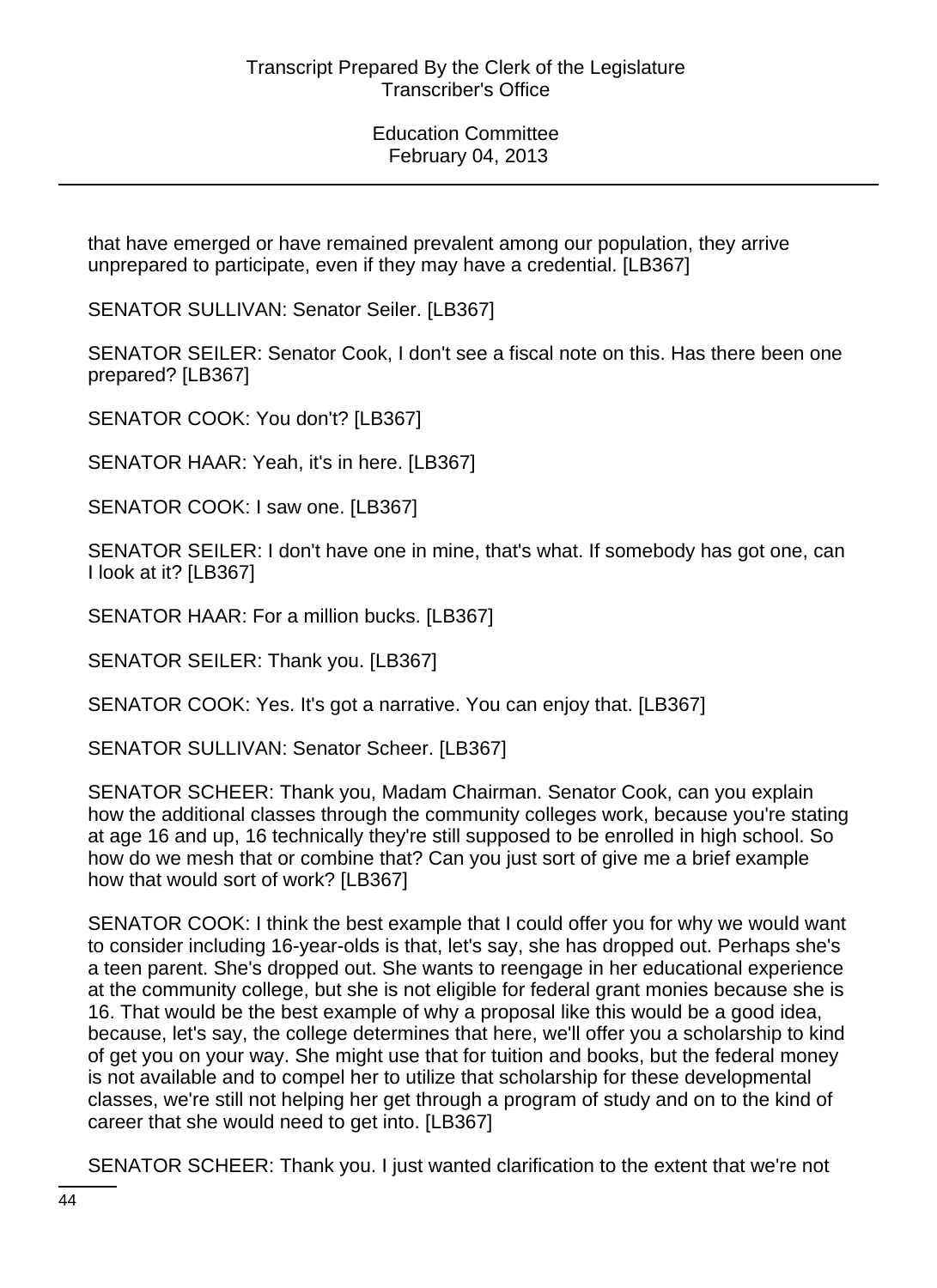utilizing students that are still in high school and using this program. It's really a different program that would be using students that were not full term in their high school career and helping them find avenues. [LB367]

SENATOR COOK: Right. This is a different student from a student that we might have talked about last week, like a dual enrollment student who might be interested in taking a college-level science course. Perhaps she's already taken up through physics or chemistry at the highest level in school and wants to show up. This is a different student. This is a student that needs to start a few steps back. [LB367]

SENATOR SCHEER: Okay. Thanks for the clarification. [LB367]

SENATOR COOK: Thank you. [LB367]

SENATOR SCHEER: Thank you, Madam Chairman. [LB367]

SENATOR SULLIVAN: Thank you. Senator Cook, need just a definition in your mind. "Developmental education," is that the same as remedial? [LB367]

SENATOR KOLOWSKI: Thank you. [LB367]

SENATOR COOK: Is that synonymous with the term "remedial"? In this context, I would be comfortable in using the two terms as synonymous. In the wider world of the definition of "remedial" and "developmental," I probably wouldn't go that far. We'll have some more testifiers that can clarify what "developmental" means. [LB367]

SENATOR SULLIVAN: Okay. Now in your proposal, Coordinating Commission...no, let's see, NDE promulgates the rules? What role is the Coordinating Commission? [LB367]

SENATOR COOK: I wish I could tell you that off the top of my head. [LB367]

SENATOR SULLIVAN: Okay. And then it's the community colleges that receive the funds, and the fiscal note is not...just shy of \$6 million per fiscal year that you're suggesting come out of the General Fund. [LB367]

SENATOR COOK: Correct. [LB367]

SENATOR SULLIVAN: Is that right? [LB367]

SENATOR COOK: That is what the current fiscal note would say. [LB367]

SENATOR SULLIVAN: Okay. All right. [LB367]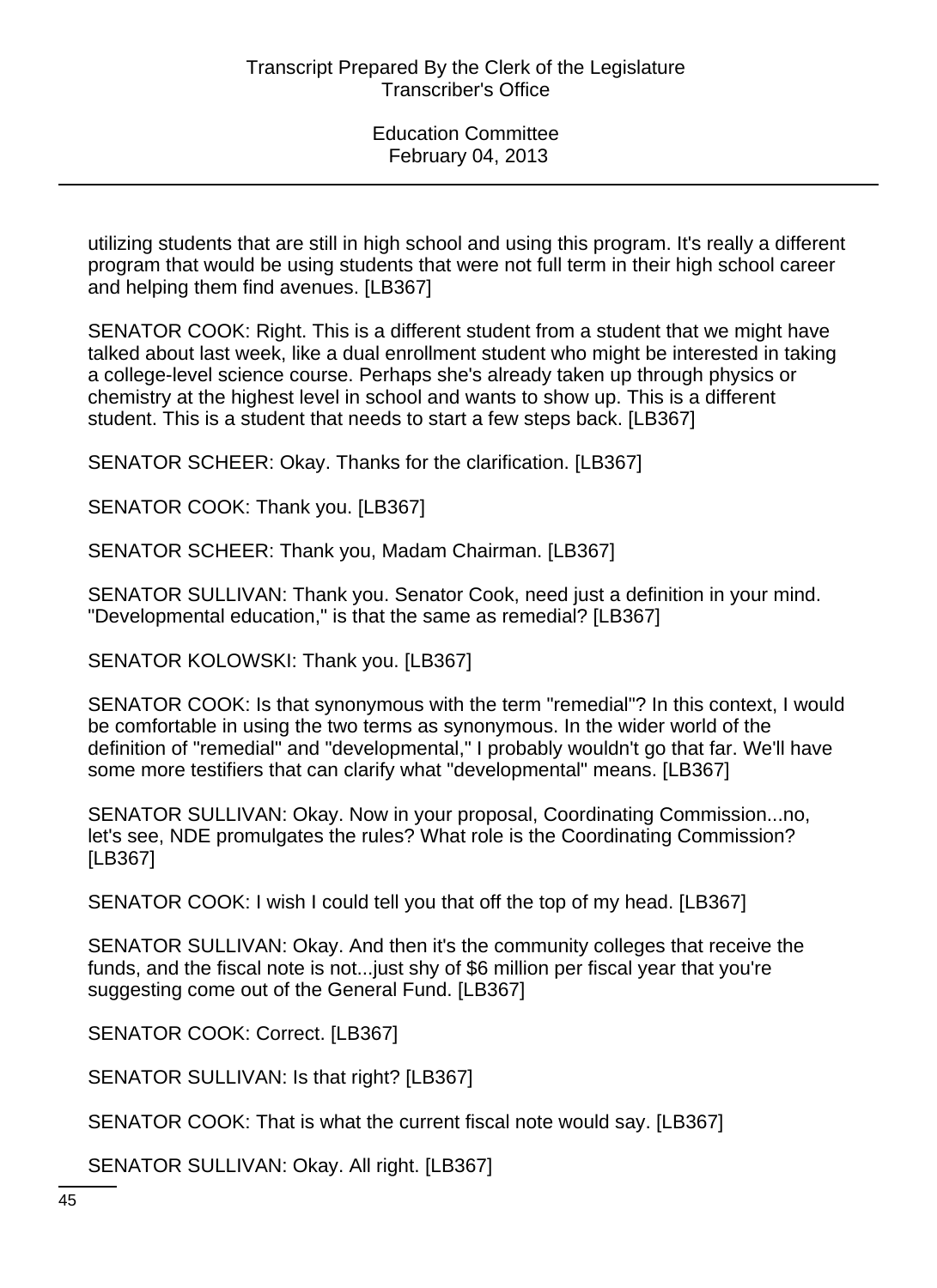SENATOR COOK: And revisiting, Madam Chair, my testimony, the Coordinating Commission, along with the community colleges, would develop the initiative, which we would term the "Twenty-First Century Developmental Education Act." So that would be the role of the Coordinating Commission. [LB367]

SENATOR SULLIVAN: And what role is the NDE, Department of Ed? [LB367]

SENATOR COOK: To promulgate rules and regulations about the... [LB367]

SENATOR SULLIVAN: Oh, they promulgate the rule, okay. All right. [LB367]

SENATOR COOK: ...the distribution. [LB367]

SENATOR SULLIVAN: But then the Coordinating Commission and the community colleges carry it out. [LB367]

SENATOR COOK: Correct. [LB367]

SENATOR SULLIVAN: Okay. You know, there have been a lot of...there's obviously a lot of concern about this right now. Are we treating the symptom or are we really getting to the underlying problem or...I mean I'm not even sure I know. I'm just kind of posing that question, is that obviously there's a need out there and are we really drilling down to maybe to ask ourselves why there is such a big growing need. [LB367]

SENATOR COOK: I agree that this...each of these proposals, in addition to some of the other proposals we've heard today and last week, are indicative of something that may be systemic. Our challenge is that, while we think about it and consider what to do, there are students who are already behind or unprepared to fully participate or participate at all in earning the kind of living they need to earn to...so that we don't see them in another part of our work. So I understand your question. I'd ask us to thoughtfully consider this proposal, as well as my previous proposal, and kind of think about that in the larger context as we talk about K-12 as well. [LB367]

SENATOR SULLIVAN: Okay. Thank you. Senator Scheer. [LB367]

SENATOR SCHEER: To piggyback on Senator Sullivan, would it be a fair assessment or logical to assume that this program is here and now, and that perhaps with the intervention of more and better early childhood education, this may minimize in a number of years? But this is treating a product that is already here, not trying to assume that we'll always have to have that if other things are put in place that may benefit the outcome. Is that a fair and logical assumption? [LB367]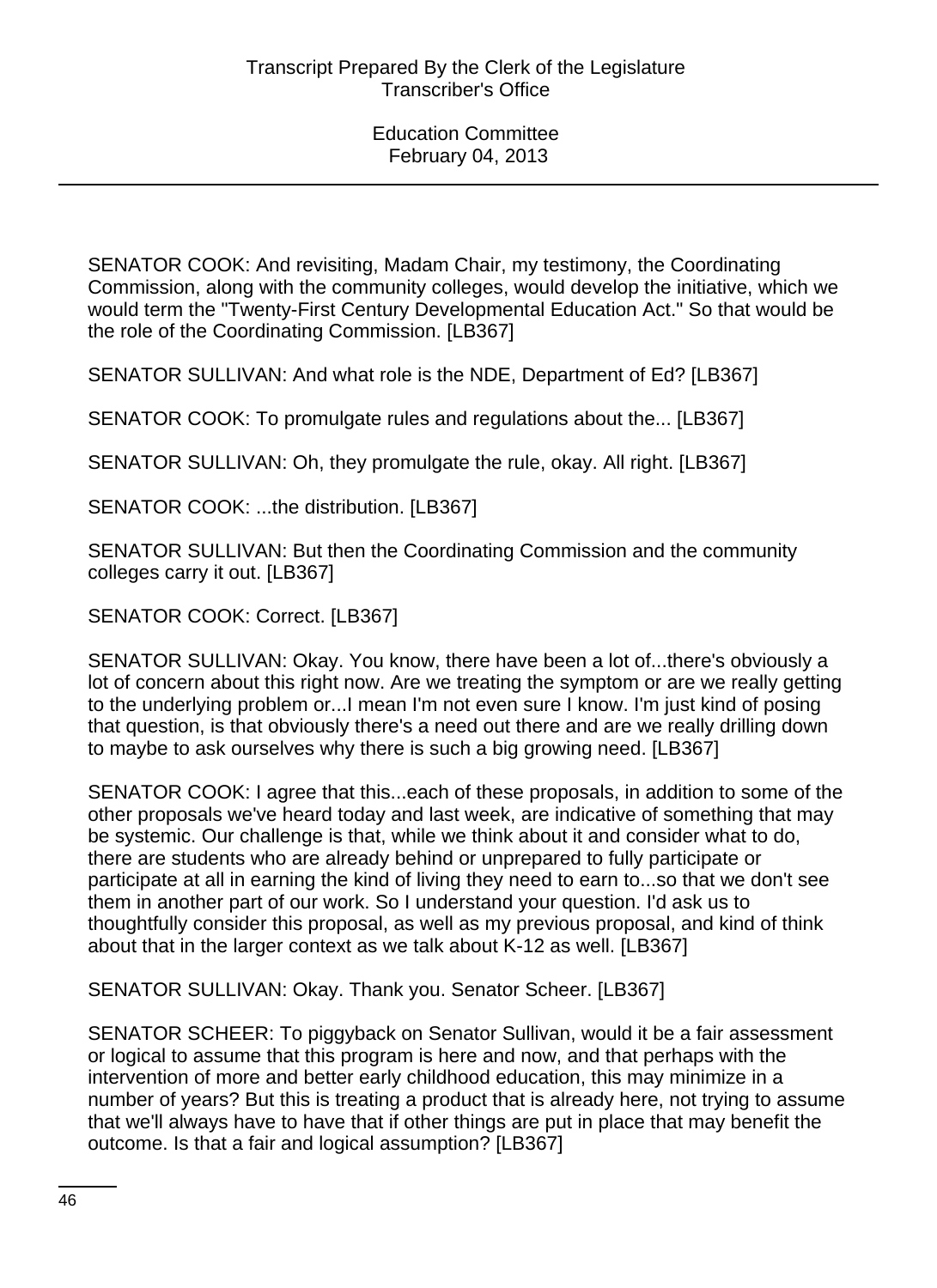SENATOR COOK: I would consider that statement fair and logical. I'm rather an idealist and believe that the decisions and the conversations that we have here, when we choose to think in the long term, can have an impact so that we might work our way out of this kind of dilemma, if you will. But what we have right now is this issue that needs to be addressed. This is my idea. [LB367]

SENATOR SULLIVAN: Senator Davis. [LB367]

SENATOR DAVIS: Thank you, Madam Chairman. Senator Cook, I'm just looking at the fiscal note and I'm following up on something that was said earlier. But the fiscal note for Metro is \$3,739,000, but I'm assuming that this is a statewide program and we heard earlier that Metro maybe dealt with 25 percent of the GED issues. Wouldn't we have a much higher figure than that if we added all the other community colleges into the mix? [LB367]

SENATOR COOK: Yes. And I understand where your challenge might be with that number, because it doesn't seem like it's a fourth of what we talked about before. What we talked about before is related to the GED program and these are students that might be coming in and from...as I said in my testimony, they already have a high school diploma from someplace. And...but it's been demonstrated, through an assessment or through perhaps their time in classroom, that they need some developmental work. And rather than using a scholarship that they might have or tuition waiver that the community college might offer them, having that burned up or chewed up with developmental work, we're looking at a solution to help them get closer to what their objective is, which is a certification or degree that they can find work with. [LB367]

SENATOR DAVIS: And I recognize that. I'm just sort of trying to figure out if there's more of a fiscal note than the \$3,739,000. [LB367]

SENATOR COOK: Well, I'm looking on the page 2, the narrative, and it is in the last sentence, expanding that to \$5.9 million... [LB367]

SENATOR DAVIS: And so that would be... [LB367]

SENATOR COOK: ...among...statewide. [LB367]

SENATOR DAVIS: That would be involving the other community colleges. [LB367]

SENATOR COOK: Correct. [LB367]

SENATOR DAVIS: Yes. Okay. Thank you. [LB367]

SENATOR SULLIVAN: Uh-huh. Senator Kolowski. [LB367]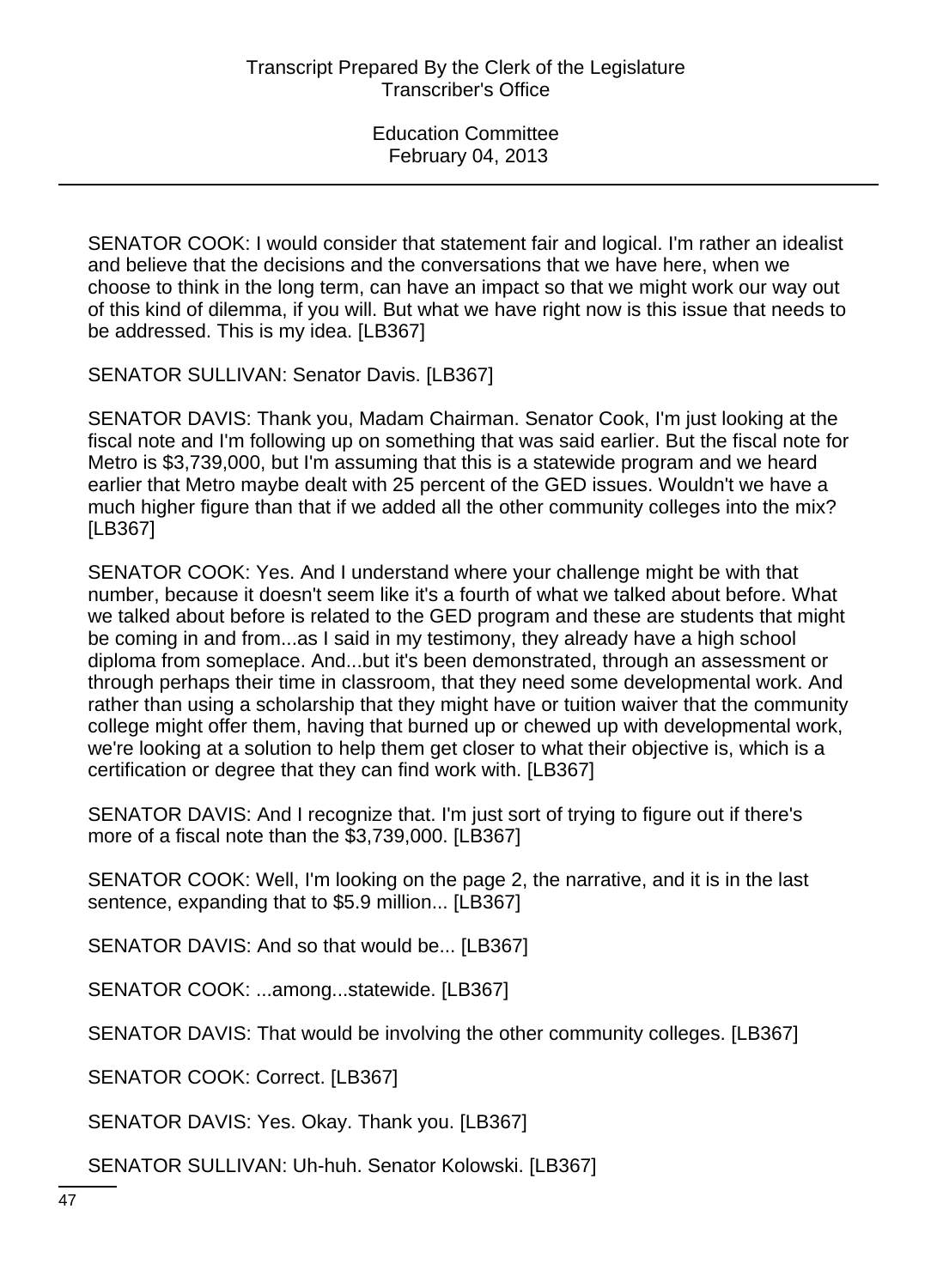SENATOR KOLOWSKI: Thank you, Madam Chair. Senator Cook, my comments are probably more directed toward myself because I'm trying to seek clarity on the bill and what you're recommending here, but...and I'm tripping over a couple of things within the literature, especially the twenty-first century skill development aspect of what you're talking about. That's being used across all literature in education today as far as twenty-first century skills. And this isn't talking about those skills that are imported in the literature but it's there in the name. And that's my problem to get past that. But I also, as our Chair had mentioned, the developmental, use of the word "developmental" also means something entirely different to much of the education population. And the task of working with 16-year-olds raises the issue of why not within their home school districts rather than connecting with the community college on this. So I'm just, like I said, I'm trying to get clarity for my own view of this entire bill, and that's...so I'm listening and I'm trying to figure out more of what this is asking and where it wants to head, compared to...part of my major question is, where are the school districts and what's their role? Is there a role or are they entirely separately left out of this right now? [LB367]

SENATOR COOK: They're certainly engaged in terms of their...they're certainly engaged in the conversation in terms of their engagement with the community colleges as their students pass along to community college or pass to a four-year year institution and then are obliged to go back to a community college for the work. I would defer to another testifier to be more specific about perhaps your first question, why the use of the term "Twenty-First Century." It could be just a nice way to recognize where we are right now. [LB367]

SENATOR KOLOWSKI: Sure. Sure. [LB367]

SENATOR COOK: And I would absolutely at this point entertain a conversation with the committee about how to identify language where we are specific about a role for the school districts to minimize the need for a proposal like this. [LB367]

SENATOR SULLIVAN: Senator Scheer. [LB367]

SENATOR SCHEER: Well, just a...thank you, Madam Chairman. Just to clarify again, Senator Cook, we had talked earlier about the 16-year-old and my recollection was you were talking about the 16-year-old that had opted out of school for whatever reason it might have... [LB367]

SENATOR COOK: That example was. [LB367]

SENATOR SCHEER: And so again, the 16-year-old really is not part of a school district at that point in time if he or she has already opted out, you know, with the parental signature and so forth; that they've already left the school district. Is this just trying to get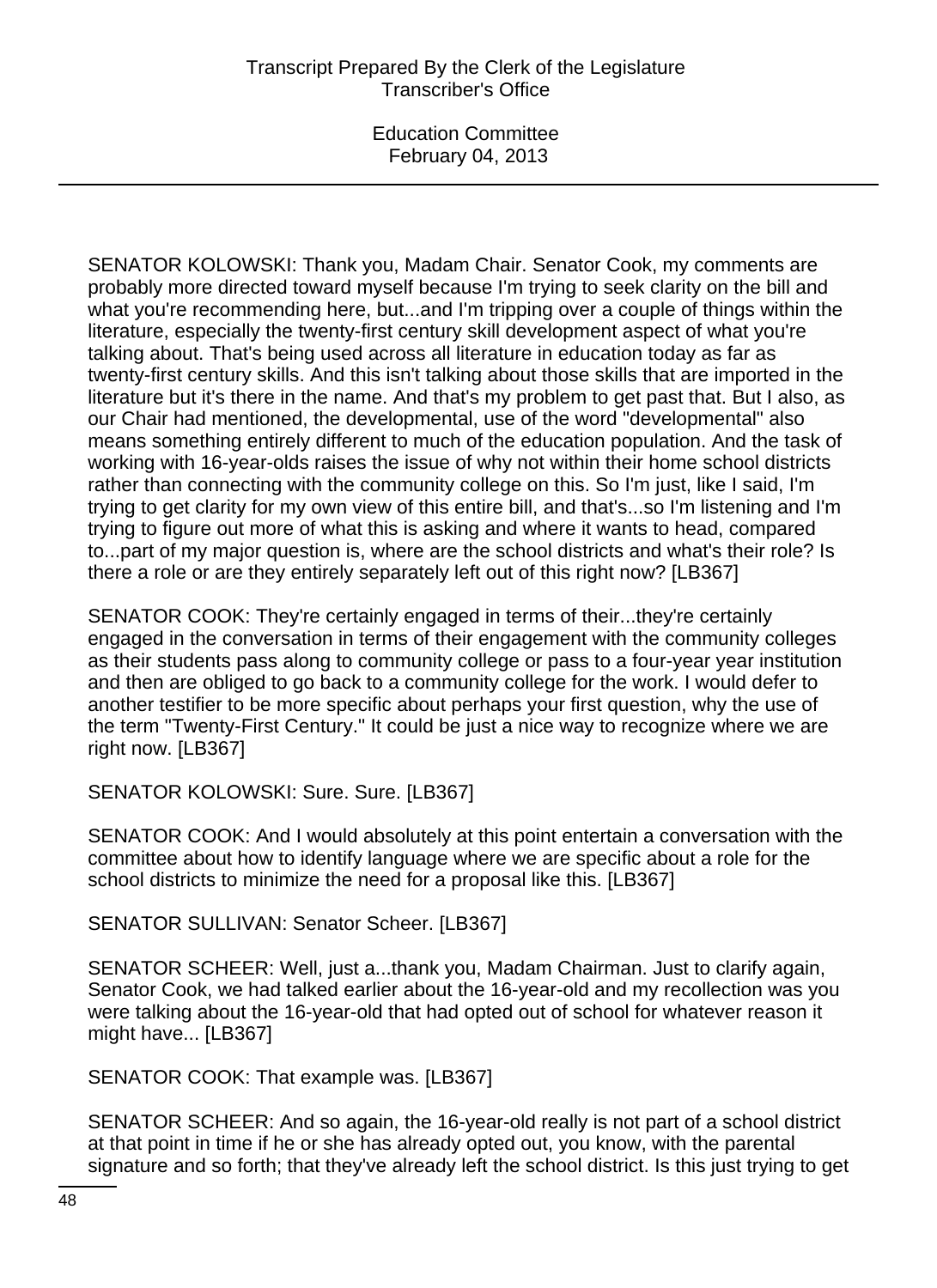them back into a process to get them skills training to make them viable in the work force? [LB367]

SENATOR COOK: If I understand your question and if it's perhaps building on the question that Senator Kolowski asked in terms of engagement of the school district,... [LB367]

SENATOR SCHEER: Uh-huh. [LB367]

SENATOR COOK: ...I would welcome a dialogue or a conversation or some language about moving forward so that you don't have a high school graduate or, revisiting my LB366 proposal, somebody who's 50 years old who wasn't able to get a high school diploma at all, to minimize that possibility. I'm not certain if that's getting at your question. [LB367]

SENATOR SCHEER: Well, I'm... [LB367]

SENATOR COOK: Your question to me right now is what? [LB367]

SENATOR SCHEER: I don't know. (Laughter) And I was... [LB367]

SENATOR COOK: That makes it harder for me to answer. [LB367]

SENATOR SCHEER: Well, no, I...but I understand where Senator Kolowski is coming from and I'm just trying to find out where... [LB367]

SENATOR KOLOWSKI: Clarity. [LB367]

SENATOR SCHEER: ...a clear definition of how we get the age limit back to the age of 16 if they are part of a school system, a school district. [LB367]

SENATOR COOK: Which mandates that they stay up, at this point, we changed that law that they... [LB367]

SENATOR SCHEER: To 18. [LB367]

SENATOR COOK: ...to 18. [LB367]

SENATOR SCHEER: So that's...I think both of us are struggling how that individual is worked within the system or is the language then not specific enough to talk about someone that is no longer part of a school district. I guess that's all I was trying to find out, from your thoughts, which one it would be. [LB367]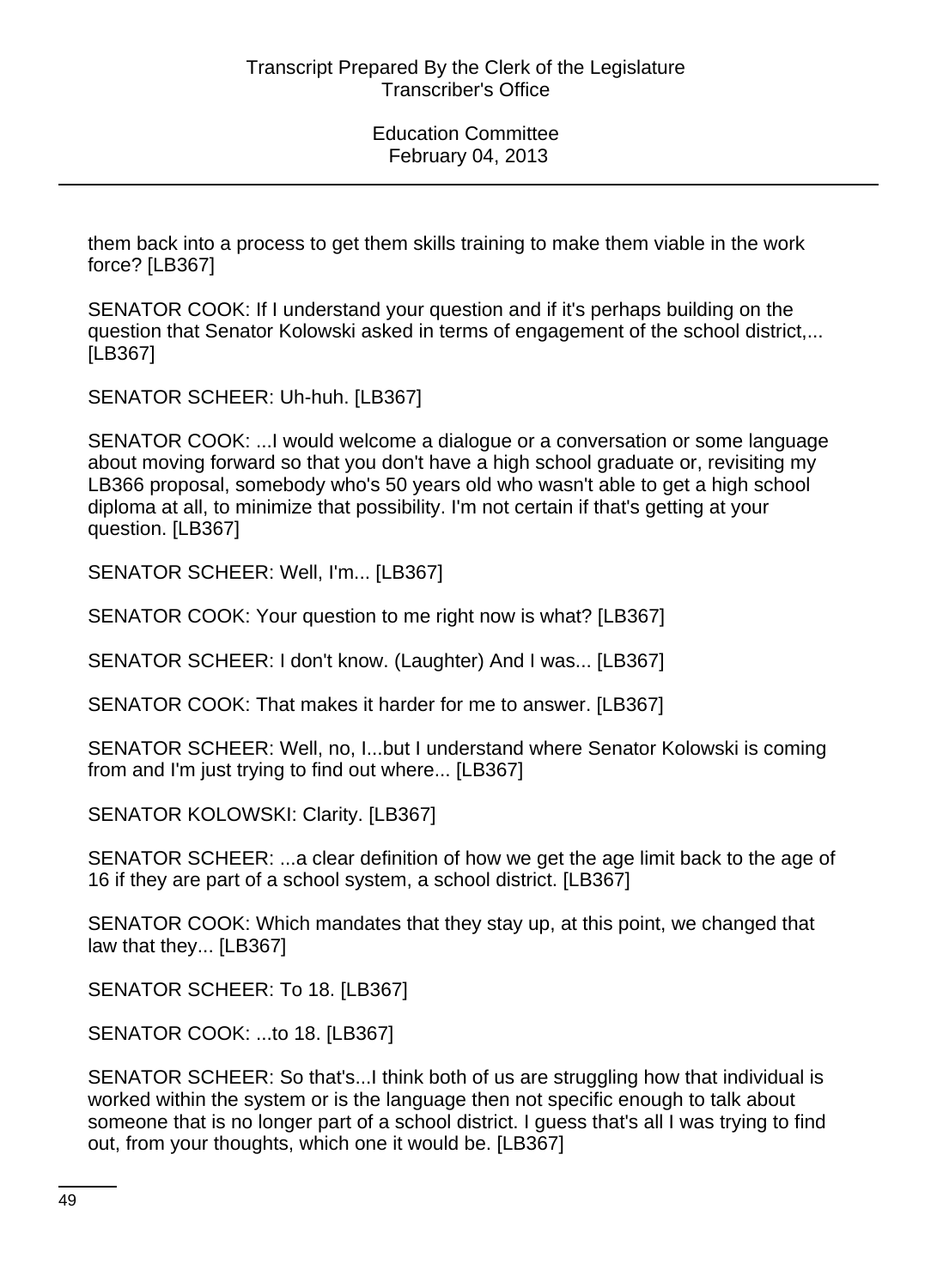SENATOR COOK: My intent, as the introducer, is for a student that is taking classes at a community college, toward a degree program, that he or she not, pardon the terminology, not use up time, tuition money, scholarship money, as much of it toward the developmental portion that the state reengaged to ensure that they are prepared to take college-level coursework and training, career training. So that's my intent with the bill. [LB367]

SENATOR SCHEER: Okay. Thank you. [LB367]

SENATOR COOK: I hope that...I certainly hope that helps. [LB367]

SENATOR SCHEER: I'll pick your brain a little later, so okay. Thank you. [LB367]

SENATOR COOK: Well, I'll be here. [LB367]

SENATOR SULLIVAN: Okay. Any other questions? All right. Thank you, Senator Cook. [LB367]

SENATOR COOK: Thank you. [LB367]

SENATOR SULLIVAN: Uh-huh. Proponent testimony. Welcome back. [LB367]

RANDY SCHMAILZL: (Exhibit 1) It's great to be back, truly is. Randy Schmailzl, R-a-n-d-y S-c-h-m-a-i-l-z-l, president of Metro Community College. I'd like to start out by thanking Senator Cook for her willingness to take on and understand the plight behind not only LB366 but LB367, which many of your questions hit on already the complexity of what this bill brings forward. Our board of governors discussed this many, many times over the years, not just months, and developmental education is indeed synonymous with remedial education. We call it "developmental" at Metro because it's easier for our students to understand what the word "developmental" means--we're developing your skills so you can move on into full range of college classes--instead of using "remedial." They don't always understand what the word "remedial" stands for. So that's actually a discussion our board of governors had--remedial, developmental--and we landed on "developmental" simply because that was our own term. And we don't have any pride of authorship in that. So I can assure you whatever direction the senator wants to go, we'll support that. Let's go back to the 16. That was a question that came up. Many of our developmental students now are part of the 12 percent that come from high school directly to Metro. Annually, Metro enrollment, about 12 percent of the students come directly out of high school, and some are going to think, well, that's not too many students. Well, it's 4,500 when you...about 5,000 students when you have 4,500 you serve annually....45,000 you serve annually. Many of those students have developmental needs and they have a high school diploma, and that doesn't counter their high school diploma or say anything bad about their high school diploma because,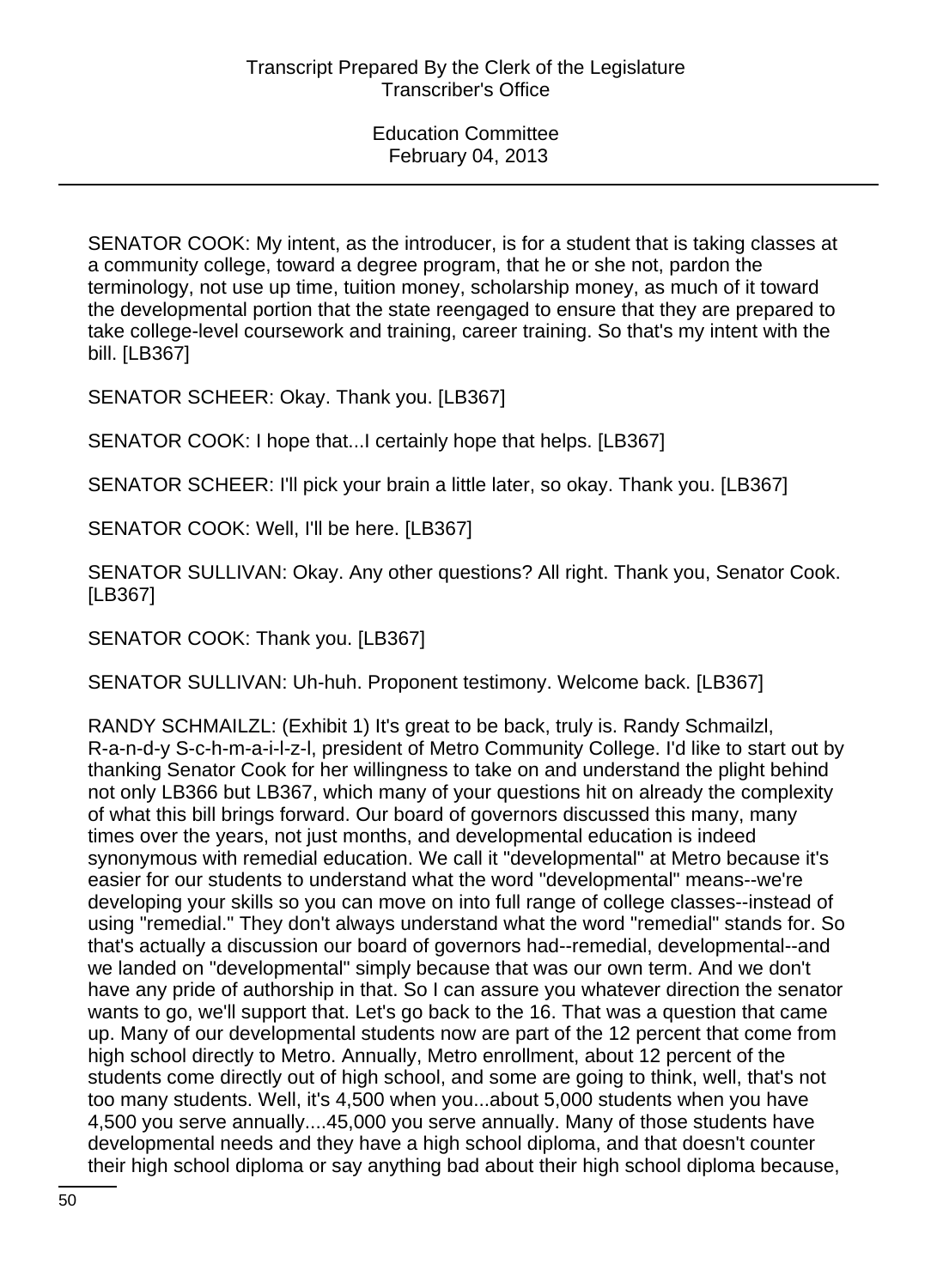### Transcript Prepared By the Clerk of the Legislature Transcriber's Office

Education Committee February 04, 2013

as Senator Kolowski will tell you, there's grade point averages associated with high school diplomas. And they can range anywhere from 2 to 4.0 plus. And at Metro and all your community colleges, we're open access. We do not have admissions requirements set up to make sure you're not admitted. Everyone is allowed to try to get in and get to the point in education where they can start at Metro. Now I say "try to get in." When we do the ACT COMPASS test, it's the test that all of the community colleges and everyone except the University of Nebraska-Lincoln uses as a placement test. It's strictly a placement test. And the ACT test that you take in high school is good for one year, but the ACT COMPASS test tells us what level you're capable at, your currently at in math, English, and reading. And so we use that as a baseline so that we're starting you in the right set of classes. Recently, we've been working with Avenue Scholars, a group in Omaha that's working with students that have not done well in high school for a variety of reasons, and I don't blame that on the high school. There's other reasons besides the high school why students don't achieve. This week we have 100 students that will be on campus not only this week but till the end of May and they're currently high school students. There are 100 high school students from a variety of the districts, sponsored by Avenue Scholars. They take their afternoon classes at south campus at Metro, and their first 11 weeks is set up so that they can have career exploration. People come in and talk about jobs, careers. And the next 11 weeks...they've already taken their COMPASS test and all 100 are not college ready--100 for 100 are not college ready--so they're going to be taking developmental math classes, developmental English classes. And hopefully they're all over 16 but it could go back, if you remediate this in high school far enough, that 16-year-olds could be actually going through the remedial process of developmental education. So the idea is, for a high school student, either Metro has to pay their tuition, their parents or someone has to pay their tuition, or we do a combination of scholarships and discounting their tuition. So we've discounted the classes to \$25 per class and most of the time we have to end up "scholarshipping" that. But this is a combined effort to help the high schools and the community colleges work together to remediate some of these problems before they get to graduation. Now there's many ways you could do this, and certainly putting them in class again, when they've not succeeded in high school, is not always the desired way. But we came up with modules in math and other ways that we can help the student by coming onto the community college campus to remediate these classes. So our idea is to have the students ready when they get out of high school, even if at some time in high school they decided they weren't going to go on to college, and this is our best shot, we feel, to get them ready. And tuition stands in the way. And the fiscal note, \$3.7 million is the amount of tuition dollars that's generated at Metro in developmental education in a year. We generate \$3.7 million at about \$50 a credit hour. And that's how our end of the fiscal note was calculated when we asked for it. And the sheet I gave you just now, it shows the number of credit hours for last year with math being 40,000, English being 17,000, and then it shows you the next year, our current year that we're in. And in '11 and '12 we had 8,000 unduplicated students fall into this category and this year we already have 6,251 developmental students that take developmental classes. And some only take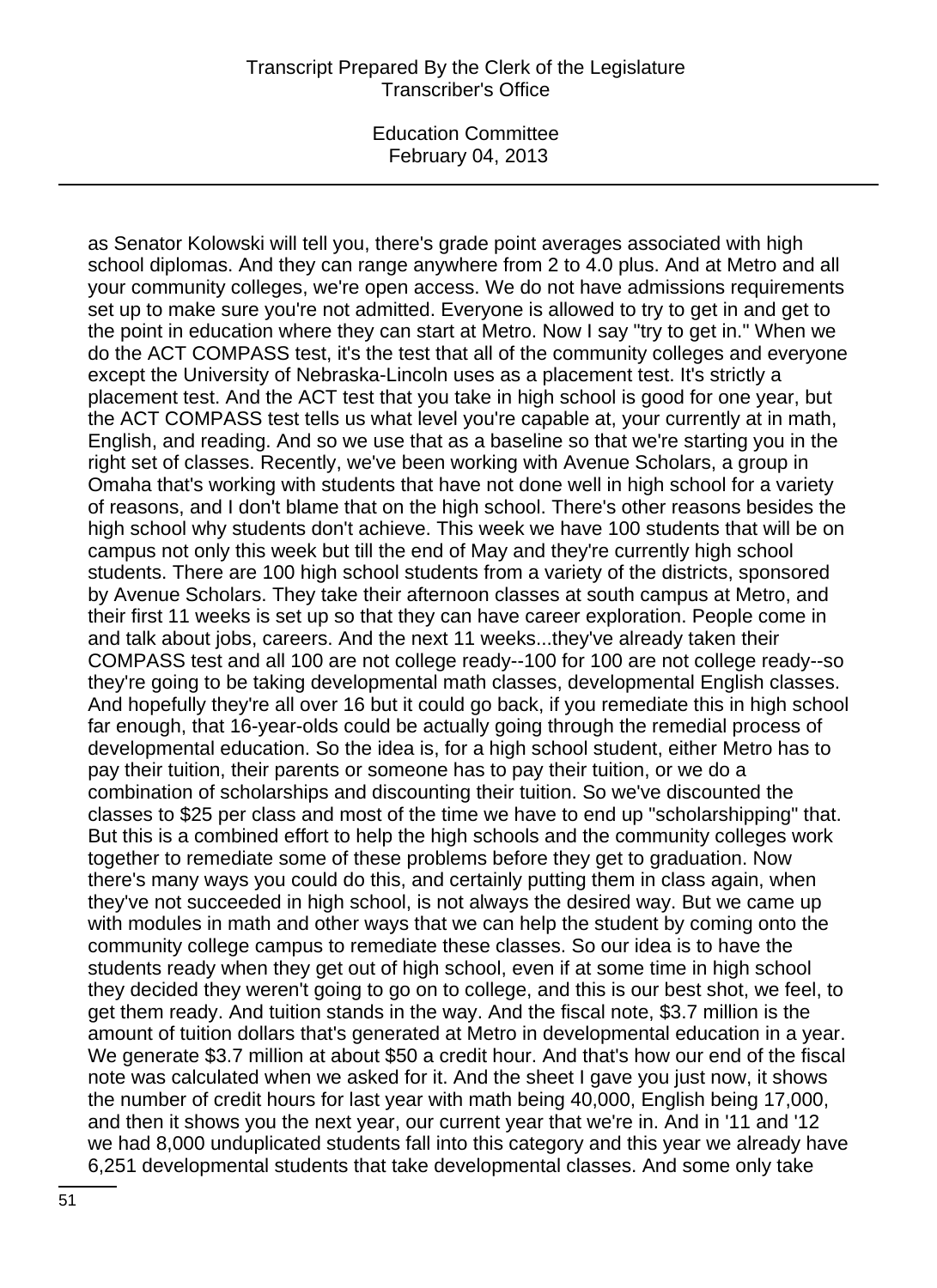one. And the reason math is so high, we're known as an institute that has a tremendous math faculty, that has a tremendous math program. So a number of UNO students or students going on to the university come to remediate their math skills and get up to college algebra, which is the admissions requirement for the universities, beyond their ACT. So that was just kind of a quick overview and my red light is on and I'll answer any of your questions. [LB367]

SENATOR SULLIVAN: Thank you, Mr. Schmailzl. Okay, getting back to your comment about Avenue Scholars, you said you currently accept 100 students that come from a variety of different buildings within the...or school districts within the Metro area. [LB367]

RANDY SCHMAILZL: Right. We really have about 450 Avenue Scholars attend the college after they graduate. So for the last two years, we've had about 225 students from that program start at Metro. This 100 is still in high school, but they're going to be Avenue Scholars, in that program, when they graduate from high school. [LB367]

SENATOR SULLIVAN: How are they selected? [LB367]

RANDY SCHMAILZL: They're selected by the Avenue Scholars based on grade point average, based on interviews, based on hope, credentials. We don't select them into the program. The Avenue Scholars group selects them. [LB367]

SENATOR SULLIVAN: But 100 of them come to you while they're still in high school. [LB367]

RANDY SCHMAILZL: That's true. [LB367]

SENATOR SULLIVAN: Would they be covered under this proposed legislation that you're talking about? [LB367]

RANDY SCHMAILZL: Yes. [LB367]

SENATOR SULLIVAN: Okay. But if they're still considered students at their respective school districts, they're considered being enrolled in that school district, part of their student count and they...and figured into their funding for that school district...that... [LB367]

RANDY SCHMAILZL: This is similar to career academies when you send the students off. The same question would pertain to career academies. The same question pertains to any type of high school dual-enrollment program. Any time there's dual enrollment, the student is still attached to the high school... [LB367]

SENATOR SULLIVAN: Uh-huh. [LB367]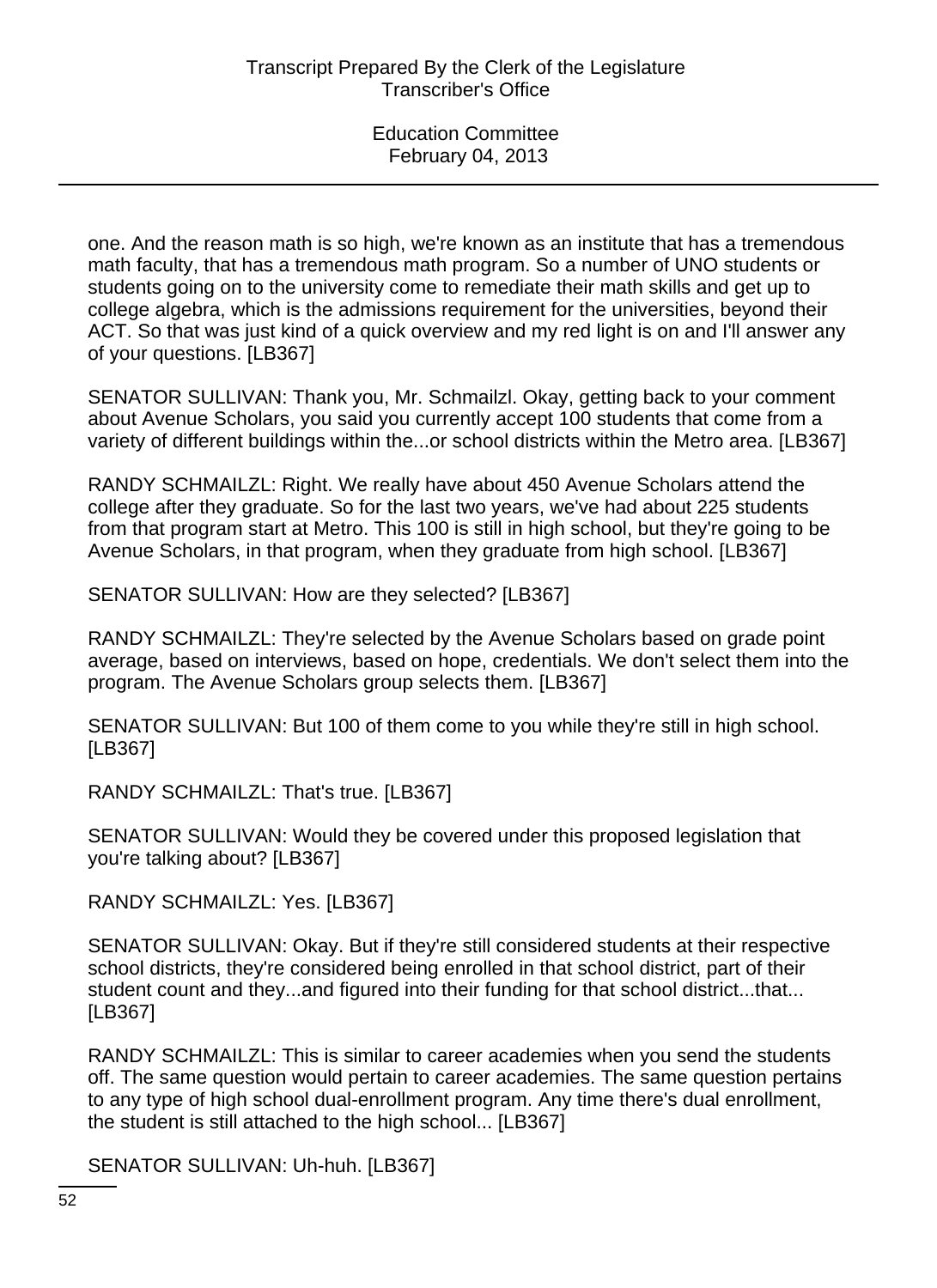RANDY SCHMAILZL: ...and they pay tuition to go to whatever college. [LB367]

SENATOR SULLIVAN: Okay. Okay. [LB367]

RANDY SCHMAILZL: So yes. [LB367]

SENATOR SULLIVAN: Okay. Okay. Okay. All right. Senator Scheer. [LB367]

SENATOR SCHEER: Thank you, Madam Chairman. On the remediation, and more strictly to the high school students, are you...are...the reason it's successful is because you're not...because you said, obviously, that they haven't been successful in their high school career at least to the level that they need to be. [LB367]

RANDY SCHMAILZL: Uh-huh. [LB367]

SENATOR SCHEER: Is that because you offer them an avenue without the stigma of the remediation at a high school versus...so their peers see them doing things differently so this is sort of off-campus, in a different format, so that they're more agreeable or they perhaps are more engaged? I mean I'm just curious. [LB367]

RANDY SCHMAILZL: That's partly true. We also offer it in cohorts so that all the members of that cohort have the same deficiency, like so all of the math students will be working on math deficiencies where, you know, in high school classes you may be, you know, in the middle or at the lower end and there's upper students in your...because there's a number of variables within that high school class that, you know, may not allow you to bring up your deficiency. So, yeah, we also offer in reading, for example, three to four different reading techniques to help you improve your reading comprehension. It's not that these students can't read. They can read. It's hard for them to comprehend, for whatever reason. [LB367]

SENATOR SCHEER: Well, I'm just wondering if there would be a benefit for better communication between the school districts and your assessment, to the extent because the high schools that I'm familiar with would have well more than one math course that would... [LB367]

RANDY SCHMAILZL: Sure. [LB367]

SENATOR SCHEER: ...work with students in like abilities, moving up the ladder in the efficiency. So I'm... [LB367]

RANDY SCHMAILZL: And we've had conversations with the Governor, with J.B. Milliken, with all the learning community superintendents, myself, and Senator Adams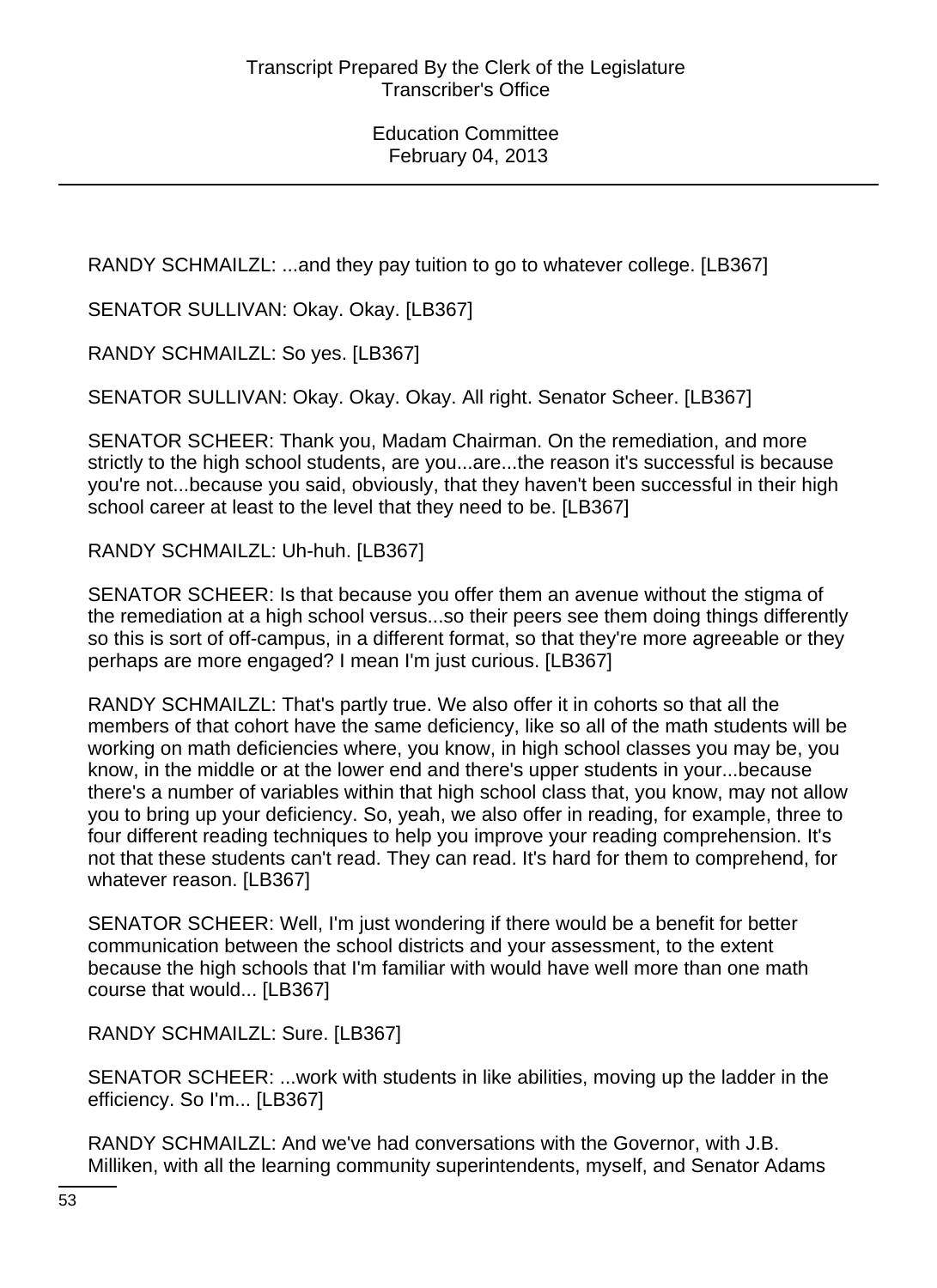has been there to discuss just what you're talking about here and the need for more communication, not less communication. And I think the early childhood development that you talked about and that will this be in place forever, hopefully it won't be needing to be in place at the level it's in now. But in addition to the 12 percent students that we get right out of high school, that means 88 percent of our other students, adult learners, when they come and fall into this category, right now only 45 credit hours in their financial aid package can be used towards this. And some of these students require 90 credit hours to get through. [LB367]

SENATOR SCHEER: Well, I'm just looking, and really, if we're only talking about 100 high school participants versus the 4,000 or whatever that you mentioned earlier, I mean it's a relatively small number of the total base. I've been just curious about that part of it. But thank you. [LB367]

RANDY SCHMAILZL: I think if you look at that pilot program and it catches on and there's some funding attachment, I think you'll see more school districts say, you know, if we could partner with a community college in curriculum and get this done, then more of our students can go on to postsecondary and have a better experience than starting and washing out for some reason. So I'd see this as a real win-win for K-12 and community college and education overall in the state of Nebraska. [LB367]

SENATOR SCHEER: Thank you, Senator Sullivan. [LB367]

SENATOR SULLIVAN: Senator Haar. [LB367]

SENATOR HAAR: Do they come during the regular school day, the high school kids? [LB367]

RANDY SCHMAILZL: In the afternoon, uh-huh, from 12:30 to 3:30. [LB367]

SENATOR HAAR: But in a more...in a sparsely populated community, the model wouldn't work of really working with the junior college, would it? [LB367]

RANDY SCHMAILZL: You probably would have problems with the model we're using, but there's on-line models. And there's also, you know, smaller models within the high schools or two or three high schools because, as always in Nebraska, the distance does create a problem. [LB367]

SENATOR HAAR: Uh-huh. Well, in my mind, I sort of see this, you know, sausage ballooning. We all did this as kids. You press on one end; it gets bigger on the other. So you have K through 12, you have college, and then get this bubble in the middle. And you're trying to deal with that bubble in the middle that have come through the education system and they're not just passed through but they're not really ready for college or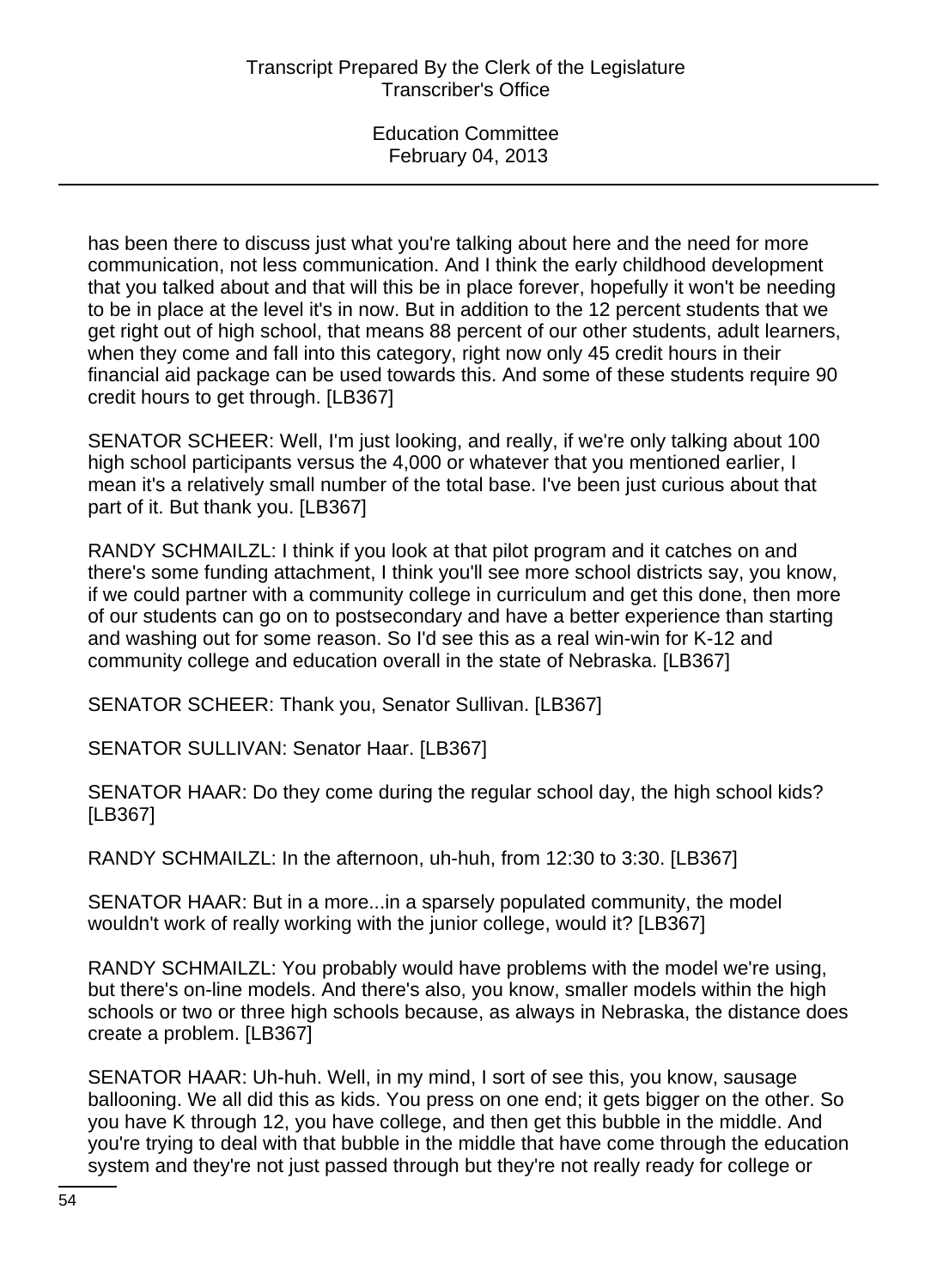even junior college. [LB367]

RANDY SCHMAILZL: And, you know, whether it's good or not, as a committee this year, you have been the chosen committee to have all these little blocks. (Laughter) And I've been here quite a bit so far and I'm very proud of that because it's not a lot of cantankerous testimony on my part of that. But all these blocks, you're right, all these blocks: GED, career education, you know, career academies, now developmental ed, all these blocks are laid out to create a continuum that has really never been discussed in this way as public policy and trying to put this all together. So that's why I thank Senator Cook for taking this on as...be a part of this because there's more questions than answers on this, which is good. [LB367]

SENATOR SULLIVAN: Does it beg the question that perhaps, from a policy standpoint, we do need to take a step back and decide how best to put all the blocks together? [LB367]

RANDY SCHMAILZL: I think you need to step back and look at the whole and not the parts. [LB367]

SENATOR SULLIVAN: Uh-huh. Uh-huh. [LB367]

RANDY SCHMAILZL: I really do. [LB367]

SENATOR SULLIVAN: Uh-huh. [LB367]

RANDY SCHMAILZL: But it was our board chose two parts that we're adamantly involved in to bring forward our two parts and it's for the whole state of Nebraska. [LB367]

SENATOR SULLIVAN: Sure. [LB367]

RANDY SCHMAILZL: This is not just for Metro Community College. [LB367]

SENATOR SULLIVAN: I realize that. [LB367]

RANDY SCHMAILZL: And the GED...don't want to mix in testimony here, but the GED is the basis where a lot of this starts for us. Because once you're done with a GED, you heard that 20 percent of those students now are going on, and they all require developmental education. [LB367]

SENATOR SULLIVAN: Uh-huh. [LB367]

RANDY SCHMAILZL: They're not ready for prime time yet. [LB367]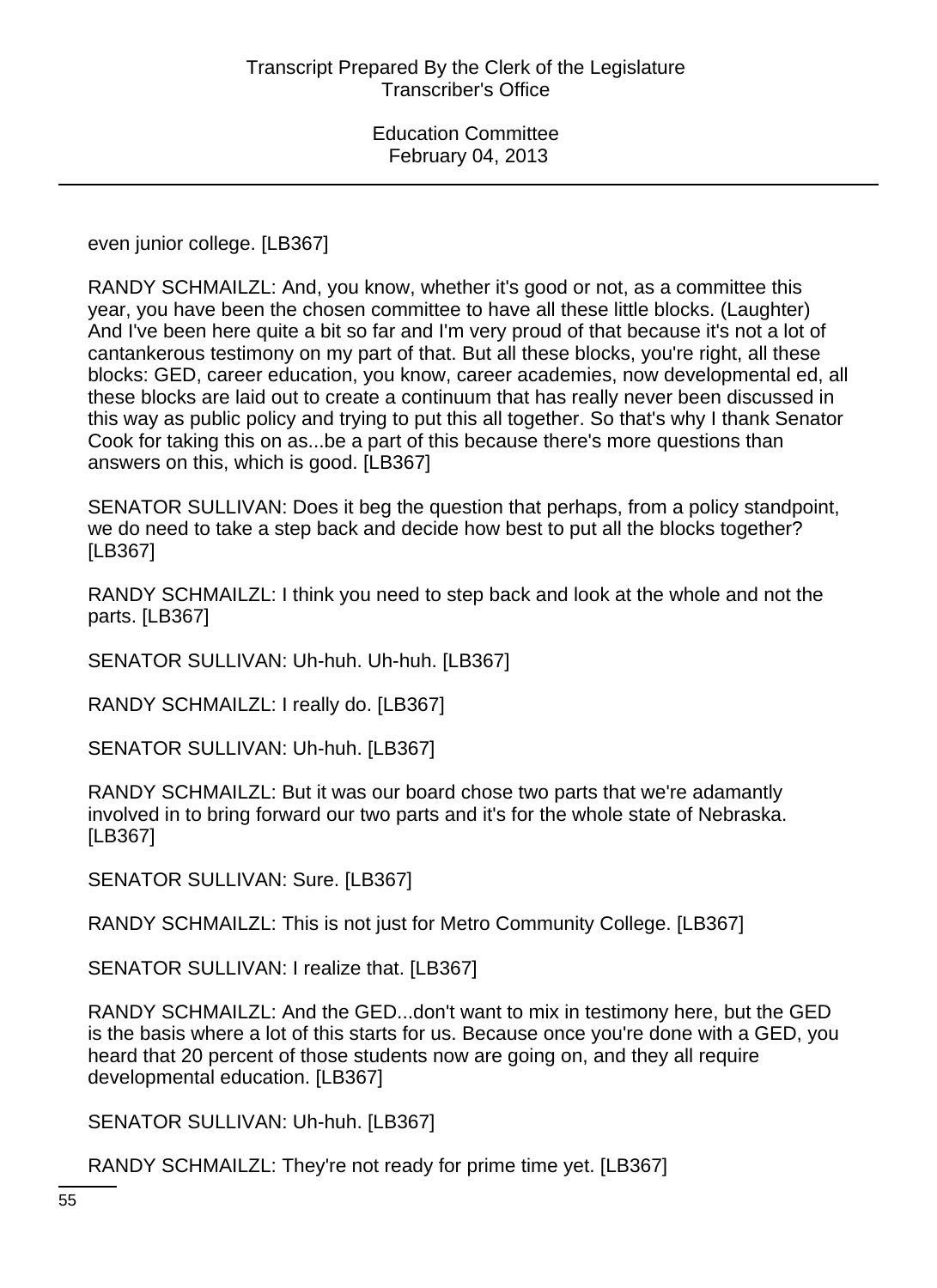SENATOR SULLIVAN: Uh-huh. Okay. Senator Scheer. [LB367]

SENATOR SCHEER: Well, just to clarify in relationship to Senator Haar's comment, that there may be the sausage component, but when we look at, for example, the Department of Education with their state requirements for high school graduation, their statutes or their rules will say four years of math. It does not dictate what that math might be. Each local district has the ability to have 10, 12 different math classes that it offers the students. The student and the parents then picks those math classes. So part of what you may be seeing, as well as deficiency, is just simply the student may be taking the wrong courses in the area that he may choose to ultimately...or an area that he chooses to move into by interest. So it's...I don't want to throw the child out with the bath water. You know, some of it has to do with the selection of the classes that a student would take during his K-12 education based on his own interests, because right now we as a state just require the classes, not necessarily the specific types of class that is being required, if that helps. [LB367]

SENATOR SULLIVAN: Thank you very much. [LB367]

RANDY SCHMAILZL: Thank you. [LB367]

SENATOR SULLIVAN: Any other proponents? [LB367]

SUSAN RAFTERY: Hello. My name is Sue Raftery. I am with Metro Community College. I'm the dean of literacy and workplace skills; and spelling my name, S-u-s-a-n R-a-f-t-e-r-y. Listening to the discussion, I guess I'd like to add a couple of points that may not have been discussed yet. One really talks more about the older individuals that a community college sees who are coming to us with lots and lots of need in terms of building those foundational skills, developmental skills, remedial skills. And it's that individual that either sometimes is just rusty, hasn't done the kind of math that is necessary to be successful in an educational setting. What our goal is, obviously, is to make that experience in the classroom though be relevant to what's important in the workplace. Some of the other discussion that I think is interesting and was touched on a little bit is the idea that more students are coming to postsecondary and they're being urged, in many ways, to make that leap to postsecondary. And so you have people who they may have had an adequate experience when they were in high school but...especially if enough time has passed, making that next step, even if it's five or six years, seven years after high school graduation, they're going to need some of those foundation skills again built to the level where they can be successful in college. One of the things that we do is the reading comprehension. That was mentioned earlier. And a person can read but they may not be able to read to the level that's required in a classroom in the college level and certainly the kinds of reading that are done on the job. We've talked a lot about trades today. The reading level is very high in something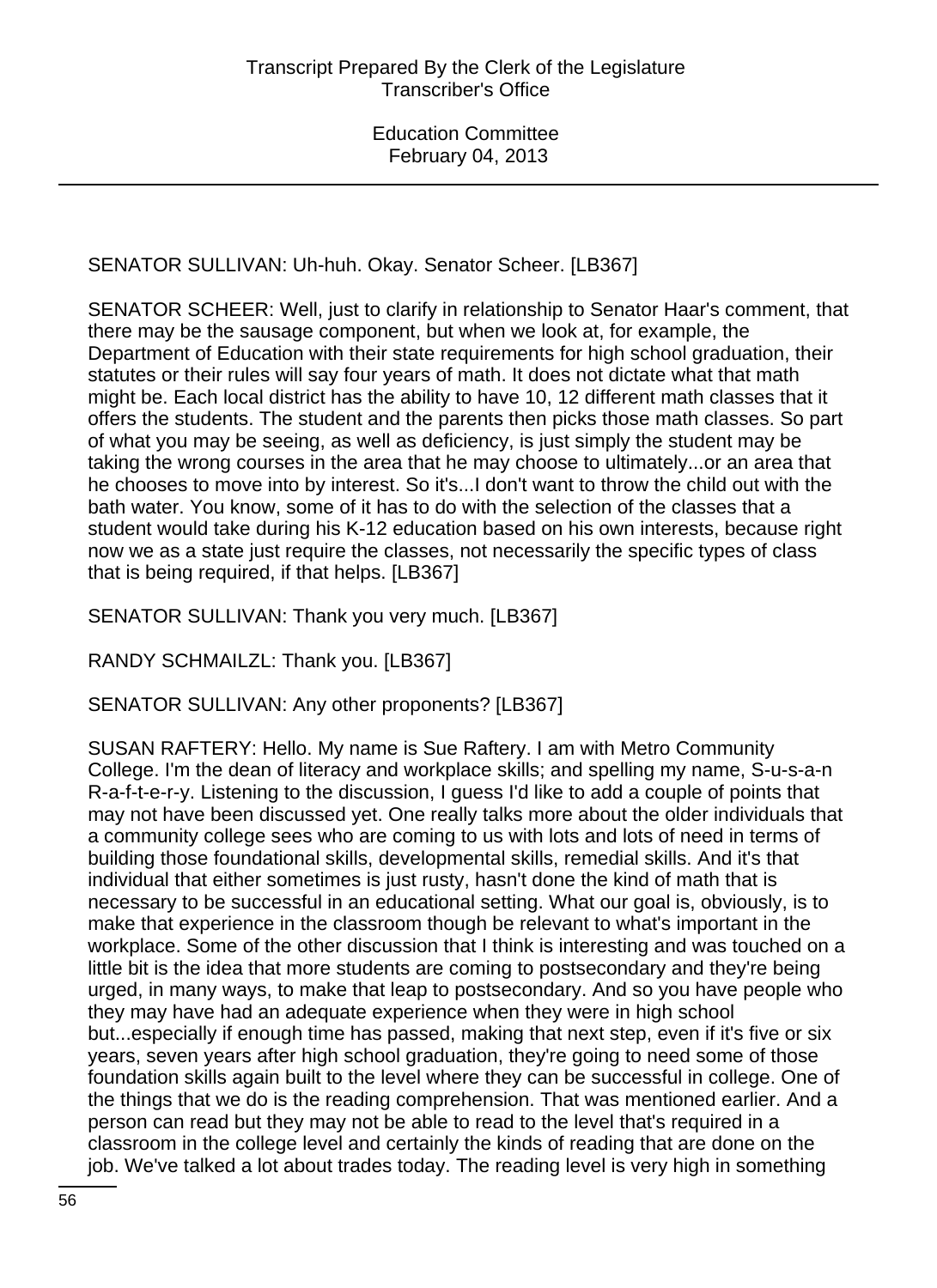# Transcript Prepared By the Clerk of the Legislature Transcriber's Office

Education Committee February 04, 2013

like the automotive trades and the computer skills are very high in those areas also. So sometimes it's a matter of timing as well in terms of the developmental. Metro offers, just like any other community college, offers a very comprehensive array of those classes, and part of this bill would address a way to take some of the classes that are unnecessary to get a student to that level and not take away from things like Pell funding. So many of our students are able to qualify for Pell, but they can only take 45 credits at the developmental level. We also don't necessarily want them, if we can help it, to use all of their Pell funding and only get that developmental. So this would answer or at least address some of those issues. We also are trying to do some of those things at Metro by combining some short-term programming and so that we'll be able to get a developmental class or two in with college level classes. Some of this is done in culinary where we have actually math for culinary trades. We have a very introductory trades program that actually introduces things like safety on the job, tool usage, things that someone is actually needing to get skills up to a college level and would have to take that class at a developmental level. Someone, if we're looking at people, I guess I would be a good example, I probably couldn't go into an automotive program and not have some of that foundation in that career area. Someone else who's had a lot of background in that could probably step right into it. So those are the kinds of issues that this bill would also help us address and hopefully give some more innovative programming to where we could do the curriculum innovations that allow us to wed those two, the developmental and the occupational. [LB367]

SENATOR SULLIVAN: Very good. [LB367]

SUSAN RAFTERY: Thank you very much. [LB367]

SENATOR SULLIVAN: Questions? Thank you, Ms. Raftery. [LB367]

SUSAN RAFTERY: Thank you. [LB367]

SENATOR SULLIVAN: Anyone speaking as a proponent? Anyone speaking in opposition? And in a neutral capacity? [LB367]

MARSHALL HILL: (Exhibit 2) Hello again. Senator Sullivan, members of the committee, I'm Marshall Hill, M-a-r-s-h-a-l-l H-i-l-l, executive director of the Coordinating Commission for Postsecondary Education. I think this has been a wonderful afternoon to hear so much discussion on these issues. Try as we might, even though we know college students are no longer exclusively 18- to 22-year-olds, that's the way we tend often to think of them because that's what we were when we were in college. If we watch a basketball game, a volleyball game, a football game, we see 18- to 22-year-olds. That's not the exclusive student body that our institutions serve. It's been confusing today. You've heard a number of terms which talk about readiness or learning or accumulation of learning. You've heard adult basic ed, GED, needing remedial, high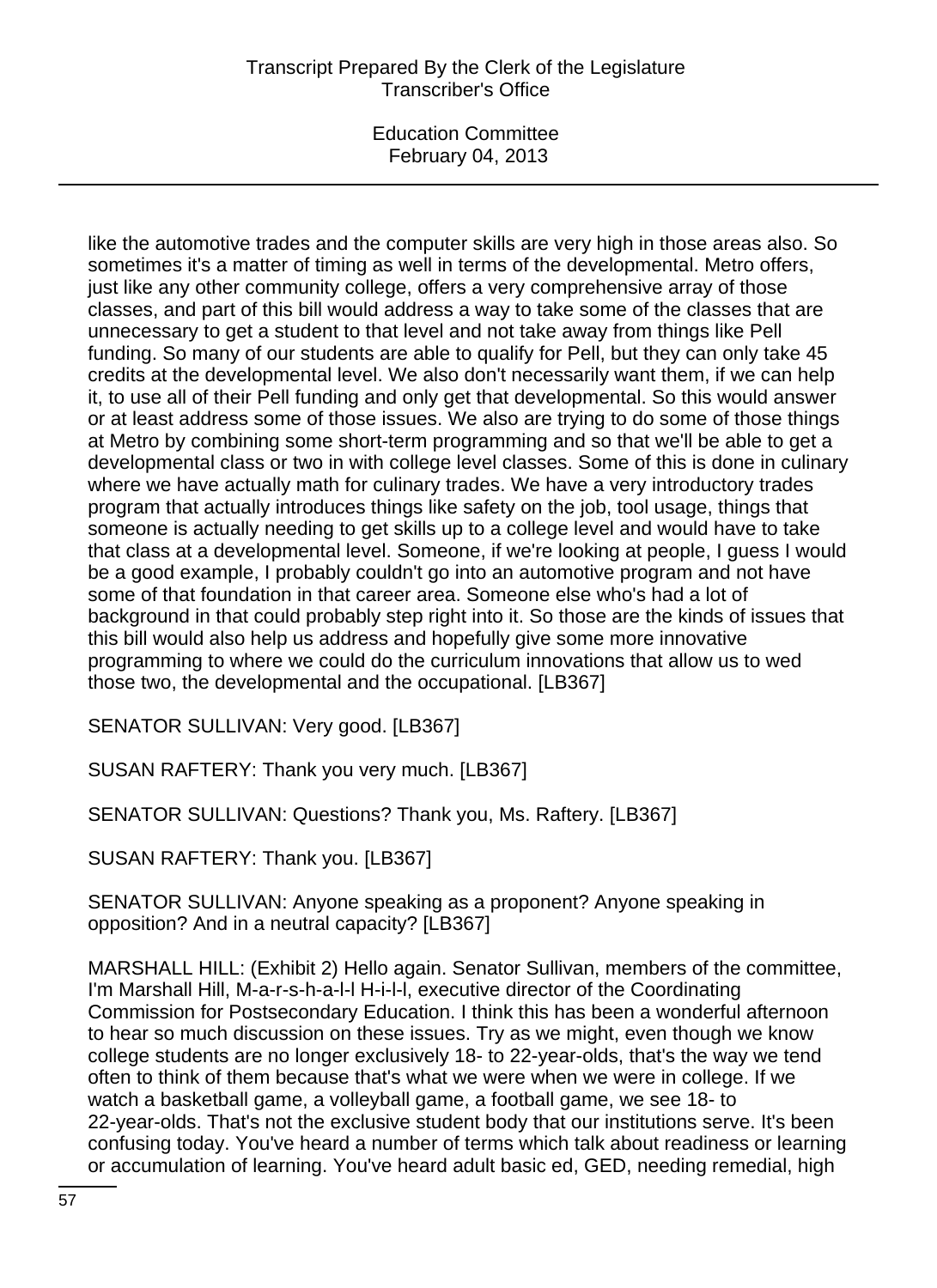school graduation, entrance exams at UNL. They're all very, very different and require different responses. There's a lot of good ideas in LB367. The old idea of remediation and colleges was a student shows up, you give them a test, and if they show that they are deficient in mathematics, you put them in a three-semester credit hour math course. If they're deficient in reading, you put them in a three-semester credit hour reading course. That's no longer best practice. There's been a lot of work on this, especially several reports in the last year. Much of what you've heard today outlined as different approaches to blend in ways to teach students reflect current best practice and developmental education, and I'm very encouraged to hear that Metro is incorporating these and hope that all of our other community colleges are doing so or will do so as well. They could do that without this bill. There's nothing in this bill that keeps...there's nothing that keeps them from doing those good things now. What this bill does is bring an additional level of funding beyond the funding level that's currently provided to the community colleges. One other point I'd like to make is we tend to hear the term "remedial" or "developmental" and immediately think of a failing of the high school. Not necessarily the case. We have a lot of people who were fine when they graduated from high school but they have three kids, are out of the education world for five years, come back and find they need some level of remediation. I suspect most of us, if we came and took the COMPASS test, we might find there's something that we might need to do, but we probably wouldn't need a three-semester credit hour course in order to do it. So the greater flexibility is really important. We're not part of the \$3.5 million, or whatever, fiscal note. Our fiscal note for this was very, very small, I think \$600. We're not called on to do much in this, if we were called on to do more. One final point I want to salute very, very strongly is every member of this committee that's been here for a while has heard me lament Nebraska's lamentable data systems for education. This calls for us to finally start doing, in regard to developmental education students, what we should have been doing all along. I'd suggest there are some things that we would always want to know. We'd want to know how many students show up needing developmental education. We'd want to know some demographic breakdowns of those. Are those fresh out of high school? Have they been out for a while? We'd want to know whether they are white, black, Native American, what have you. We'd want to know how many of them successfully complete remediation and we'd want to know how many of them go on to complete a credit-bearing course in that field. This calls for responsible data collection, which we think is entirely important. Remedial education is largely a failure in this country. The success rates are deplorable--are deplorable, and enormous sums are spent without much impact. Complete College America just released a report which looked at that issue, that material we've provided for you a link to that here in our documents. When I left Texas eight years ago, Texas was spending \$185 million a year in support to its public institutions solely for remedial education. That was a lot of money ten years ago. That was a lot of money for Texas. I'd be pleased to respond to any questions you have. [LB367]

SENATOR SULLIVAN: Thank you, Dr. Hill. Senator Haar. [LB367]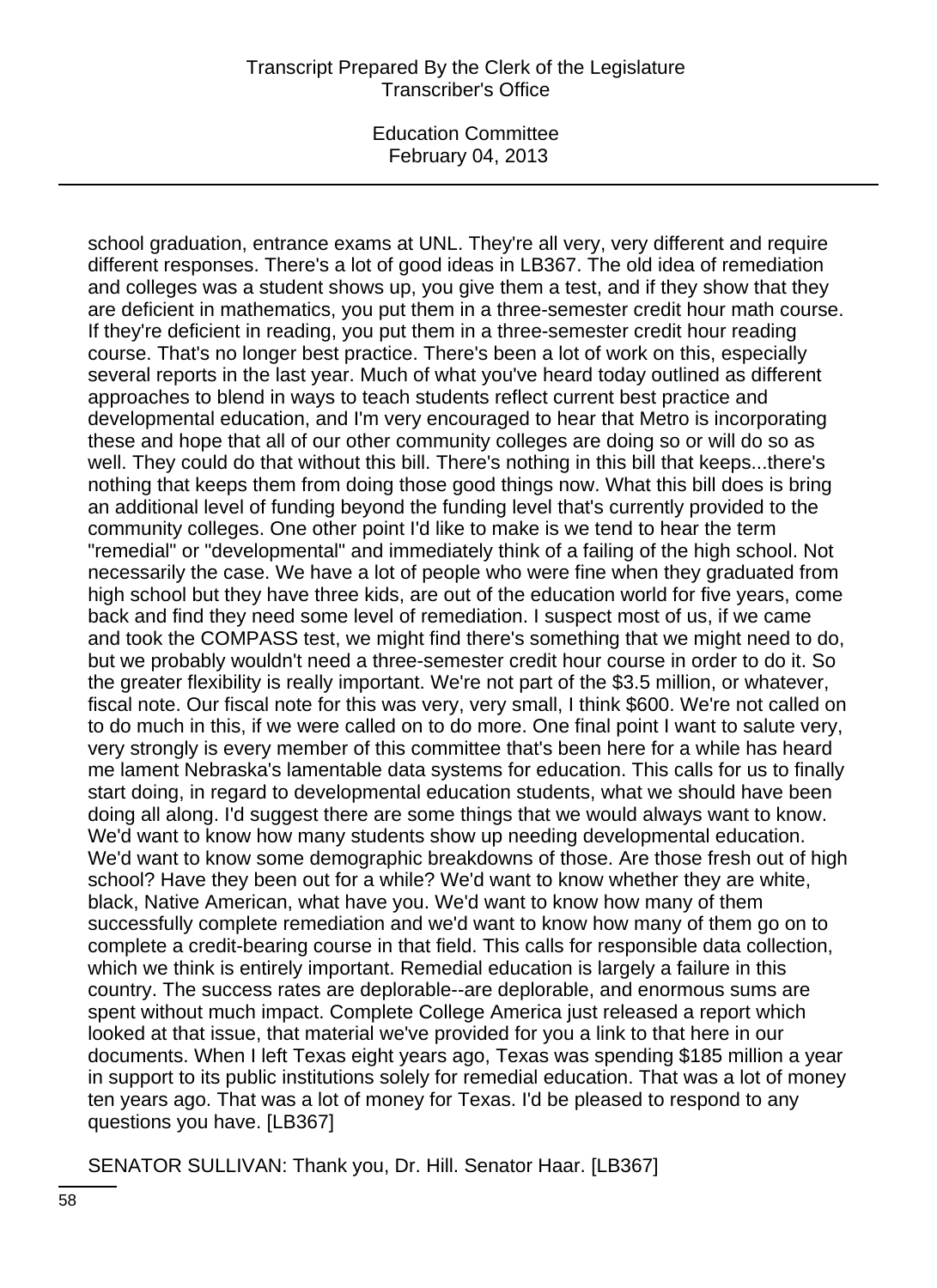SENATOR HAAR: Just from your vantage point, going back to a point that Senator Scheer made, do you see early childhood as...it seems to me that somehow kids just get "behinder" and "behinder" and "behinder" all the way up the ladder, and talk for just a minute about your view of maybe solving some of these problems with early childhood. [LB367]

MARSHALL HILL: I don't think we can afford to do anything but address problems all along the continuum that we have. I think probably the ultimate long-term greatest bang for the buck is at early childhood education level, but that doesn't mean we could try to fix young people today, children today, and wait and not try and fix--fix, sorry--... [LB367]

SENATOR HAAR: Yeah. [LB367]

MARSHALL HILL: ...remediate, help, assist people who are older. Clearly, our work force needs, if nothing else, don't allow us to do that. And secondly, I think it's a moral obligation. Mixed in, though, somewhere there is a need for students to accept the responsibility to be active learners themselves. Unfortunately, society bears a cost when students don't do that, and the question is, how many chances do you give them to ameliorate past mistakes? I think we have to press on every single portion of this as we move forward. [LB367]

SENATOR HAAR: Thank you. [LB367]

SENATOR SULLIVAN: Any other questions? Thank you, Dr. Hill. [LB367]

MARSHALL HILL: Thank you. [LB367]

SENATOR SULLIVAN: Anyone else speaking in a neutral capacity? (Exhibit 3) One letter I overlooked earlier for, in support of LB367 from James Goddard with Nebraska Appleseed. This closes the hearing on LB367. Oh, excuse me, Senator Cook, did you want to close? [LB367]

SENATOR COOK: Very briefly. [LB367]

SENATOR SULLIVAN: Thank you. [LB367]

SENATOR COOK: I wanted to thank you, Madam Chair, and the committee for your excellent questions. My sense is that many of those direct questions were addressed by the testifiers. And I wanted to let each of you know that if you come up with additional questions, I would be more than happy to follow through to get a complete answer to you between now and when we Exec on the bill. So thank you very much for your time and consideration. [LB367]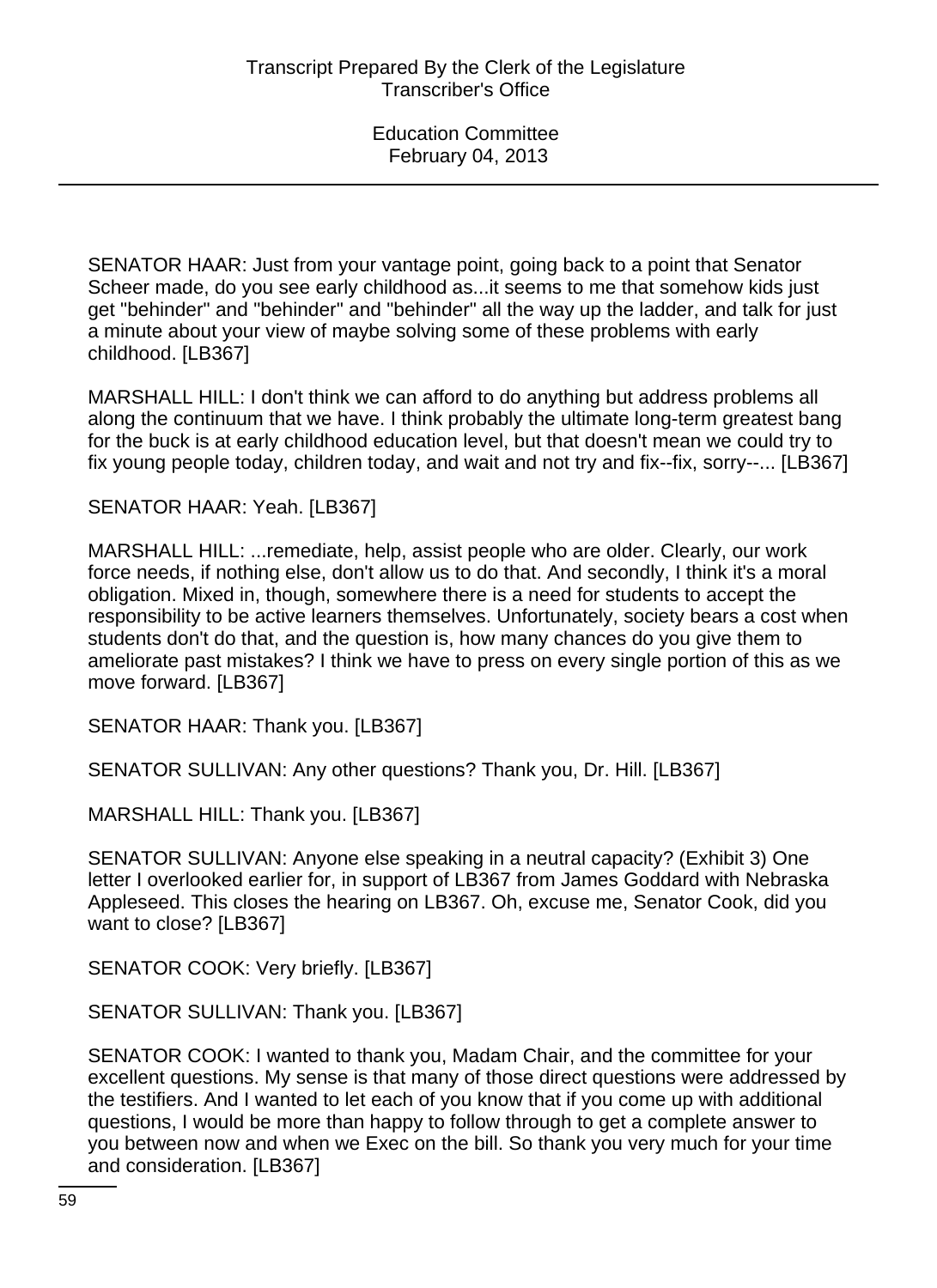SENATOR SULLIVAN: Thank you. This closes the hearing on LB367. And why don't we just stand up for about three minutes. [LB367]

SENATOR SCHEER: Okay. We will reconvene the committee hearing and we will move to LB408 introduced by Senator Sullivan. [LB408]

SENATOR SULLIVAN: Thank you, Senator Scheer and members of the Education Committee. My name is Kate Sullivan, K-a-t-e S-u-l-l-i-v-a-n, representing District 41 and here to introduce LB408 to you. And it's really quite a simple bill. Now when I say that, that almost could be a red flag for people saying, oh, nothing is ever that simple when it comes to school funding. But it really does do one thing and that one thing only is to move the certification deadline for TEEOSA from March 1 to June 1. In essence what it does, the deadline for the Department of Education to certify to our 249 school districts the state aid that they'll be receiving for the 2013-14 school year, that deadline instead of being March 1 will be June 1. And I'm recommending the state change in order to allow this committee an opportunity to discuss the TEEOSA bills that will be actually coming before us next week. Now I suspect that in testimony that will follow me you're going to hear that June 1 really doesn't work for school districts. And of course admittedly the districts are going to want this information as early as they possibly can get it. Does it cause major problems for them? Well, I think that's a matter of opinion. But I will also tell you, too, that if we put ourselves in a position of certifying too early and then having to go in and recertify, that causes very dramatic problems. And also along with that June 1 deadline, we have an indication from the Department of Education, Bryce Wilson and Russ Inbody who work on these figures and the certification, that they intend to work ASAP, as soon as possible, following the passage of any legislation this session to get that information to school districts as soon as possible. So it's conceivable--very conceivable, in fact--that we would have that certification before June 1. To consider not changing that date, I want to put a cautionary note out there. In my four years of the Legislature, every year we've had to put limitations on the growth of state aid. As you well know, we've come off a deep recession. We had a huge budget shortfall that we had to deal with. And, subsequently, we had to put some limitations on the growth of TEEOSA. All of those provisions that we put in place sunset now under current law. Consequently, under current law, if we make no changes to it, we would see state aid grow over 11 percent the next year of the biennium and 6 percent the second year. I would also suggest to you and perhaps think that you might agree with me that that is not realistic nor is that sustainable; so our challenge is fitting a state aid package into what's realistic, because we are just now coming out of the recession. And not only that, there are unmet needs that we're going to have to deal with, pent-up needs for school districts. And we've got retirement issues that we're going to deal with, too, to keep the retirement package solvent for our school districts. So all of that says that we've got too many moving parts in this whole picture of what we're going to deal with, with state aid, and want to send to school districts. To set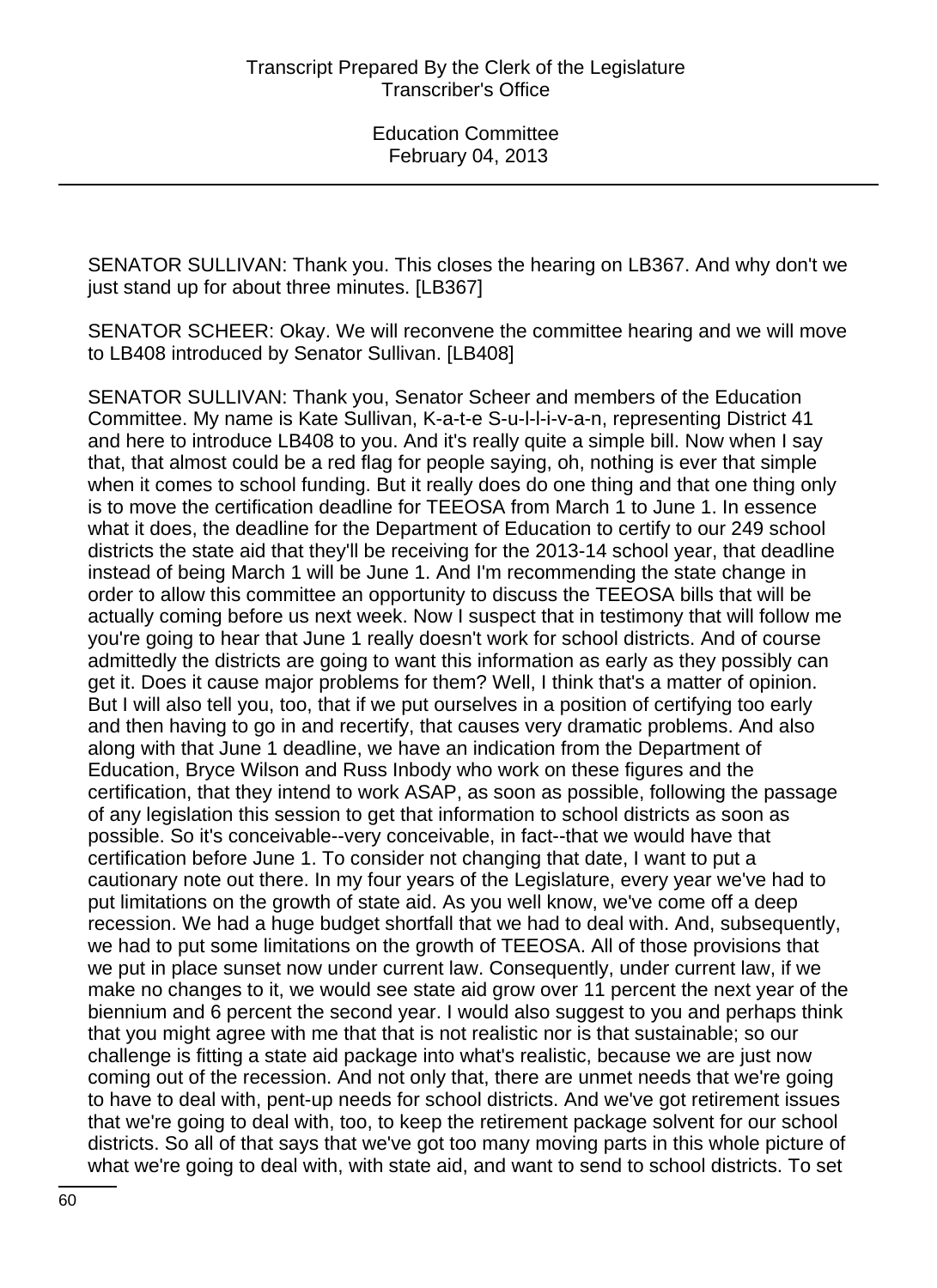a certification date too early sets us up not necessarily for failure certainly but for some problems. So in my opinion, I think that we need to take the time as an Education Committee. Don't rush it. Do the deliberation that we are supposed to do once we hear the TEEOSA bills next week, and don't give districts false expectations by leaving that certification date on March 1. Tell them that, yes, we're going to get it to you and we're going to get it to you as soon as possible. So I would appreciate your support in advancing this measure to the floor and I look forward to discussing the future of school finance with you. Thank you. [LB408]

SENATOR SCHEER: Thank you, Senator Sullivan. Just one quick note just for clarification for the record as well. This does not...this is not an ongoing change. This is specific just to this year. [LB408]

SENATOR SULLIVAN: Thank you for mentioning that. That's right. It would revert to March 1 after this next year. [LB408]

SENATOR SCHEER: Okay. Thank you. Are there questions of Senator Sullivan? Senator Seiler. [LB408]

SENATOR SEILER: Could you help me just a bit on the TEEOSA economic forecast from our state forecasters. We get it in February and then again in May or April? [LB408]

SENATOR SULLIVAN: I think it's in April. [LB408]

SENATOR SEILER: April. Okay. Thank you. [LB408]

SENATOR SCHEER: Senator Davis. [LB408]

SENATOR DAVIS: Senator Sullivan, we're going to go back to March 1 next year. So why are we going to June 1 this year? Because of the sunsetting provisions and those things? [LB408]

SENATOR SULLIVAN: Yes, yes. [LB408]

SENATOR DAVIS: Well, you know as a prior school board member and knowing the contracts have to be offered, that's usually the defining aspect of a school budget. I mean it seems to me couldn't we back that up a little bit from the first of June? [LB408]

SENATOR SULLIVAN: Well, first of all, that's ultimately going to be the decision of this committee, so. [LB408]

SENATOR DAVIS: Well, I'm asking you as the Chair. [LB408]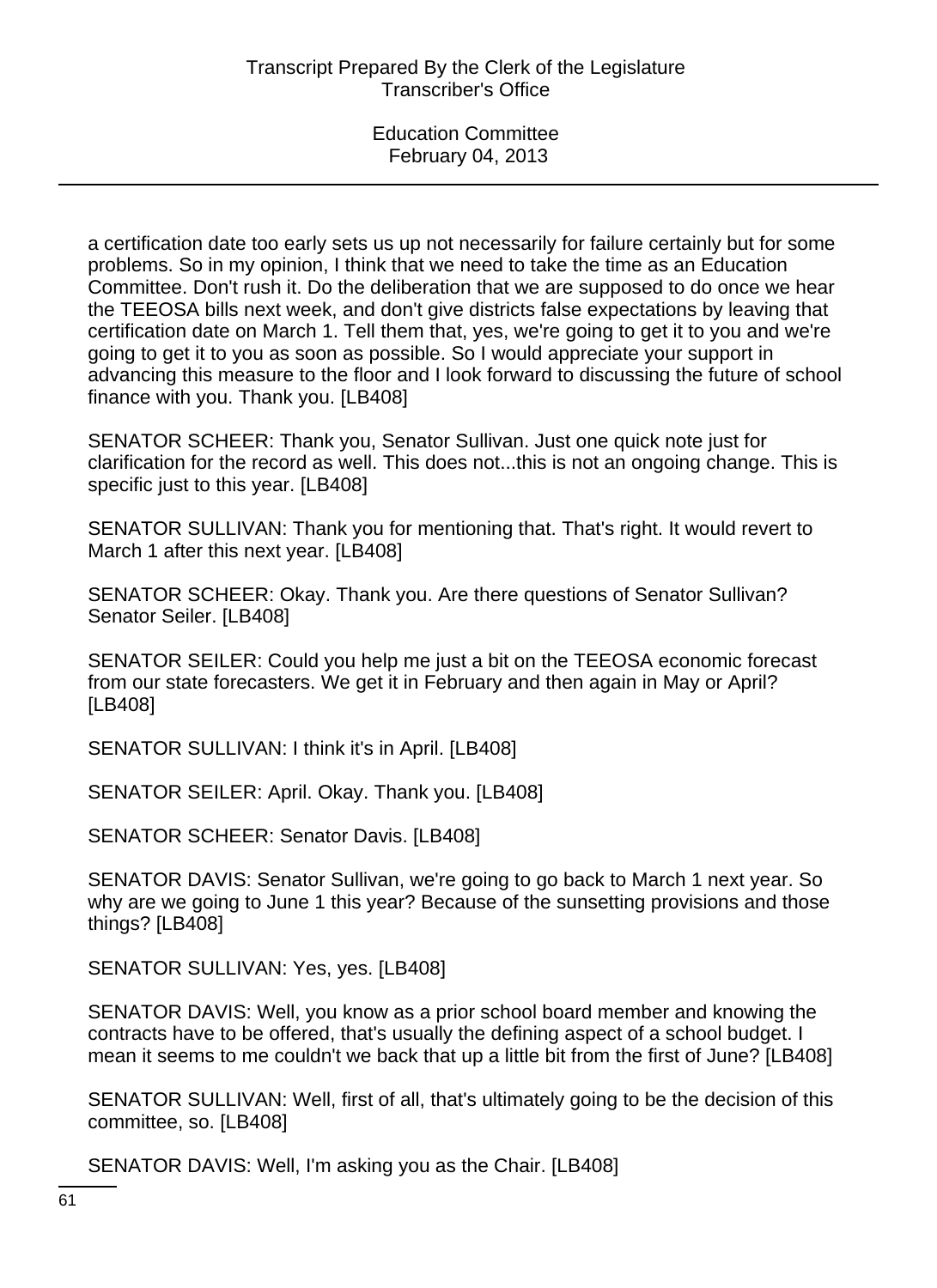SENATOR SULLIVAN: Well, I think for the points that I outlined, I'd prefer to leave it at June 1 knowing that it's very likely that we're going to have that information to them earlier. And just from a historical perspective, this isn't anything new. I mean, for years the deadline and the certification date was July 1. Then about the last ten years, admittedly it's been earlier. But then particularly with this last four years having to do with the recession problems, we've had to change it. And I think, let's see, 2009-10 it was June 1; '11-12 it was July 1. So it's...will it cause a great hardship for the districts? I wouldn't go so far as to say that. Is it something they have to deal with? Yes, and history tells me that they will deal with it. [LB408]

SENATOR DAVIS: I mean, I applaud the idea of moving it back from where it used to be. It used to be very difficult. You never knew what your state aid was going to be and it used to fluctuate so much. But, I mean, that is the driving decision, so thank you. [LB408]

SENATOR SCHEER: Other questions for Senator Sullivan? Senator Kolowski. [LB408]

SENATOR KOLOWSKI: Just...may I? Thank you, Mr. Chairman. Just the...as was mentioned, the hiring of staff really is "impactful" on a building. And I know districts really put off as long as they possibly can what your pool looks like and where you're going with how many additions you would take or cuts within your district. And I'm sure that's going to be the loudest voice we hear, I hear from the districts I'm surrounded by in the metro area because that's a very competitive time of the year when we're trying to fill those places--outstate, in-state, anywhere. It's just that way. And it's a real challenge. I hope it...it's probably doable. I don't doubt that anything is doable, but districts will have to do some dancing of funds to make things happen for themselves. [LB408]

SENATOR SULLIVAN: And admittedly, that's the beauty of these public hearings. We'll be hearing I'm sure from either some districts or from associations that will indicate some of those. [LB408]

SENATOR KOLOWSKI: Thank you. [LB408]

SENATOR SCHEER: Thank you, Senator Kolowski. Any other questions, comments for Senator Sullivan? Hearing none, thank you, Senator Sullivan. Are there proponents of the bill that wish to speak? Any proponents? Seeing none, opponents. Are there any opponents to the legislation? [LB408]

LARRY SCHERER: (Exhibits 1 and 2) I feel like Dorothy going before the Wizard of Oz. (Laughter) My knees are shaking. Good afternoon, senators. For the record, my name is Larry Scherer, L-a-r-r-y S-c-h-e-r-e-r, and I am the director of research at the Nebraska State Education Association and have been there about seven years now. By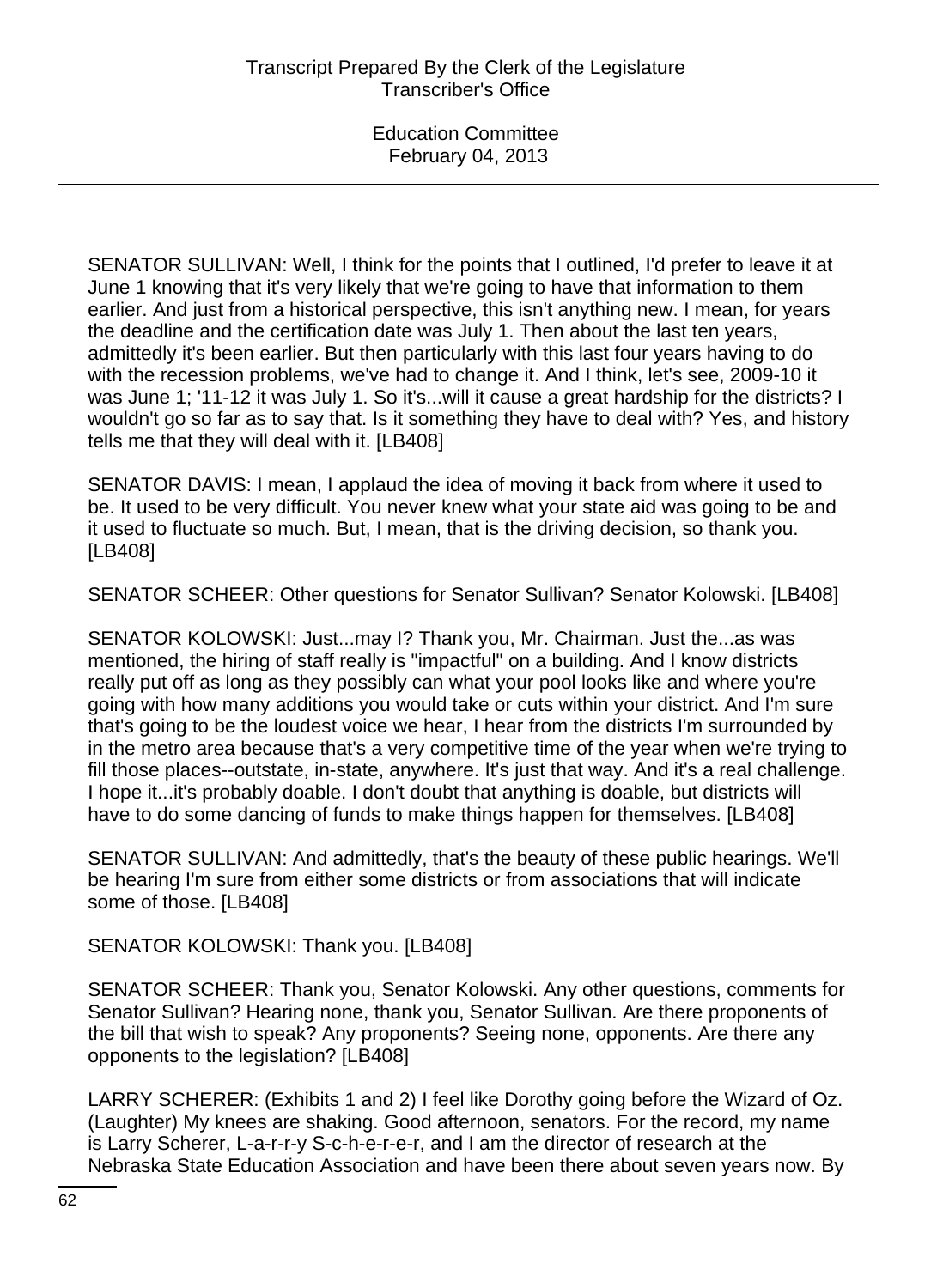### Transcript Prepared By the Clerk of the Legislature Transcriber's Office

Education Committee February 04, 2013

way of introduction to my perspective on this, I worked for the Legislature for probably 14 years prior to moving onto the Postsecondary Coordinating Commission for about a dozen years. And I know it doesn't look like I'm that old--I am--heh heh (laughter). And as a legal counsel for Education Committee, it was my privilege to work with Senator Withem, Senator Moore, and a coalition of senators and interest groups to pass LB1059, and that was in 1990. And though I've been gone from day-to-day work with the formula and there are many aspects of it, too, that I probably don't understand as well as I should, I still have a real strong belief in equalization aid as a way to assure educational opportunities to all students in the state regardless of where they live. And that's not always popular but that's what it does, that's what the formula is there for. So that's my background. We are here to oppose the June 1 date in the bill, recognizing that there probably does need to be some adjustment of the certification date again. And just for fun, I made a copy of the bill that...or the section of law that has the certification dates in it, and it's Section 79-1022. It's been amended 33 times since 1990 and in 20 different years. Now I can't tell you how many of those changed the certification date. There was probably at least a dozen, but could be between a dozen and 20. I don't know. But it happened when I was still working for the committee, too, so I bear my share of responsibility for that. And there's always unanticipated things coming up, recessions and little things like you have to deal with. The reasons we oppose the bill, (1) has to do with the new bargaining calendar that Senator Lathrop and the Legislature passed two years ago. And that has...as part of the testimony, you have that calendar before you, it has some dates in it that if you push back until June, there is...the first one is March 21 everything is supposed to be completed, all negotiations done unless...or it's 25 days after state aid is certified. And, you know in retrospect, maybe we didn't need to do that because I'm here to tell you that as of today, we have less than a dozen school districts that have not settled for the '13-14 school year, which is phenomenal. And so I would say LB397, that aspect of it, the calendar, has been successful. And, you know, I don't know whether the settlements have been high or low, but they've been okay and there's a certain amount of certainty. One goal of LB397 was to have bargaining done prior to the date for deciding whether you could hire teachers back, (1) and prior to the date for doing a budget. And, you know, that makes a lot of sense. And if we change the date again to go back, even though the...it allows that in LB397, if we do that, the message we are afraid to, our 265 locals will be, yeah, we did it one time but we really didn't have to. And so next time around at this time of year there probably would not be nearly as many settled. And that creates more uncertainty for school districts and for teachers. So that is the one consideration. I don't know whether it's the primary one to you. So the other ones, of course, are the budget and the school district budget. It's interesting also that there's only 12 out of 249 that were not able to do settlement not knowing their state aid to schools. So do we really need that language in the CIR act? I don't know. Maybe down the road we're not anxious to open up that statute again this year because it hasn't had time to work. But down the road, maybe that isn't needed. So the other reasons for not doing June 1 has to do with the very things that Senator Sullivan so well stated in her opening. And that is, you have a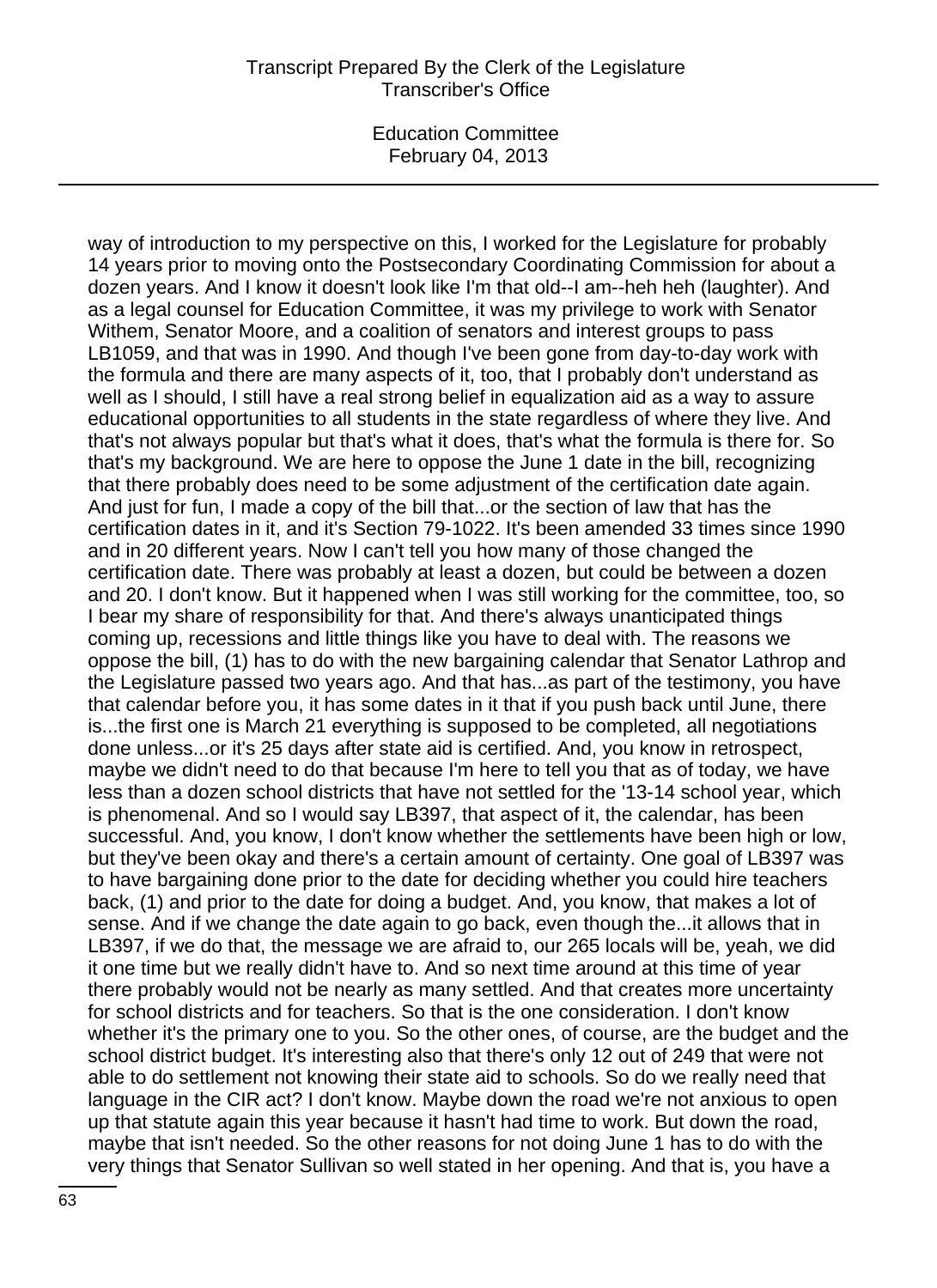# Transcript Prepared By the Clerk of the Legislature Transcriber's Office

Education Committee February 04, 2013

lot of tough decisions to make in the next few weeks and few months. And do you want to have to do them in a rush? And I agree with you, with Senator Sullivan, no, you don't want to do it in a rush. And so we've proposed an alternative route, which is to...recognizing that there isn't the money there for 11 percent increase in state aid, whatever percentage is feasible, is realistic, to come up with a rationing device, whether it's LB640 temporary aid adjustment or whether it's the local-effort rate and the cost-growth factor, you know, or something else, whatever you choose, ration the amount of money for '13-14. Then have the hearings on the policy decisions, the teacher education allowance, the averaging adjustment. There's a lot of big decisions there. Have the hearings, pass whatever policy decisions make sense, but don't try to apply them to the '13-14 school year; leave those to '14-15. So that would allow you to address the budget issues. It would also allow you to, in terms of the state budget--I have to assume that everybody on the committee is in favor of state aid and wants to have a good percentage this year--the earlier you can do that in the appropriations process, the better chance that there is to get a good amount of state aid. So that's our concerns. You know, are we opposed to any bill? No. That's not...that's the message, but we're opposed to the route. You know, it doesn't make sense to have a date even in the statute when it has to be changed all the time. You know, maybe there's even...maybe you could even leave it up to the Department of Education to, you know, say 20 days after the Legislature has passed its bill, you know, that's when you have it. Then at least you wouldn't have this sense of certainty out there, but it's not real. So that's the testimony and I'd be pleased to try to answer questions. And thank you very much for your time. I know this is just a surface...the tip of the iceberg that comes next week. So thank you. [LB408]

SENATOR SCHEER: Thank you. Questions? Senator Haar. [LB408]

SENATOR HAAR: Thank you. Are there any other bills in the hopper right now that address some of the other options you're talking about? [LB408]

LARRY SCHERER: Oh, yes. Yeah. Senator... [LB408]

SENATOR HAAR: And I'm just not familiar with all of those (inaudible). [LB408]

LARRY SCHERER: Senator Sullivan's LB417 would reduce the amount of aid in a couple of ways, one is the raising the local-effort rate above what it would fall back to if we don't change the law. And it would also change the cost-growth factors to limit the amount of growth in the state aid. So those are the big two. Those are the big two. The alternative that Senator Raikes did in the, boy, mid-nineties, I don't know I'm kind of lost in that time frame, but we've had these recessions periodically, they come. And the temporary aid allowance in LB640 is an option. One downside to that is if you temporarily reduce aid and say then in the future you're going to fund full needs, you've just created kind of a cliff for yourself that you're going to have to climb all of a sudden.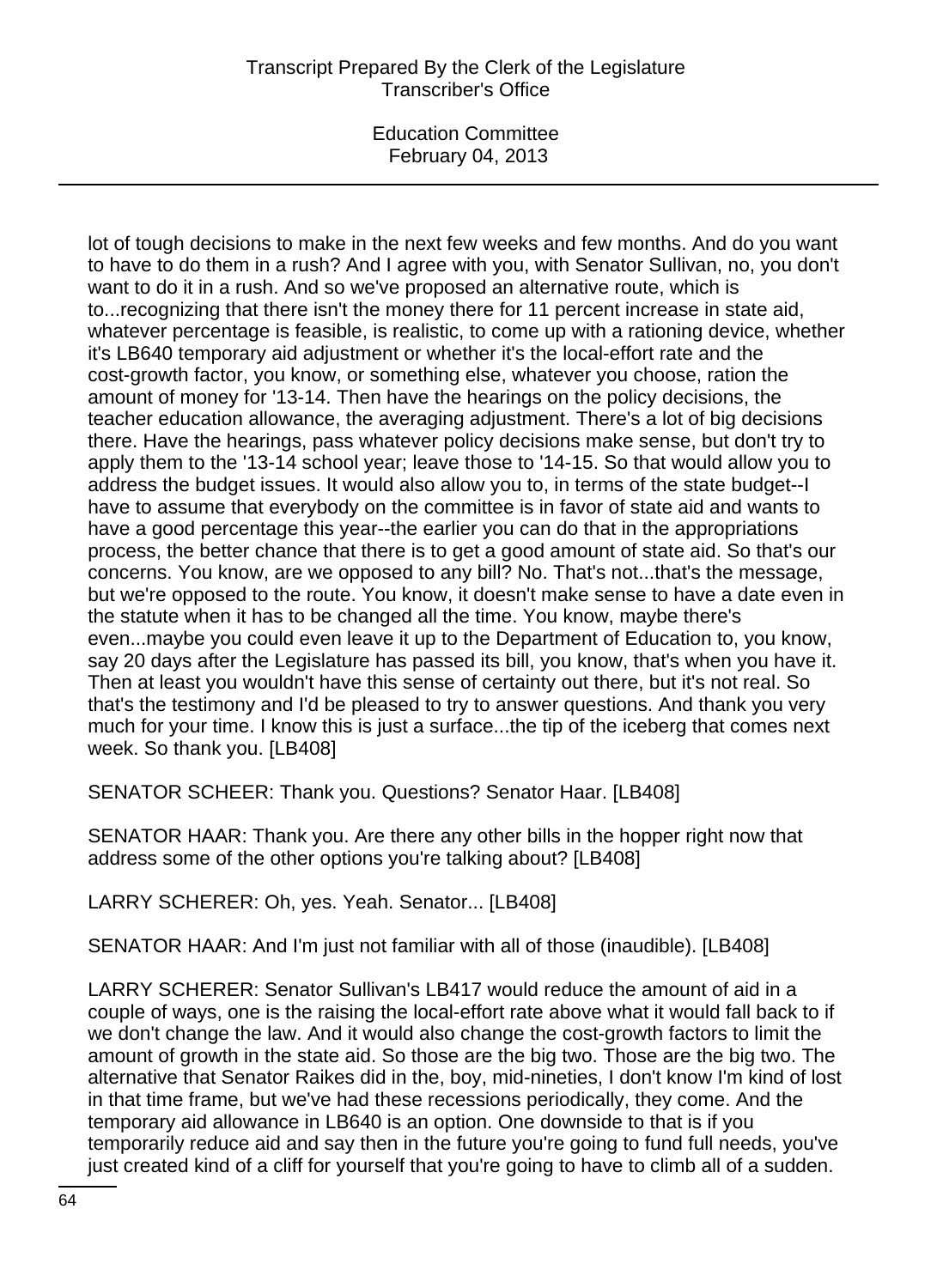And that is not a good way to do things either, so not suggesting that. Senator, you have a bill that would have the cost-growth factor be based on the CPI and an average of school spending over five years as a way to try to level state aid growth and... [LB408]

SENATOR HAAR: Smooth it. [LB408]

LARRY SCHERER: ...smooth it, smooth it, that's the term. So that's an alternative as well. [LB408]

SENATOR SCHEER: Senator Avery. [LB408]

SENATOR AVERY: Thank you, Senator Scheer. You've dealt... [LB408]

LARRY SCHERER: (Laugh) You said Senator Scheer, I... [LB408]

SENATOR AVERY: I was addressing Senator Scheer. [LB408]

LARRY SCHERER: Oh, I'm sorry. That Scheer. That's right. [LB408]

SENATOR AVERY: Yeah, I know your name is Scherer but his is Scheer. [LB408]

LARRY SCHERER: I know we've...that's right. That's right. I was not listening closely, was not attentive. [LB408]

SENATOR AVERY: That's part of the protocol here. [LB408]

LARRY SCHERER: Yes. [LB408]

SENATOR AVERY: You have gone through many of these changes in the certification date. How did you deal with them in the past if you can't deal with this one? [LB408]

LARRY SCHERER: Well, before the bargaining law was changed two years ago, there was not the issue of having to change the negotiation cycle. Before that, there was no deadline for negotiations. They could drag on for years and many of them did. And the longer they drag on, the harder the feelings get. If you go to the CIR, for example, it could take years. So the idea of the new schedule was to get it all done, get it in the budget for the coming year. And that's new. That problem wasn't there the last time you pushed the certification date back. So I don't know how we would have dealt with it in the past. The issues of how the schools deal with the unexpected change, you know, that's always been there and always will be there. Hopefully there's some reserves that can help. [LB408]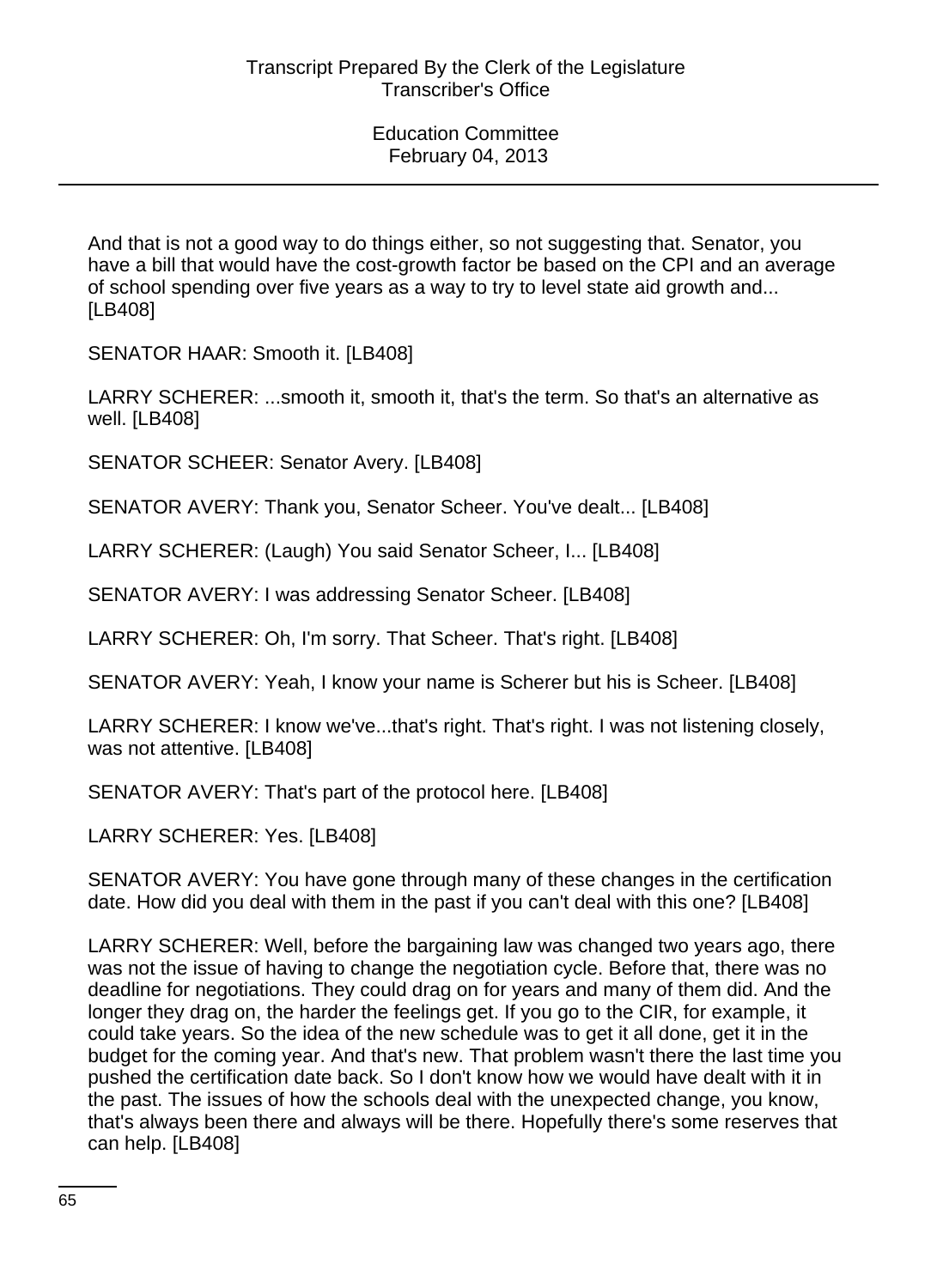SENATOR AVERY: What was the certification date last year? [LB408]

LARRY SCHERER: Certification date I think was March 1 and it went back to July 1. Is that right? [LB408]

SENATOR AVERY: So that required adjustment. [LB408]

LARRY SCHERER: That required adjustment last year, yeah. Yes, it did. [LB408]

SENATOR AVERY: And you got through that. [LB408]

LARRY SCHERER: Yeah. We didn't have that bargaining law changed then though, Senator. That's a new aspect to it. [LB408]

SENATOR AVERY: That came out of the CIR bill. [LB408]

LARRY SCHERER: Yeah, the CIR bill. Yes. [LB408]

SENATOR AVERY: Okay. Thank you. [LB408]

LARRY SCHERER: Yeah, thank you. [LB408]

SENATOR SCHEER: Senator Davis. [LB408]

SENATOR DAVIS: Mr. Scherer, you've got...you're suggesting March 15. How did you come up with that date? [LB408]

LARRY SCHERER: It would be early enough...first of all, it allows us a little more time to...as a committee to do the rationing work on how much aid is available. And it would allow the aid to be certified before April 15 when the RIF notices must go out. And, you know, as far as the bargaining schedule, it would have some effect pushing it back but not a drastic effect. You could still...for those that have to go to the resolution officer and then the CIR, you still have a shot at going through the process before September 15, which is the date the Commission of Industrial Relations is supposed to make their ruling. [LB408]

SENATOR DAVIS: Right. [LB408]

LARRY SCHERER: So kind of working backwards from that date. Is that the only date that will work? Probably not, but that's... [LB408]

SENATOR DAVIS: I mean, could we go April 1 or... [LB408]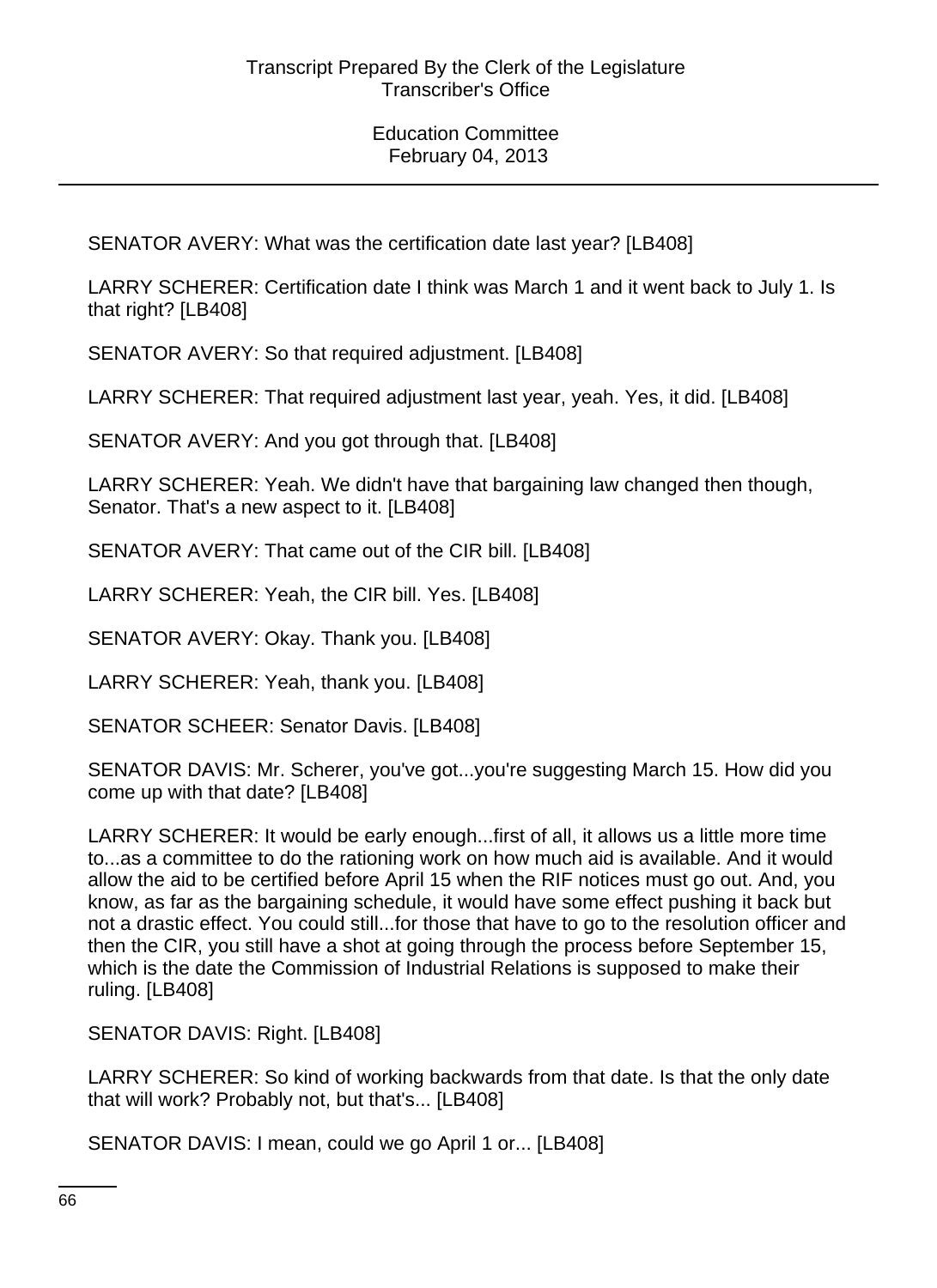LARRY SCHERER: Yeah, certainly. And I guess in response to the questioning should there be a later rather than earlier, if it's continually a problem to do it in March, then maybe a date early...later date permanently makes some sense too. [LB408]

SENATOR DAVIS: Thank you. [LB408]

LARRY SCHERER: Thank you. [LB408]

SENATOR SCHEER: Senator Seiler. [LB408]

SENATOR SEILER: Don't we have a difference in what our tax structure is going to look like? If the Governor's bill goes through, doesn't that make a world of difference to our funding? [LB408]

LARRY SCHERER: To the revenue? [LB408]

SENATOR SEILER: And how can we jump in ahead of that? We're just throwing darts at a wall. Well, if the sales tax and the income tax goes away... [LB408]

LARRY SCHERER: I understand the income tax plan is supposed to be revenue neutral. Isn't the tax plan supposed to be revenue neutral? [LB408]

SENATOR SEILER: When he proposes this, what he's proposing being revenue neutral? I don't think so. [LB408]

LARRY SCHERER: That's what the Governor's address... [LB408]

SENATOR SEILER: Well, I know what he said, but (laughter) I also can add and subtract and it doesn't come out that way. [LB408]

LARRY SCHERER: Well, you know, we're not lining up to support those changes either. [LB408]

SENATOR SEILER: I mean, I think Senator Sullivan is asking for one-year throwback. I think the biggest reason to vote for the June 1 is because of the Governor's bill. [LB408]

LARRY SCHERER: And in terms of the amount of aid, I agree with you. [LB408]

SENATOR SEILER: Okay. [LB408]

LARRY SCHERER: The amount of aid, the distribution of aid where you get into the allowances and you get into the adjustments, those types of things, if there isn't the same need to do those in that time frame. So, yeah, I do agree with you on the funding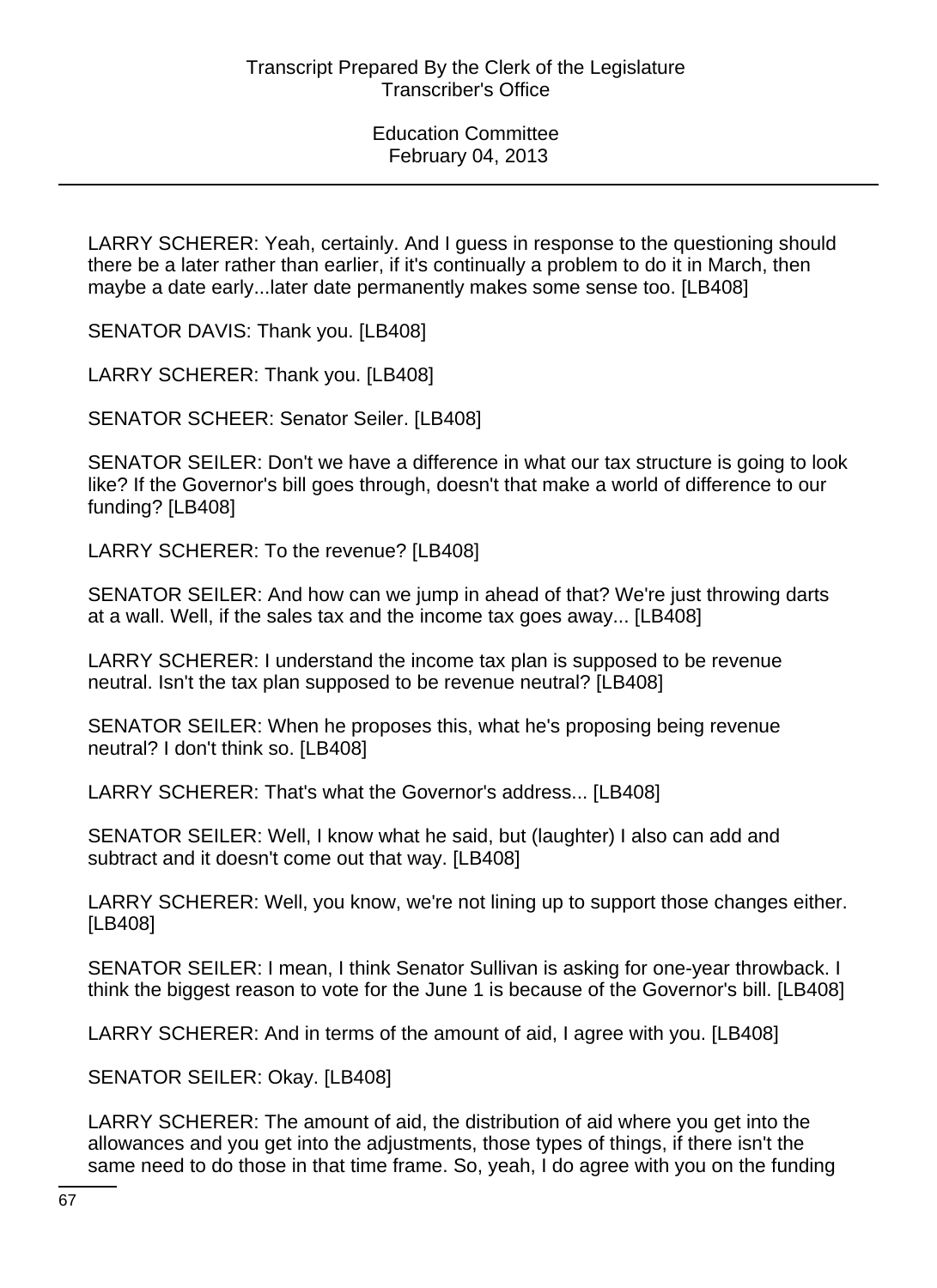aspect of it. And realistically I don't believe the tax plan will be revenue neutral either. It's just... [LB408]

SENATOR SEILER: (Laugh) I have nothing further. [LB408]

SENATOR SCHEER: Okay. Any other questions? If not, thank you, Mr. Scherer. [LB408]

LARRY SCHERER: Thank you very much. [LB408]

SENATOR SCHEER: Any other opponents? Any other opponents? Seeing none, any in a neutral position. Anyone speaking in a neutral position? Seeing none, Senator Sullivan, would you like to close? [LB408]

SENATOR SULLIVAN: Thank you. Thank you, Senator. And I really don't have anything new to say other than just to remind us that we do have our work to do and I think we need to do it expeditiously, and I know we will, but I don't think we need to rush it. And I think by setting that June certification date, it will give us that time. I think it's interesting to note that Mr. Larry Scherer indicated that he worked on certification and with the senator for the Education Committee in 1990, and the certification date then was July 1. And to remove funding from policy discussions, I think that would be a dangerous route to go. So I'm not suggesting that we do that. I think to put a goal, a date out there, I don't know if you're like me, you like to work around goals, and so I think we should have a definite date out there rather than just leave it open-ended, and admit the fact that this is a balancing act. We are balancing and trying to look at an appropriate increase in state aid. The Forecasting Board, while they won't give us a number for TEEOSA, they will predict the anticipated revenues, and it's going to be up to the Legislature that as you well know we require of ourselves a balanced budget. And, of course, TEEOSA plays a big role in that. So I think setting the certification date at June 1 will help us in those deliberations. [LB408]

SENATOR SCHEER: Senator Seiler. [LB408]

SENATOR SEILER: I have one question. Senator Sullivan, we can still certify it earlier. [LB408]

SENATOR SULLIVAN: Oh, absolutely. Absolutely, and I hope we can. [LB408]

SENATOR SEILER: That's just for a deadline. [LB408]

SENATOR SULLIVAN: Um-hum, um-hum. [LB408]

SENATOR SCHEER: Any other final questions? Okay. Thank you, Senator Sullivan.